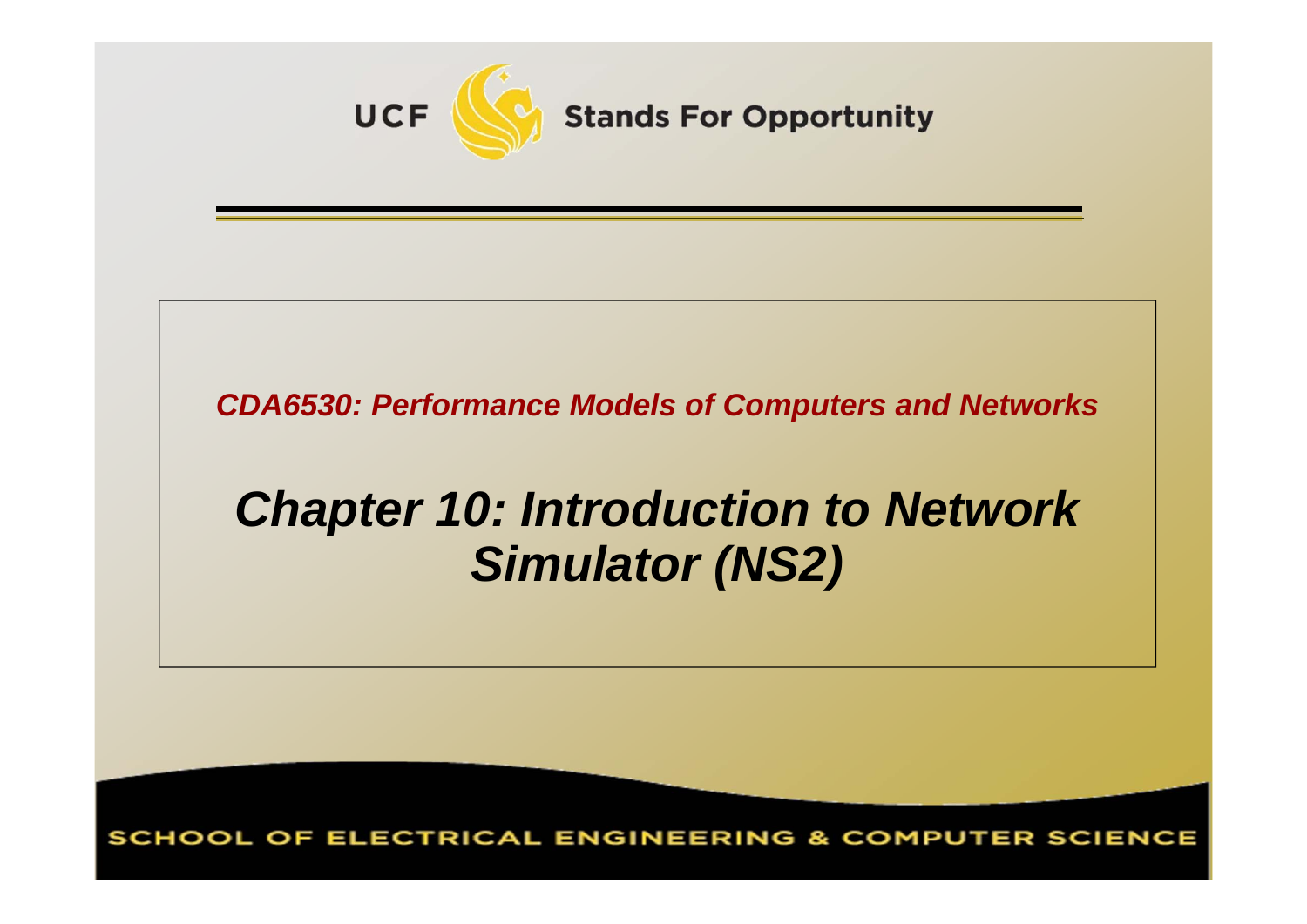# *Some Contents are from….*

- USC ISI Network Simulator (ns) Tutorial 2002
	- http://www.isi.edu/nsnam/ns/ns-tutorial/tutorial-02/index.html
- Prof. Samir R. Das in Sonysb "CSE 590"
	- www.cs.sunysb.edu/~samir/cse590/ns2-lecture.ppt
- Tcl/TK Tutorial
	- www.umiacs.umd.edu/~hollingk/talks/tcl\_tutorial.ppt
- http://www-scf.usc.edu/~bhuang
- *www.isi.edu/nsnam/ns/ns -tutorial/wireless.ppt*
- Marc Greis' Tutorial for the UCB/LBNL/VINT Network Simulator "ns"
	- http://www.isi.edu/nsnam/ns/tutorial/index.html
- http://www.winlab.rutgers.edu/~zhibinwu/html/network\_s imulator\_2.html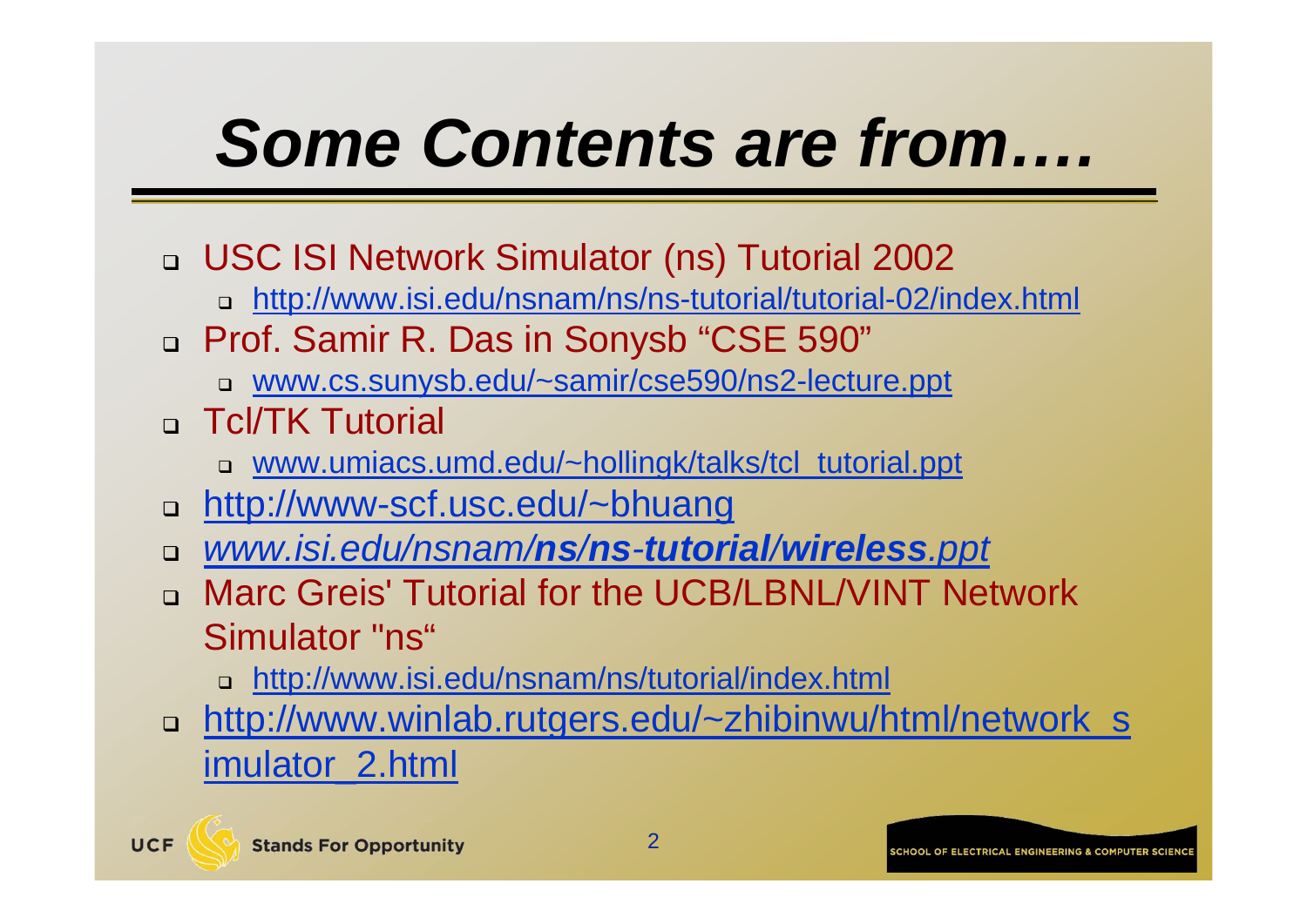# *Where to Run NS2*

- □ Our department unix server eustis.eecs.ucf.edu has installed ns2
- First, you need to change default configuration
	- Modify the hidden file .profile under home directory
	- Add the following configuration

export PATH=\$PATH:/usr/local/ns2/bin:/usr/local/ns2/tcl8.4.18/unix:/usr/local/ns2/tk8.4.18/unix export LD\_LIBRARY\_PATH=/usr/local/ns2/otcl-1.13:/usr/local/ns2/lib export TCL\_LIBRARY=/usr/local/ns2/tcl8.4.18/library

#### Run ns2:

czou@eustis:~\$ ns

Unix Based. Runs also in windows using *cygwin*

- □ Quit complicated to install in Windows
- Windows installation and usage not introduced here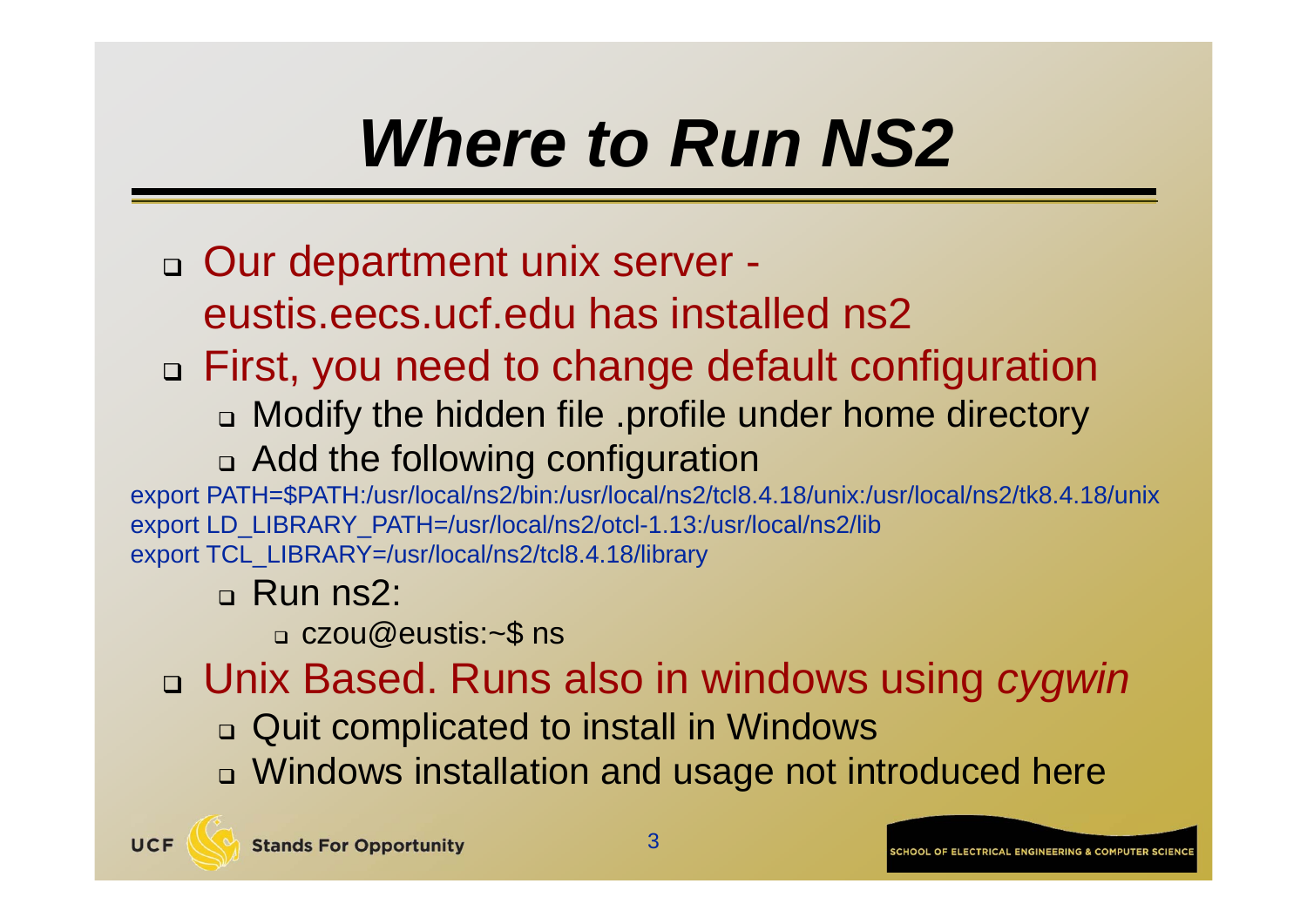# *ns2- Network Simulator*

- □ One of the most popular simulator among networking researchers
	- □ Open source, free
- □ Discrete event, Packet level simulator
	- Events like 'received an *ack* packet', 'enqueued a data packet'
- □ Network protocol stack written in C++
- □ Tcl (Tool <u>C</u>ommand Language) used for specifying scenarios and events.
- □ Simulates both wired and wireless networks.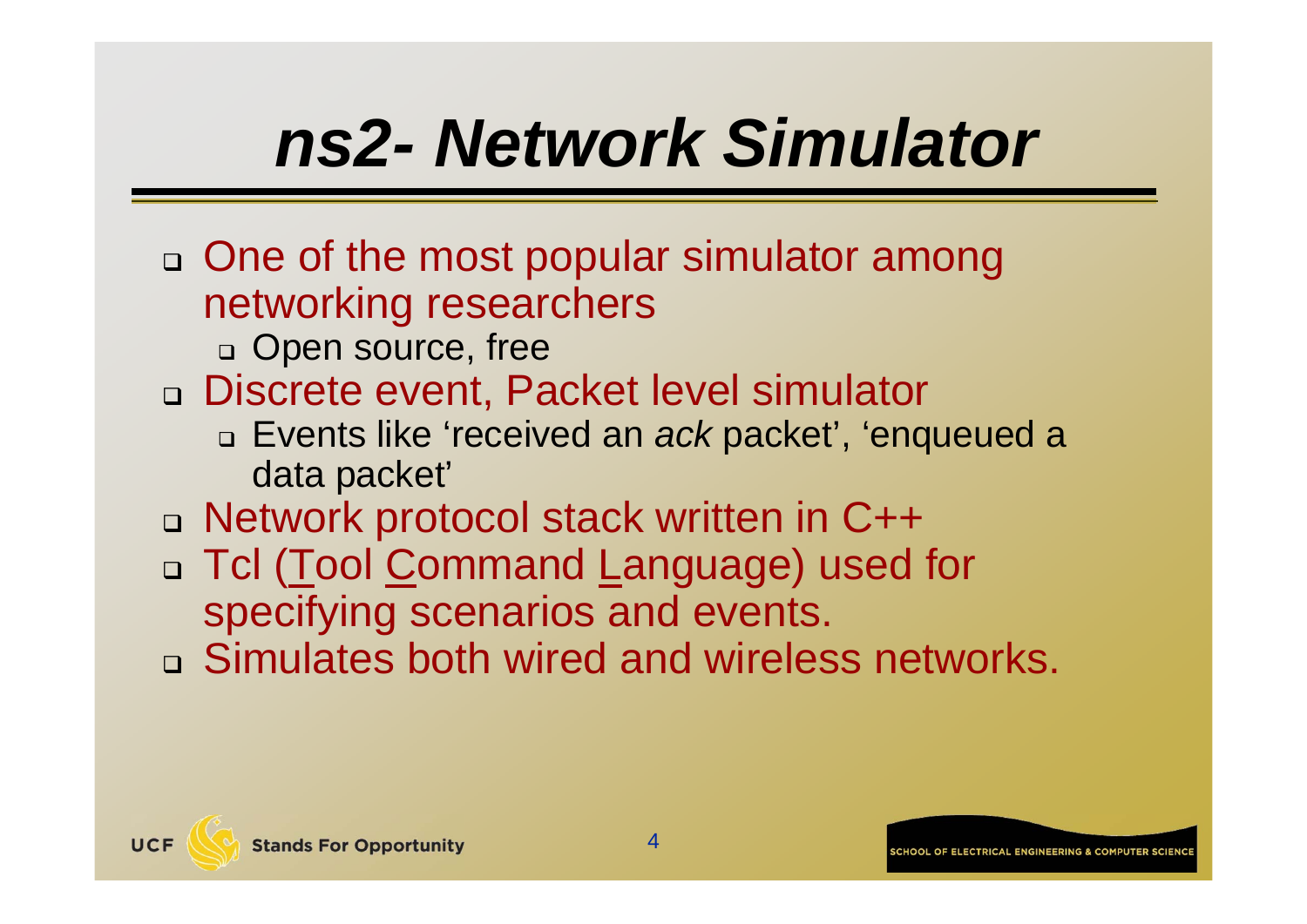# *Goal of this tutorial*

- □ Understand how to write Tcl scripts to simulate simple network topologies and traffic patterns.
- Analyze the trace files and understand how to evaluate the performance of networking protocols and operations.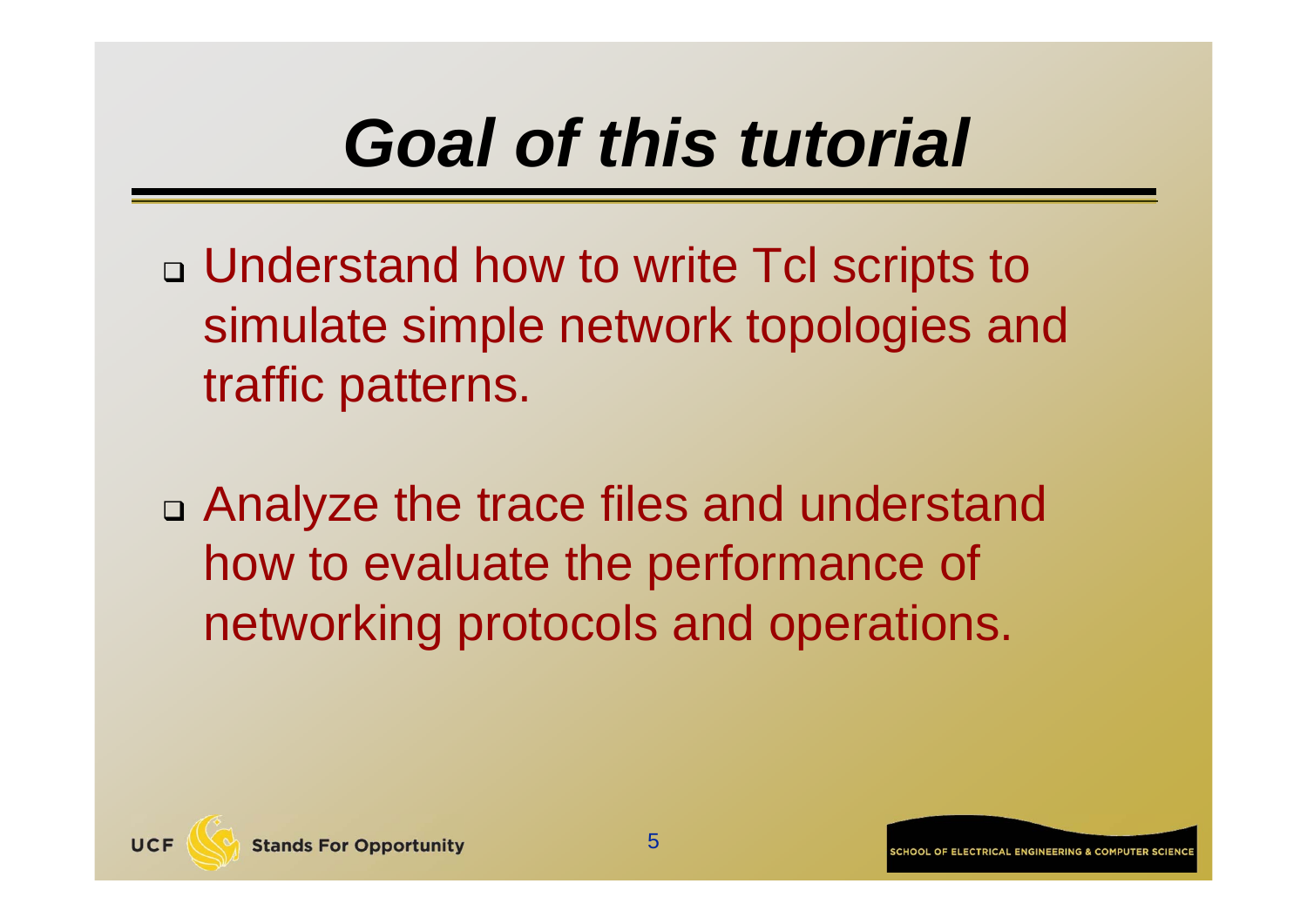# *"Ns" Components*

- Ns, the simulator itself
- Nam, the network animator
	- Visualize *ns* (or other) output
	- □ Nam editor: GUI interface to generate ns scripts

 Since we only run ns2 in remote Unix server, we will not introduce Nam usage in this class

#### Pre-processing:

- Traffic and topology generators
- Post-processing:
	- Simple trace analysis, often in Awk, Perl, or Tcl
	- You can also use grep (under linux), or C/java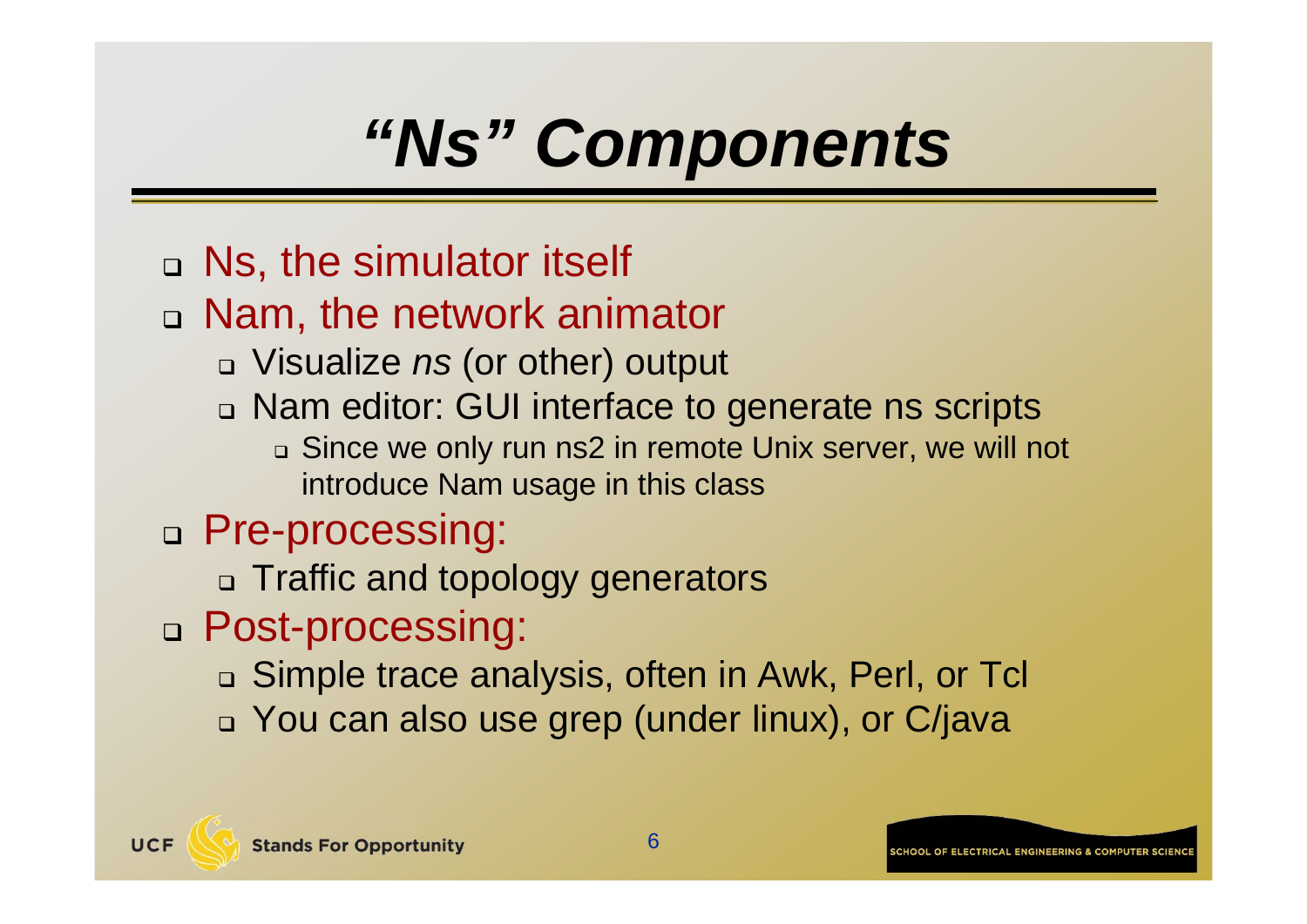# *C++ and OTcl Separation*

#### □ "data" / control separation □ C++ for "data": per packet processing, core of *ns* fast to run, detailed, complete control

### □ OTcl for control:

 Simulation scenario configurations Periodic or triggered action Manipulating existing C++ objects fast to write and change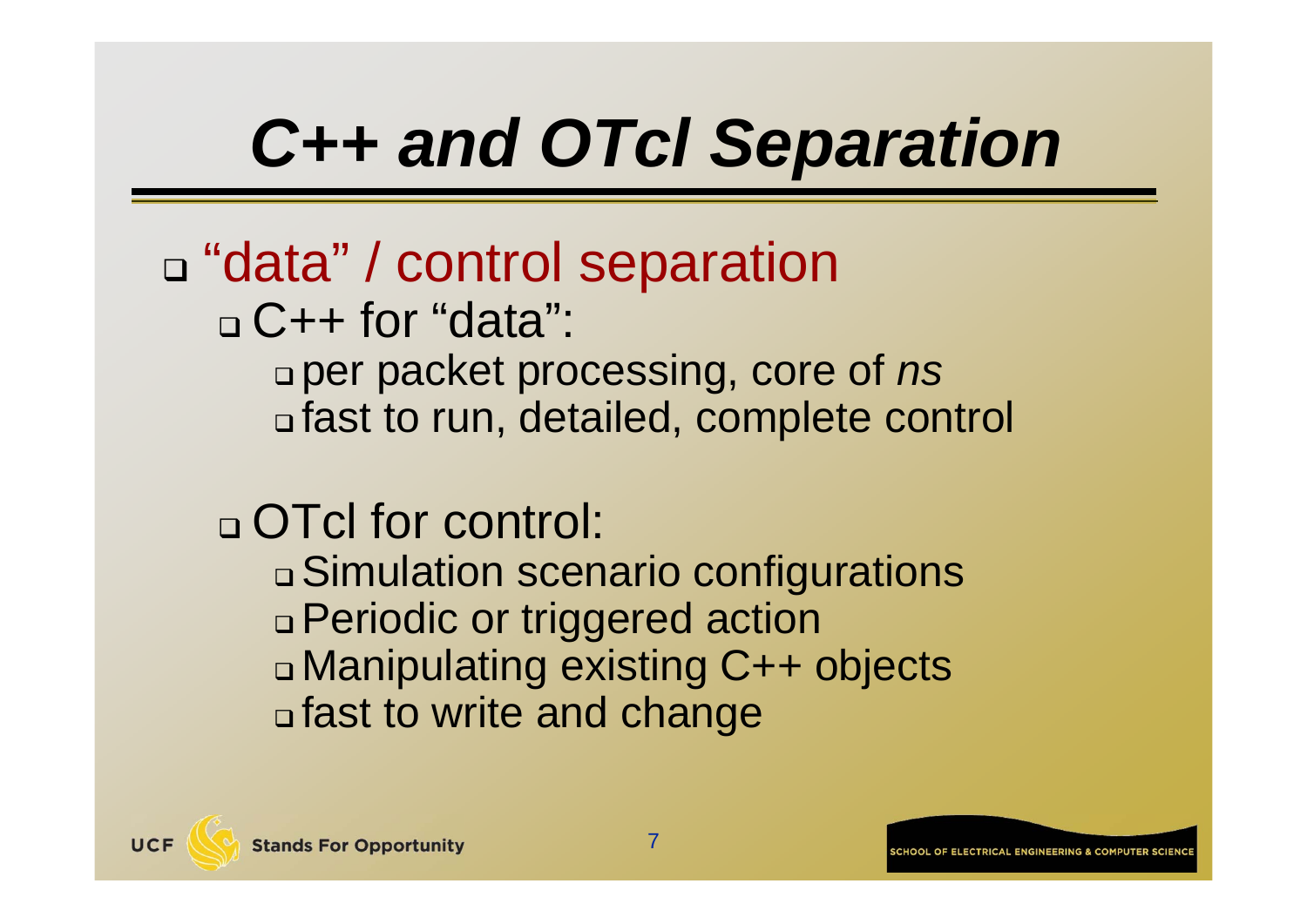### *Basic Tcl*

**variables:set x 10set z x+10 # string 'x+10' to z set y [expr \$x+10] puts "x is \$x"**

```
functions and expressions:
set y [expr pow($x, 2)]
```

```
control flow:if {$x > 0} { return $x } else {
   return [expr -$x] }
while { $x > 0 } {
   puts $x
   incr x –1}
```

```
procedures:
proc pow {x n} {
  if {$n == 1} { return $x }
  set part [pow x [expr $n-1]]
  return [expr $x*$part]
}
```

```
Arrays:
set matrix(1,1) 140
```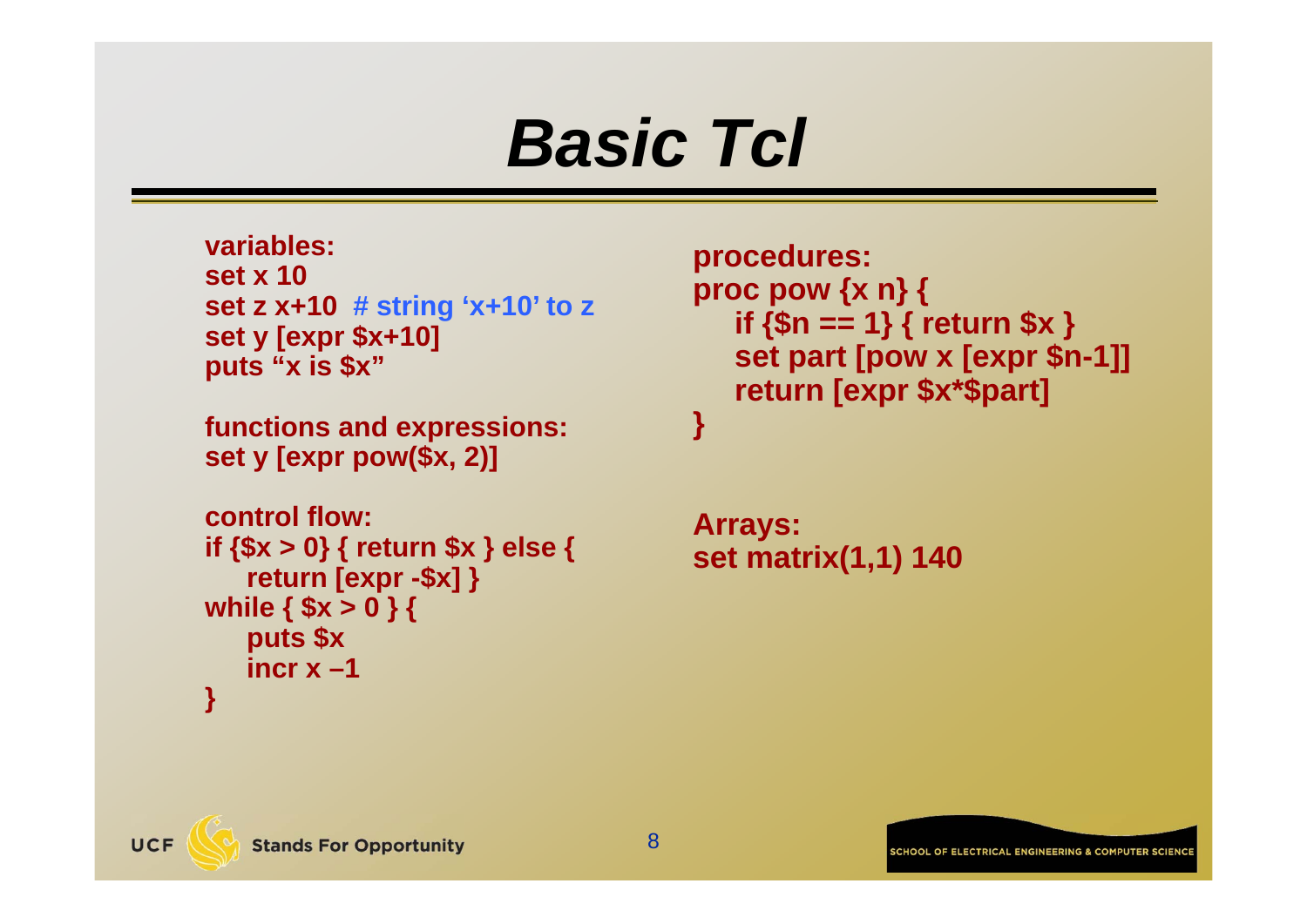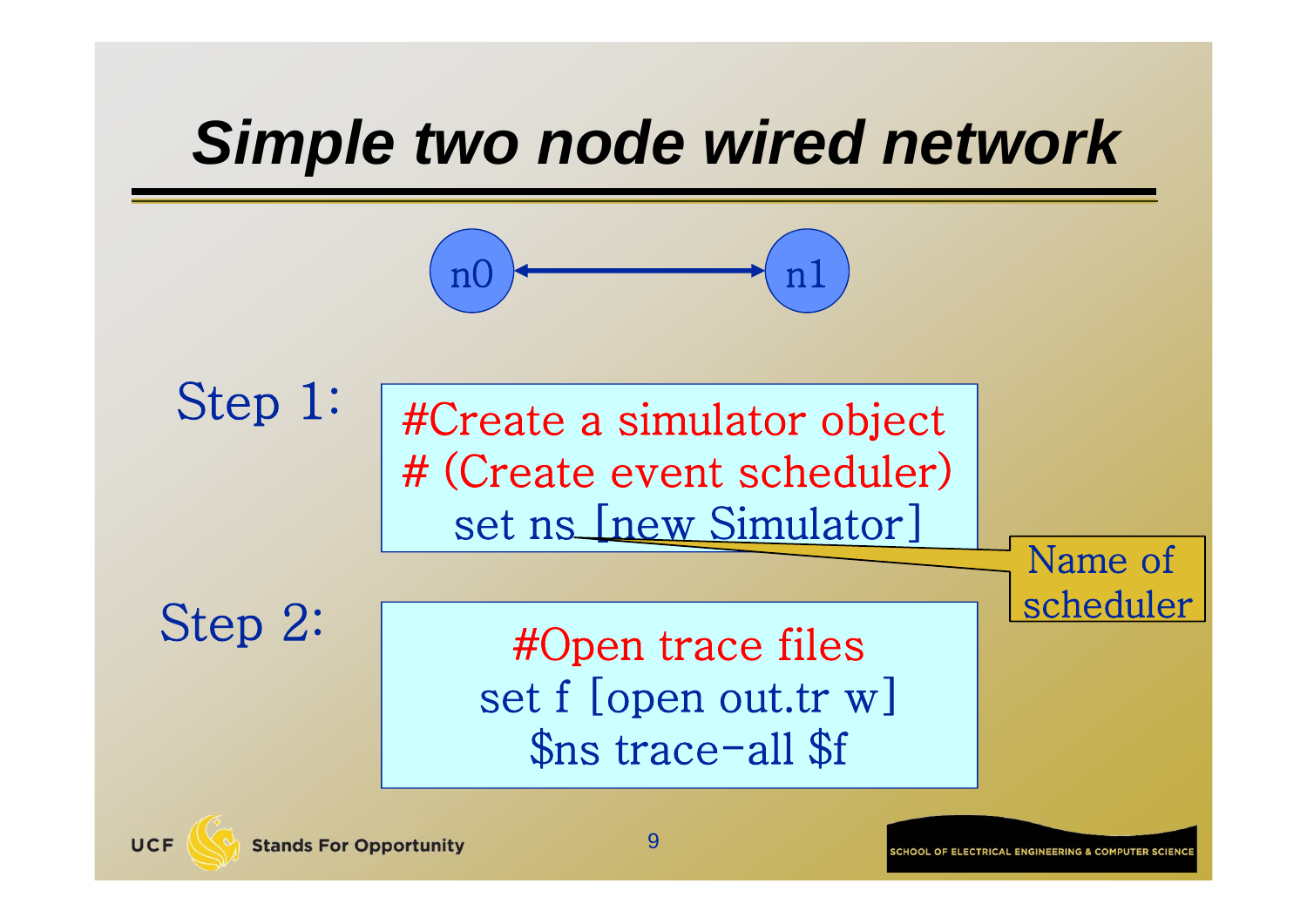### *Simple two node wired network*

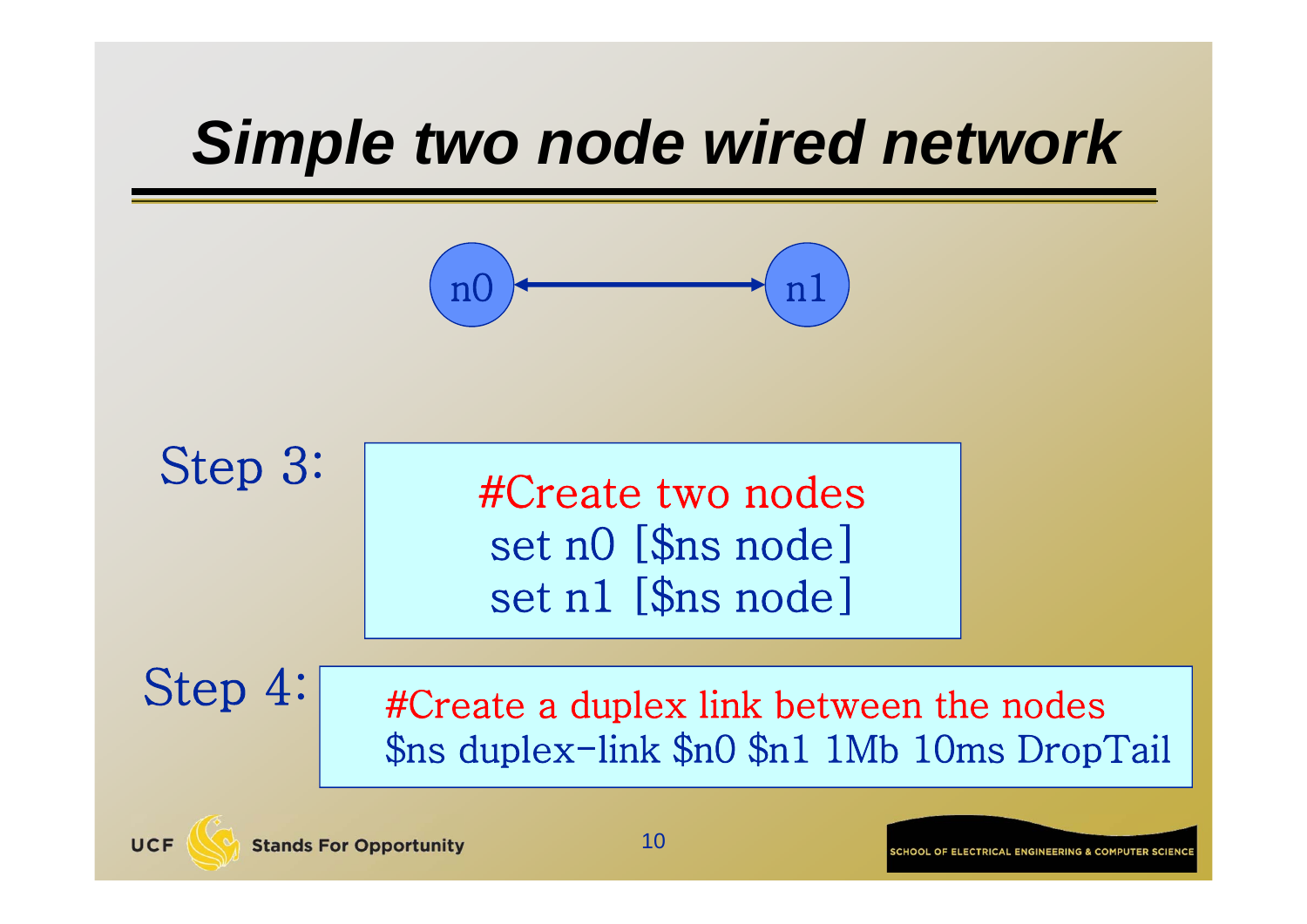### *Simple two node wired network*

```
#Create a simulator object
    set ns [new Simulator]
    #Open trace files
    set f [open out.tr w]
    $ns trace-all $f
    #Define a 'finish' procedure
    proc finish \{\} {
         global ns
         $ns flush-trace
         close $f
         exit 0}
    #Create two nodesset n0 [$ns node]
    set n1 [$ns node]
    #Create a duplex link between the nodes
    $ns duplex-link $n0 $n1 1Mb 10ms DropTail
    #Call the finish procedure after 5 seconds of simulation time
    $ns at 5.0 "finish"
    #Run the simulation#Run the simulation But we have no traffic!
                                          11UCF
```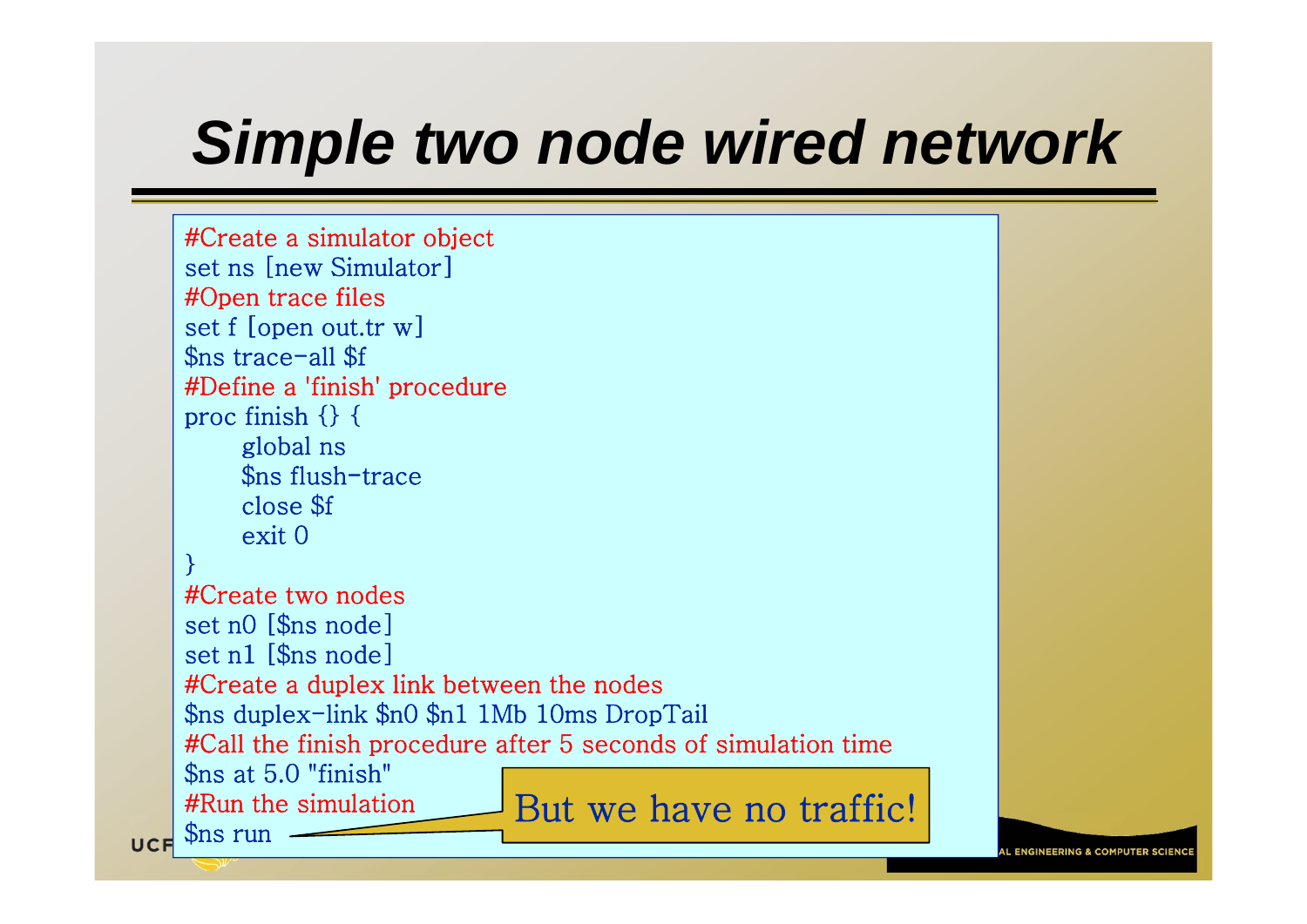![](_page_11_Figure_1.jpeg)

#Create a UDP agent and attach it to node n0 set udp0 [new Agent/UDP] \$ns attach-agent \$n0 \$udp0

UCF

12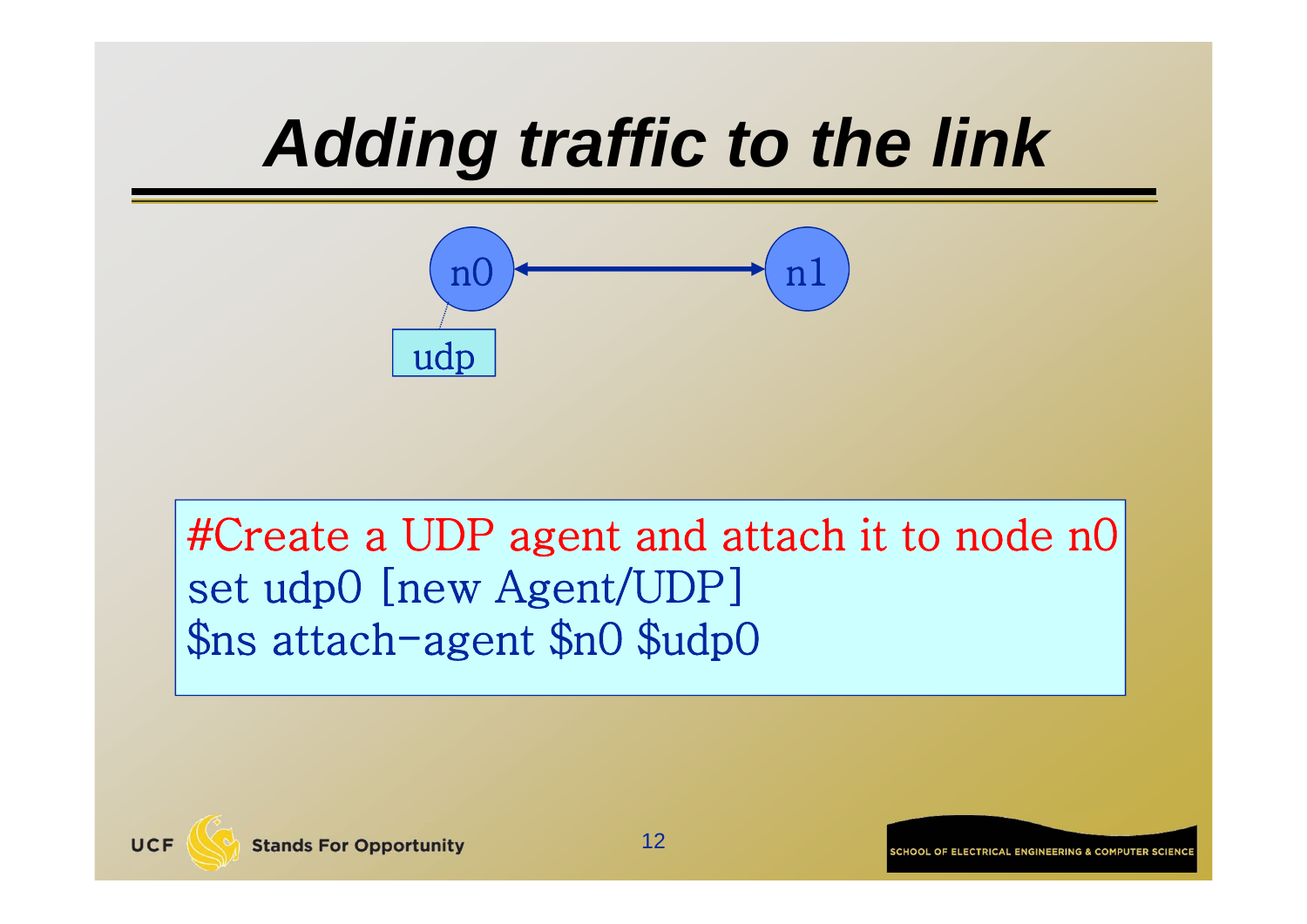![](_page_12_Figure_1.jpeg)

# Create a CBR traffic source and attach it to udp0 set cbr0 [new Application/Traffic/CBR] \$cbr0 set packetSize\_ 500 \$cbr0 set interval\_ 0.005 \$cbr0 attach-agent \$udp0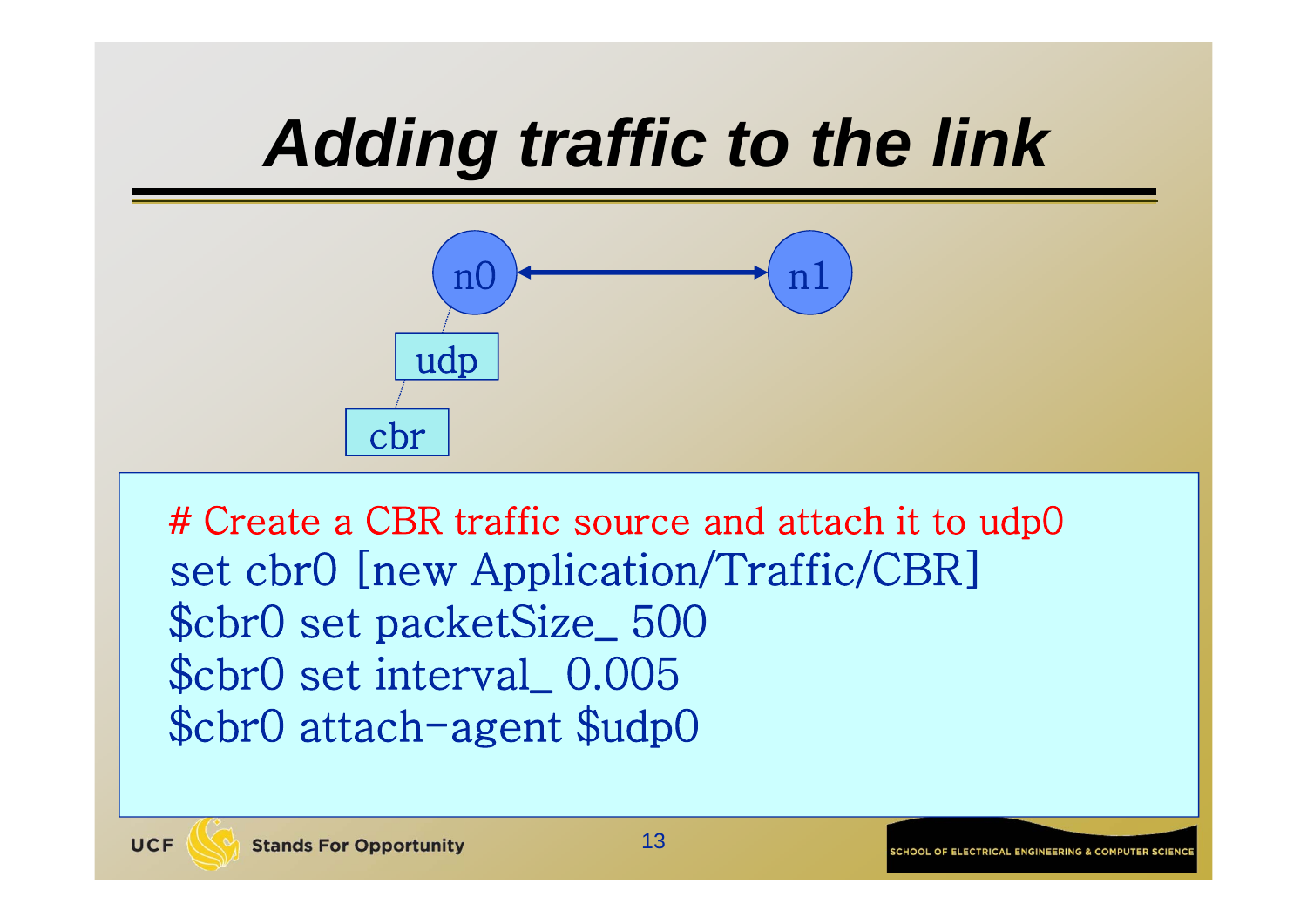![](_page_13_Figure_1.jpeg)

#Create a Null agent (a traffic sink) and attach it to node n1set null0 [new Agent/Null] \$ns attach-agent \$n1 \$null0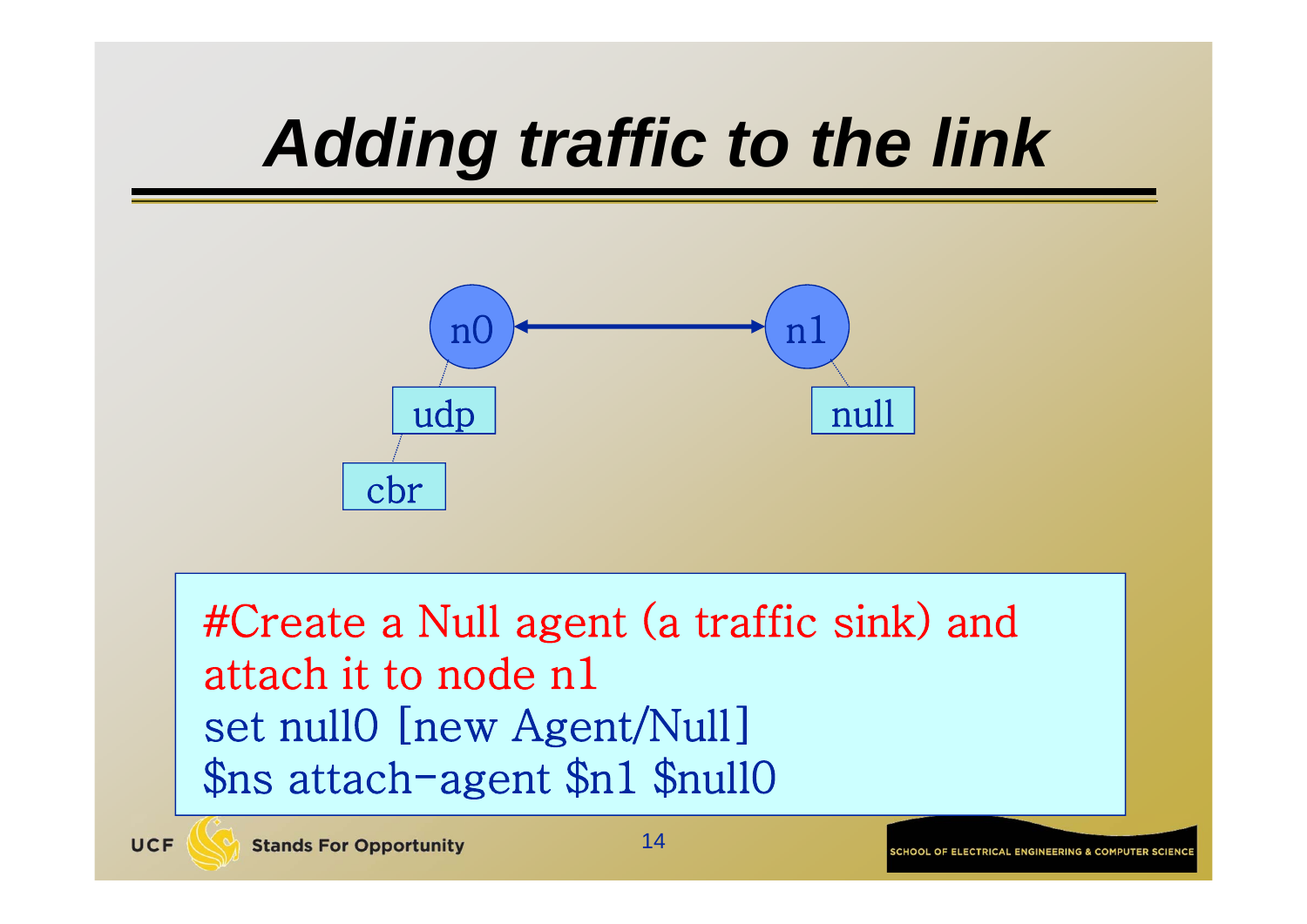![](_page_14_Figure_1.jpeg)

#Connect the traffic source with the traffic sink \$ns connect \$udp0 \$null0 #Schedule events for the CBR agent \$ns at 0.5 "\$cbr0 start" \$ns at 4.5 "\$cbr0 stop" \$ns at 5.0 "finish"

\$ns run

UCF

**Stands For Opportunity** 

15

![](_page_14_Picture_6.jpeg)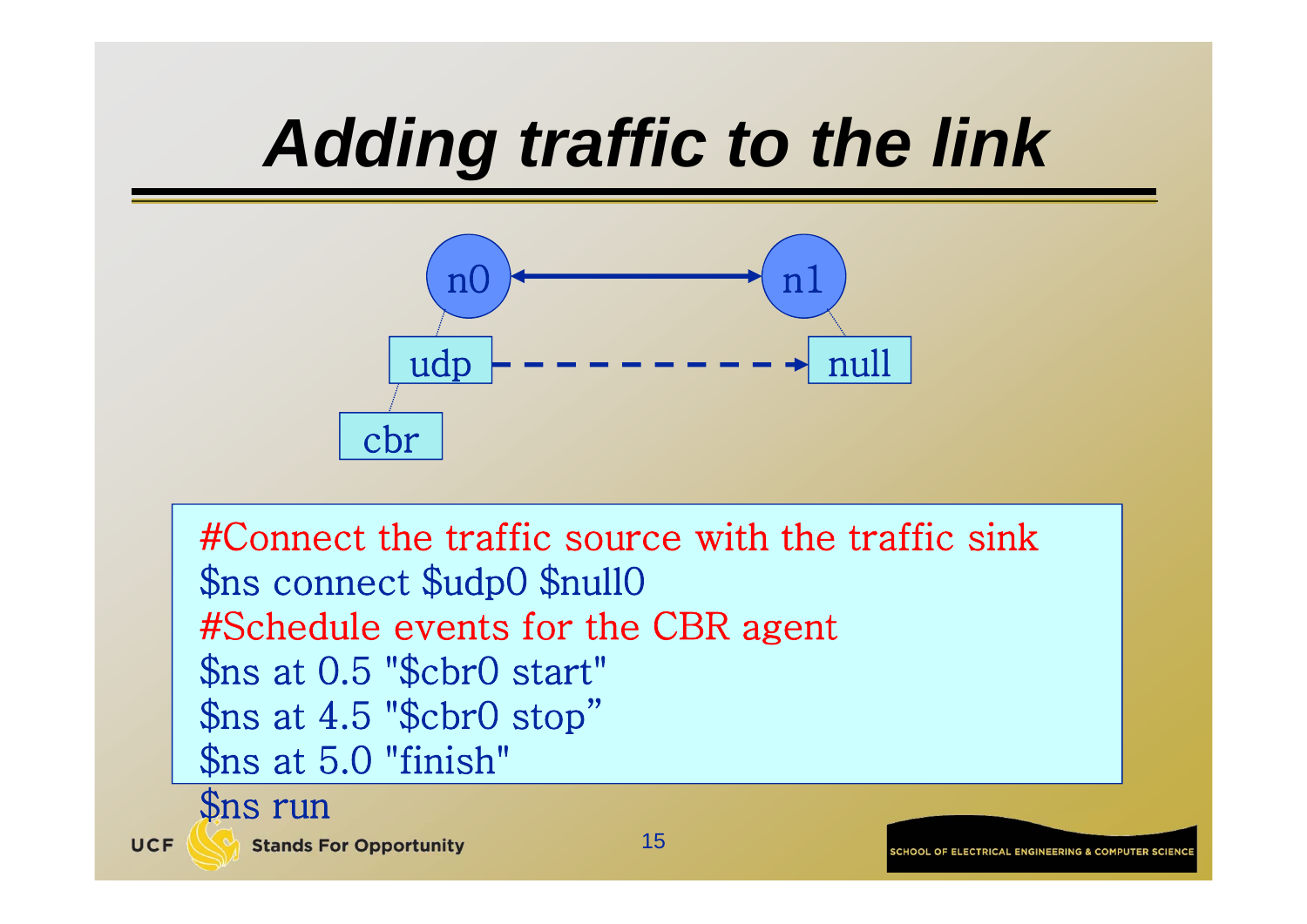# *Record Simulation Trace*

#### Packet tracing:

On all links: \$ns trace-all [open out.tr w]

#### □ On one specific link: \$ns trace-queue \$n0 \$n1\$tr

<Event> <time> <from> <to> <pkt> <size> -- <fid> <src> <dst> <seq> <attr>

- + 1 0 2 cbr 210 ------- 0 0.0 3.1 0 0
- 1 0 2 cbr 210 ------- 0 0.0 3.1 0 0
- r 1.00234 0 2 cbr 210 ------- 0 0.0 3.1 0 0
- Event "+": enqueue, "-": dequeue; "r": received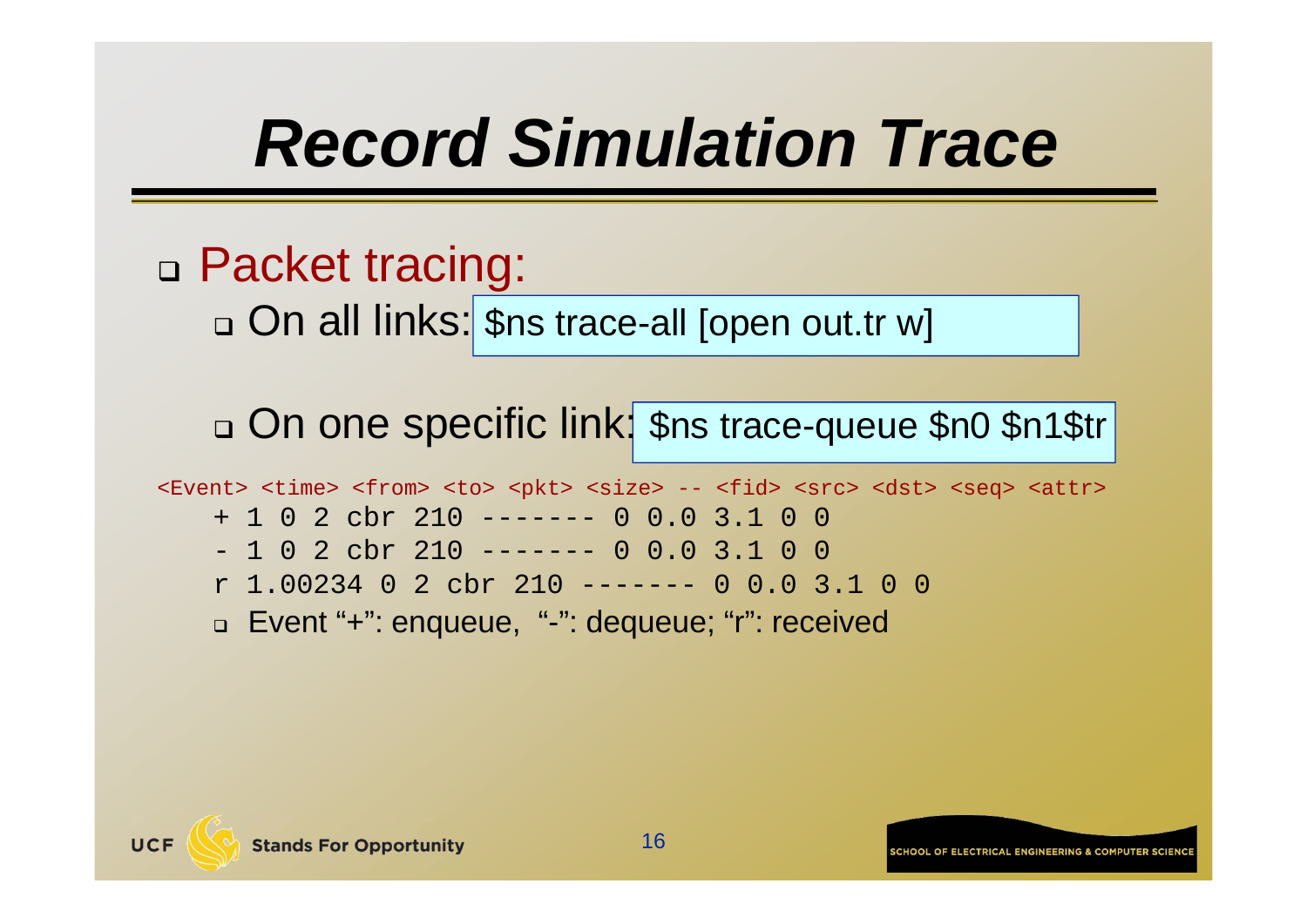![](_page_16_Figure_1.jpeg)

#Create a simulator object set ns [new Simulator] #Open trace files set f [open out.tr w]<br>\$ns trace-all \$f #Define a 'finish' procedure proc finish {} {<br>global ns  $$$ ns flush-trace exit 0}

#Create four nodes set n0 [\$ns node]<br>set n1 [\$ns node]<br>set n2 [\$ns node]<br>set n3 [\$ns node]

**CHOOL OF ELECTRICAL ENGINEERING & COMPUTER SCIEN**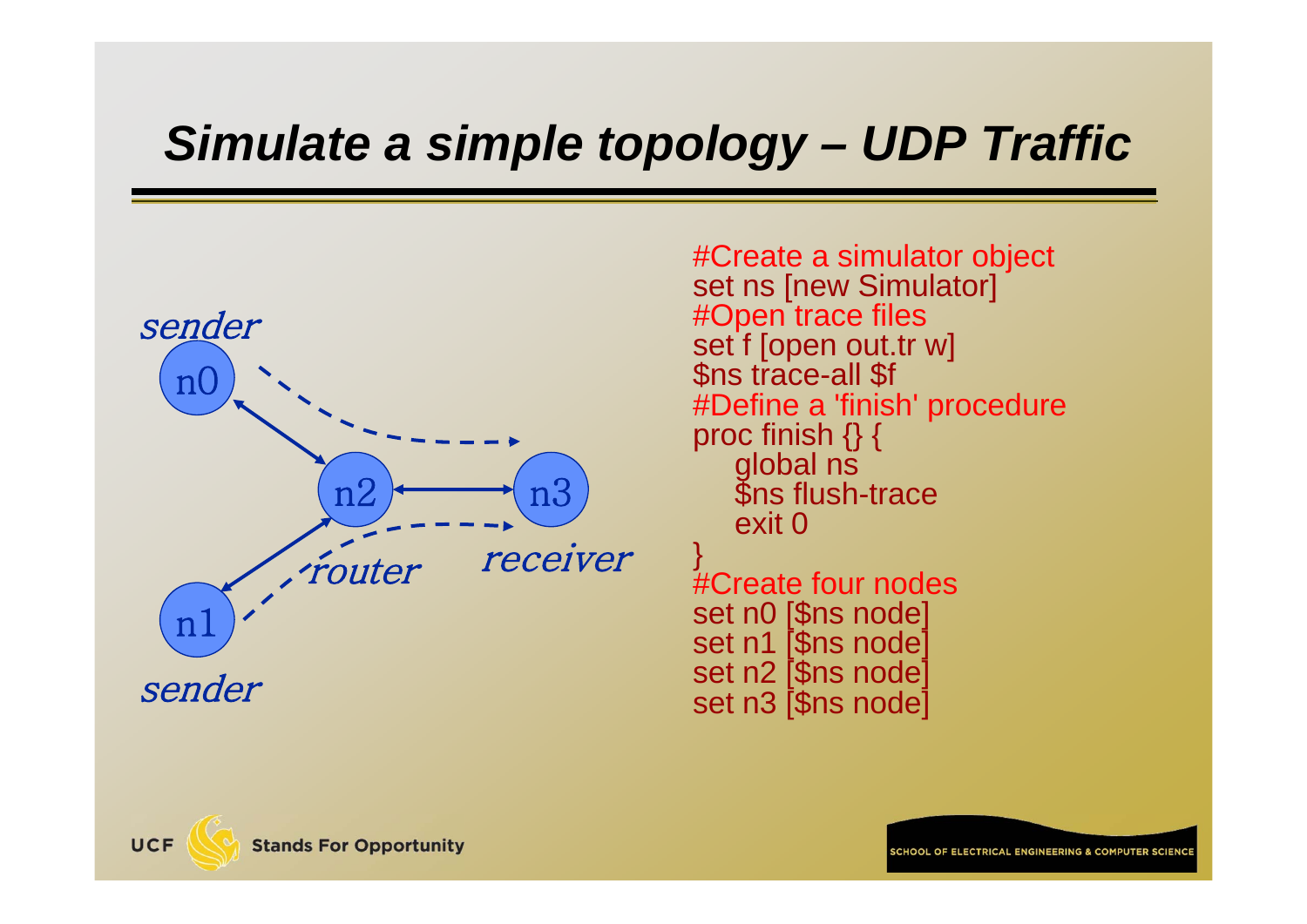![](_page_17_Figure_1.jpeg)

#Create links between the nodes \$ns duplex-link \$n0 \$n2 1Mb 10ms DropTail \$ns duplex-link \$n1 \$n2 1Mb 10ms DropTail \$ns duplex-link \$n3 \$n2 1Mb 10ms SFQ

ELECTDICAL ENGINEEDING & COMBITED SCIE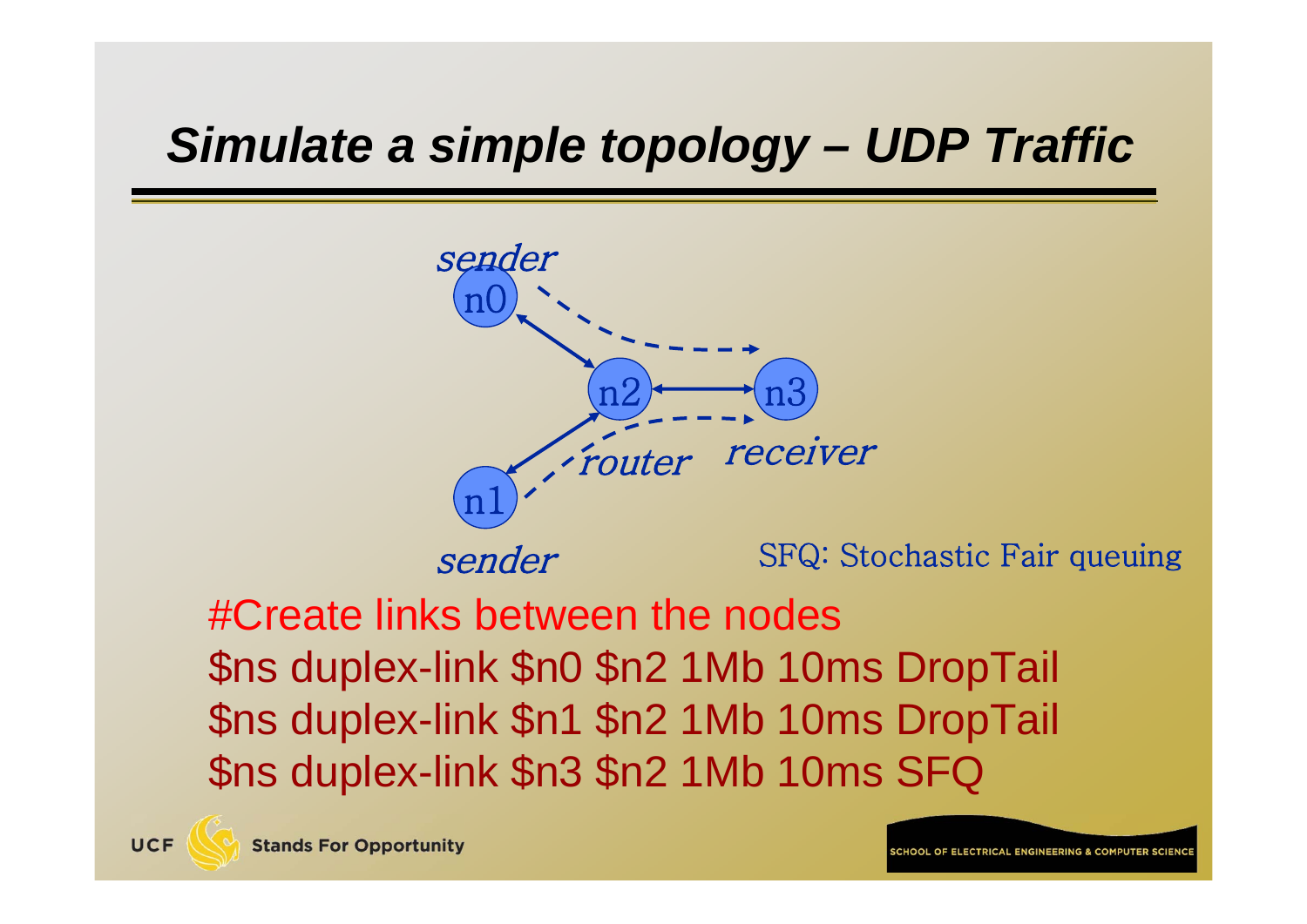![](_page_18_Figure_1.jpeg)

#### #Create a UDP agent and attach it to node n0 set udp0 [new Agent/UDP] \$udp0 set class\_ 1 # fid in trace file \$ns attach-agent \$n0 \$udp0

ELECTRICAL ENGINEEDING & COMBUTER SCIE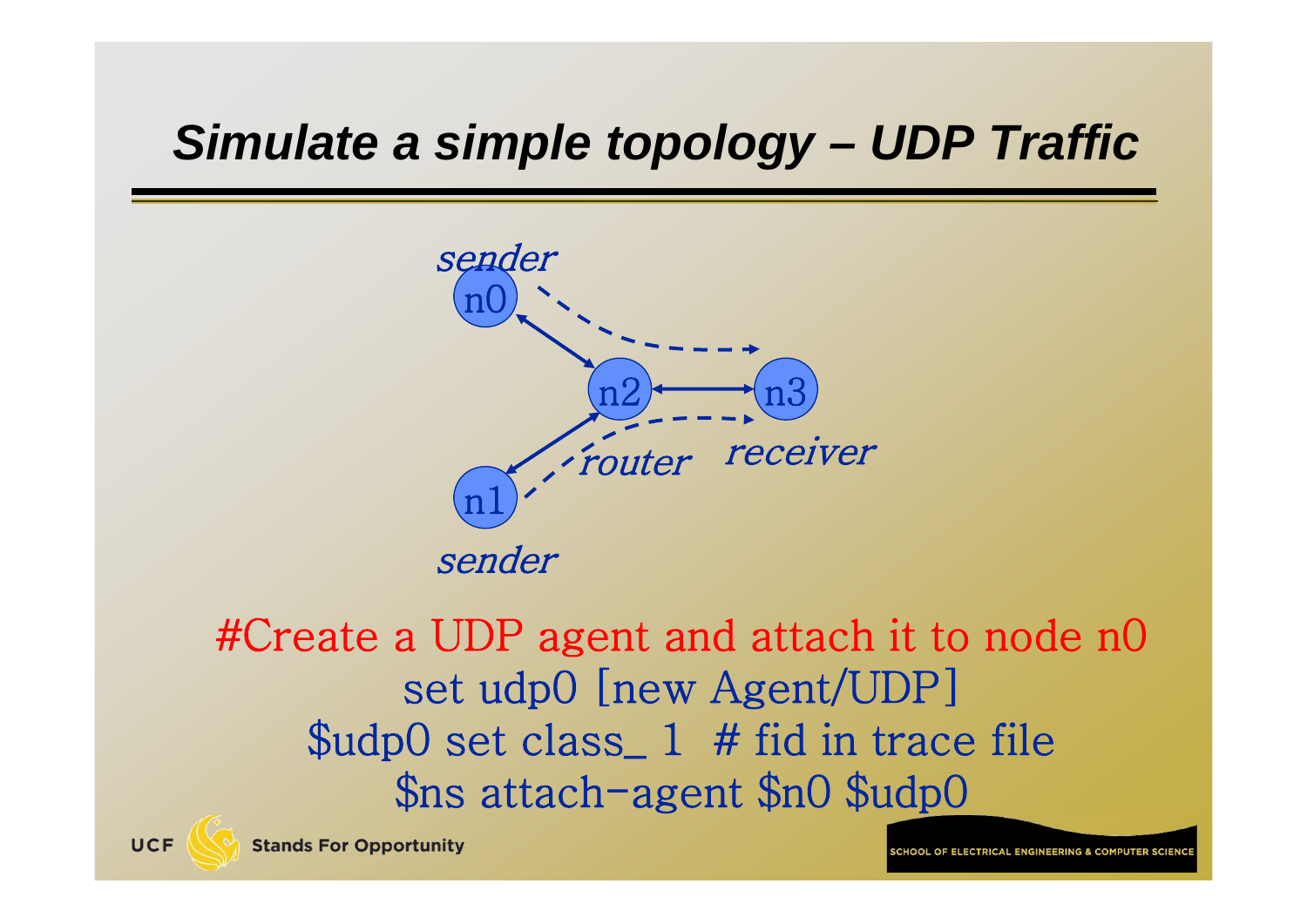![](_page_19_Figure_1.jpeg)

sender

# Create a CBR traffic source and attach it to udp0 set cbr0 [new Application/Traffic/CBR] \$cbr0 set packetSize\_ 500 \$cbr0 set interval\_ 0.005 \$cbr0 attach-agent \$udp0

OF FLECTRICAL ENGINEERING & COMPUTER SCIENCE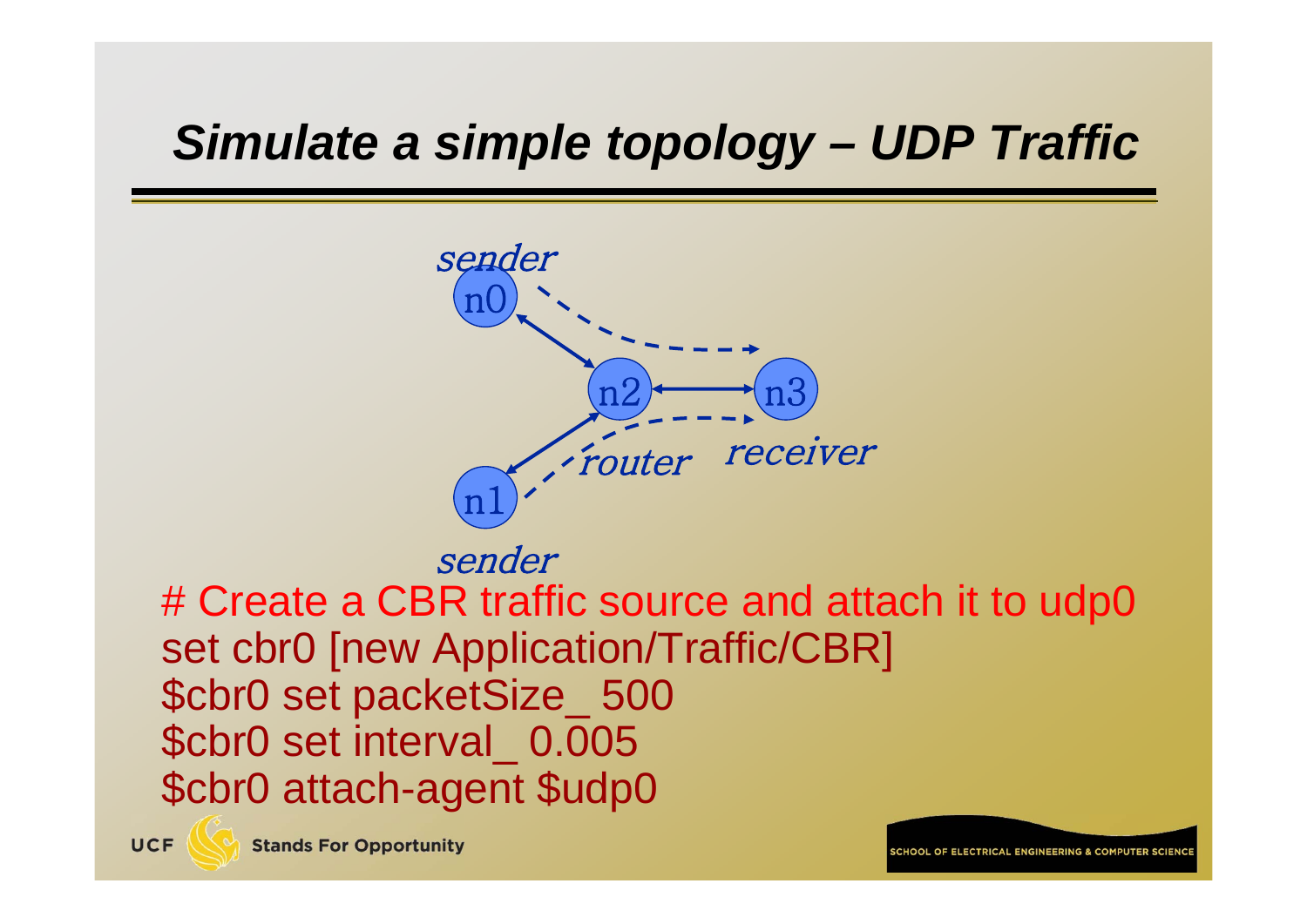![](_page_20_Figure_1.jpeg)

#### #Create a UDP agent and attach it to node n1 set udp1 [new Agent/UDP] \$udp1 set class\_ 2 \$ns attach-agent \$n1 \$udp1

ELECTRICAL ENGINEEDING & COMBUTER SCIE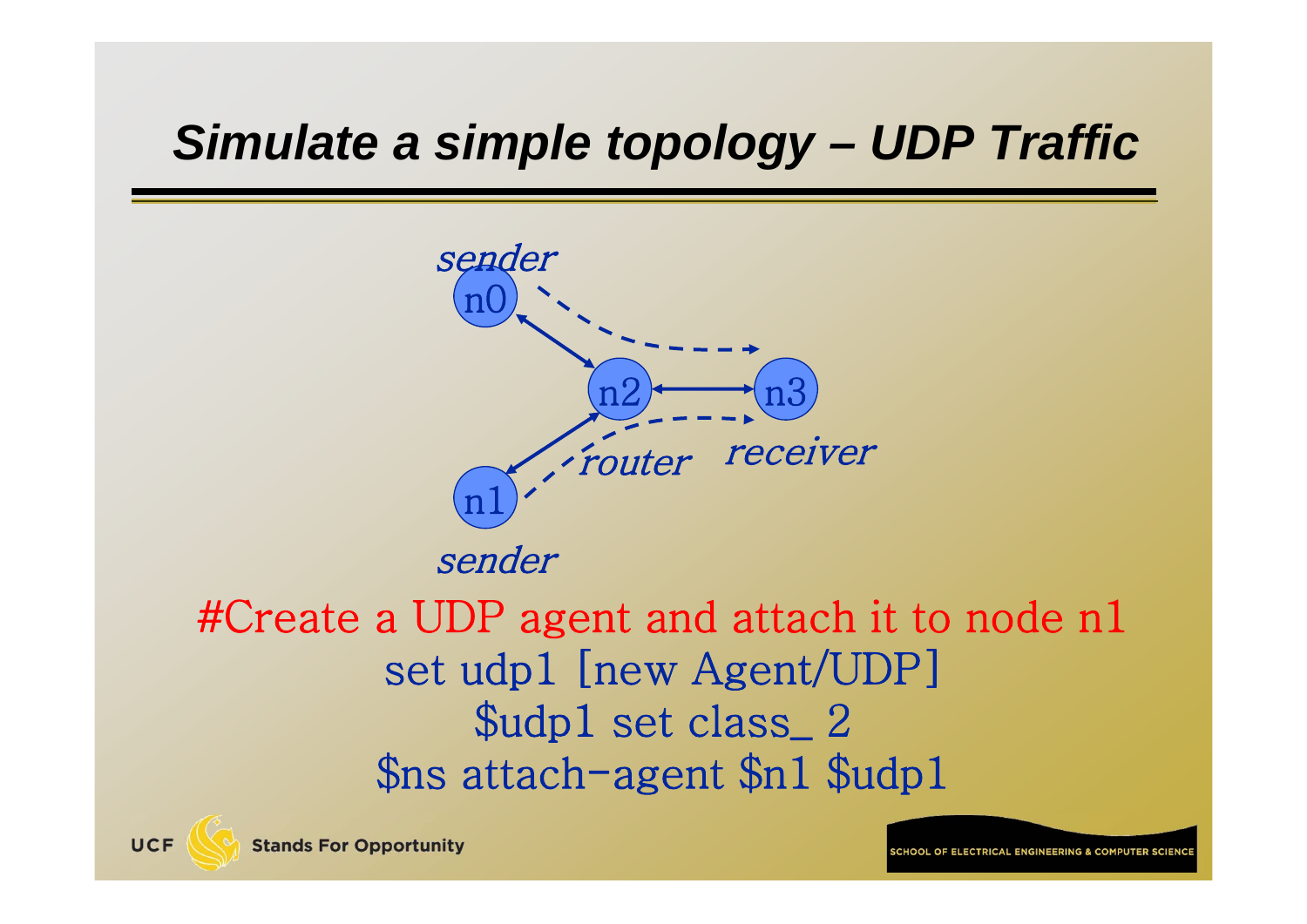![](_page_21_Figure_1.jpeg)

sender # Create a CBR traffic source and attach it to udp1 set cbr1 [new Application/Traffic/CBR] \$cbr1 set packetSize\_ 500 \$cbr1 set interval\_ 0.005 \$cbr1 attach-agent \$udp1 UCF **Stands For Opportunity** 

OF ELECTRICAL ENGINEERING & COMBITER SCI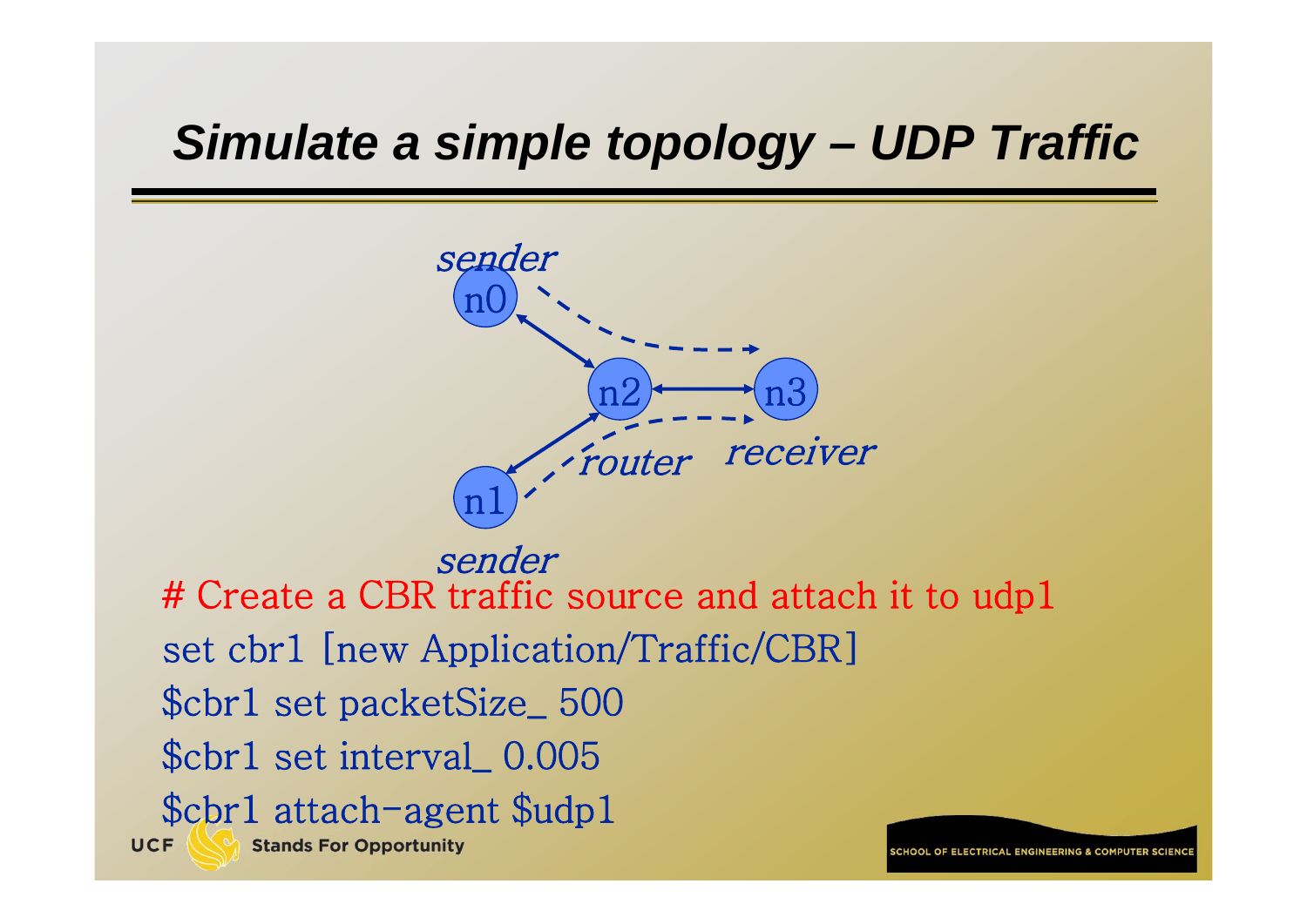![](_page_22_Figure_1.jpeg)

#Create a Null agent (a traffic sink) and attach it to node n3set null0 [new Agent/Null] \$ns attach-agent \$n3 \$null0 sender

OF ELECTRICAL ENGINEERING & COMPUTER SCIE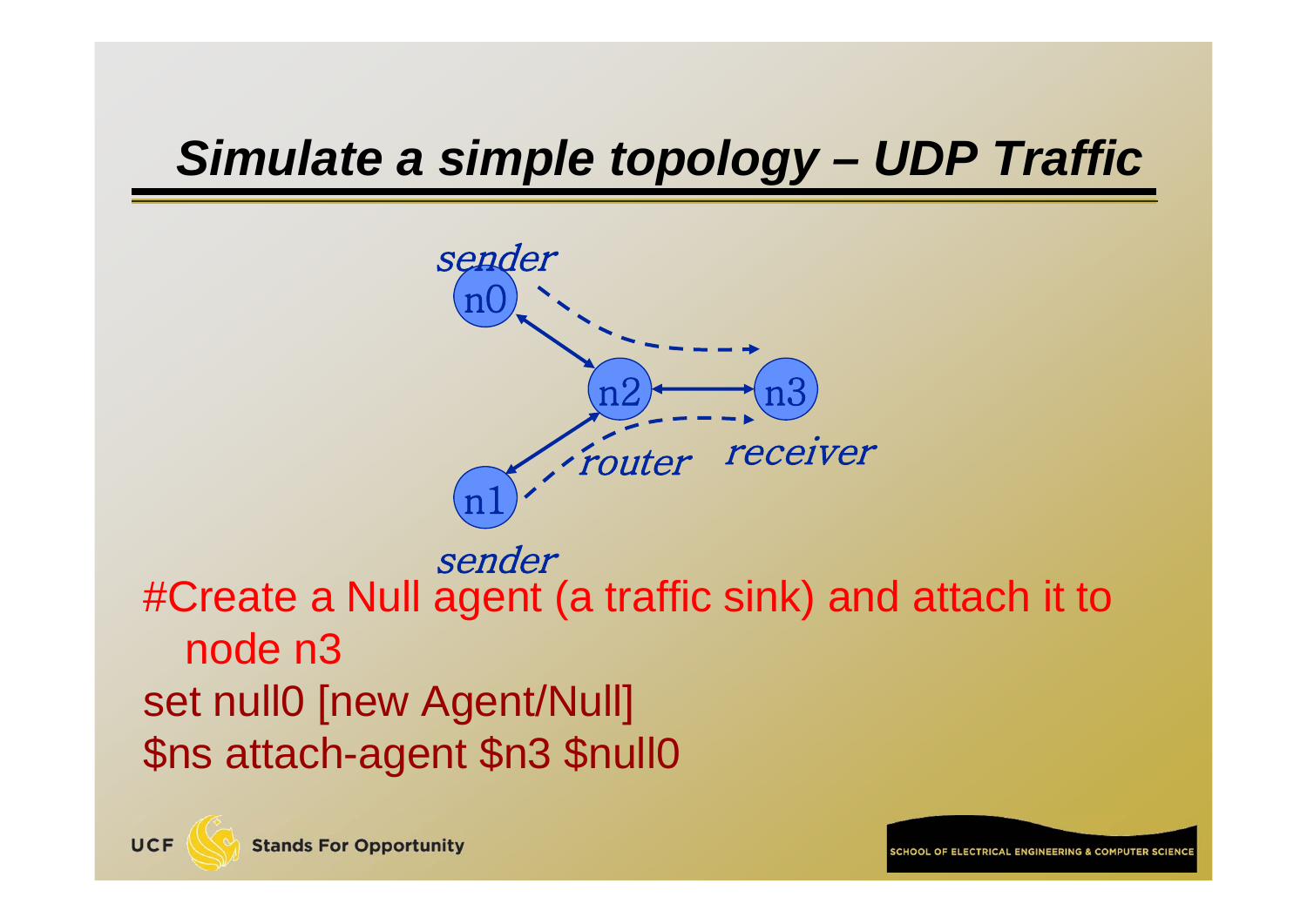![](_page_23_Figure_1.jpeg)

#Connect the traffic sources with the traffic sink \$ns connect \$udp0 \$null0 \$ns connect \$udp1 \$null0

UCF

OF ELECTRICAL ENGINEEDING & COMBUTED SCIE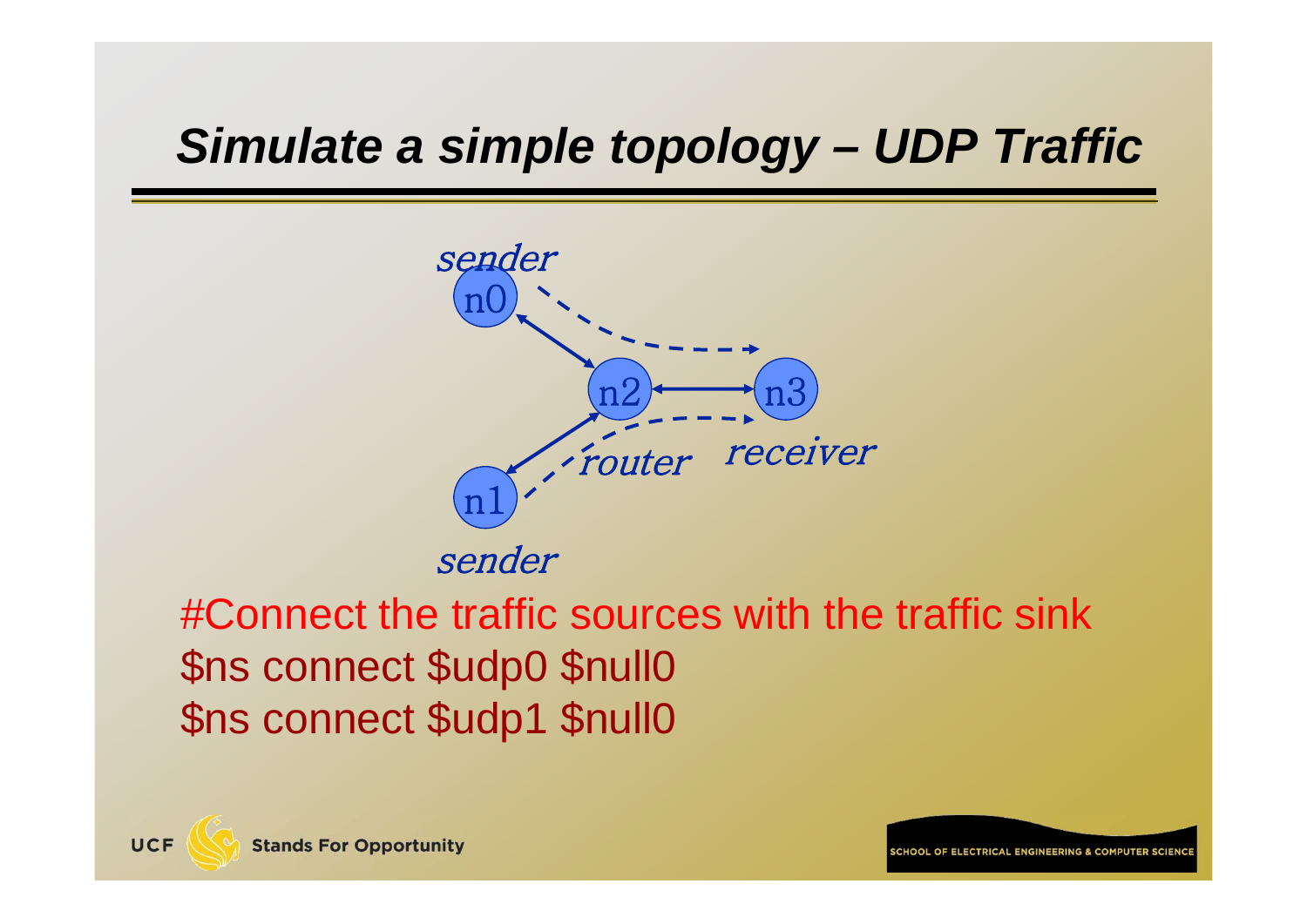#Schedule events for the CBR agents \$ns at 0.5 "\$cbr0 start" \$ns at 1.0 "\$cbr1 start" \$ns at 4.0 "\$cbr1 stop" \$ns at 4.5 "\$cbr0 stop" #Call the finish procedure after 5 seconds of simulation time\$ns at 5.0 "finish" #Run the simulation\$ns run

![](_page_24_Picture_2.jpeg)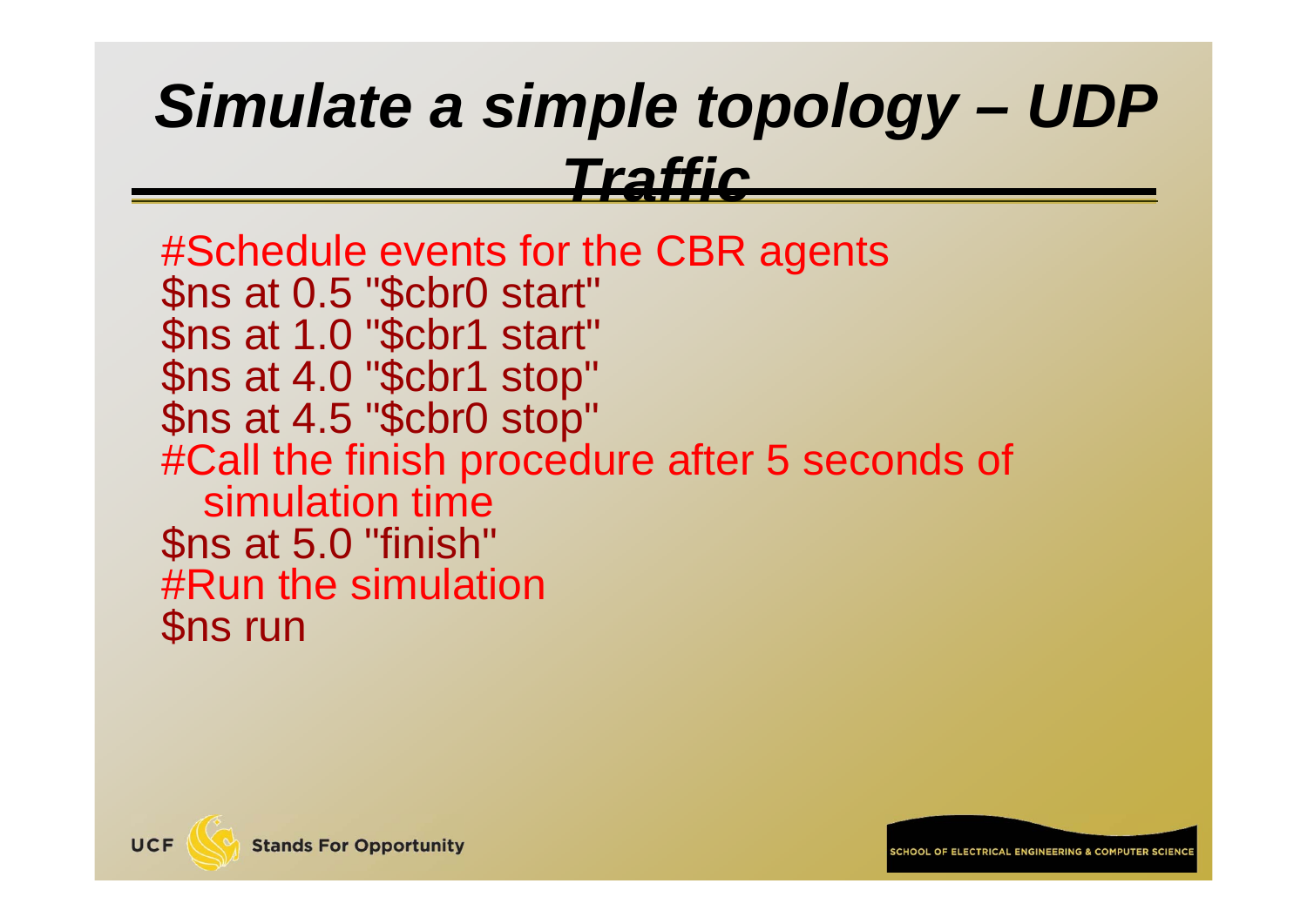### Trace Analysis

http://nsnam.isi.edu/nsnam/index.php/NS-2\_Trace\_Formats

|  |  |  | event time from to pkt pkt flags fid src dst seq pkt |  |  |  |
|--|--|--|------------------------------------------------------|--|--|--|
|  |  |  |                                                      |  |  |  |

|  |                          | $r$ : receive (at to node) |  |                           |  |
|--|--------------------------|----------------------------|--|---------------------------|--|
|  | + : enqueue (at queue)   |                            |  | src addr : nodeport (3.0) |  |
|  | $-$ : dequeue (at queue) |                            |  | dst addr : nodeport (0.0) |  |
|  | d dron (at meue)         |                            |  |                           |  |

```
r 1.3556 3 2 ack 40 ------ 1 3.0 0.0 15 201
+1.3556 2 0 ack 40 ------ 1 3.0 0.0 15 201
-1.3556 2 0 ack 40 ------ 1 3.0 0.0 15 201
r 1.35576 0 2 tcp 1000 ------- 1 0.0 3.0 29 199
+ 1.35576 2 3 tcp 1000 ------- 1 0.0 3.0 29 199
d 1.35576 2 3 tcp 1000 ------- 1 0.0 3.0 29 199
+1.356 1 2 cbr 1000 ------- 2 1.0 3.1 157 207
-1.356 1 2 cbr 1000 ------- 2 1.0 3.1 157 207
```
**SCHOOL OF ELECTRICAL ENGINEERING & COMPUTER SCIEN**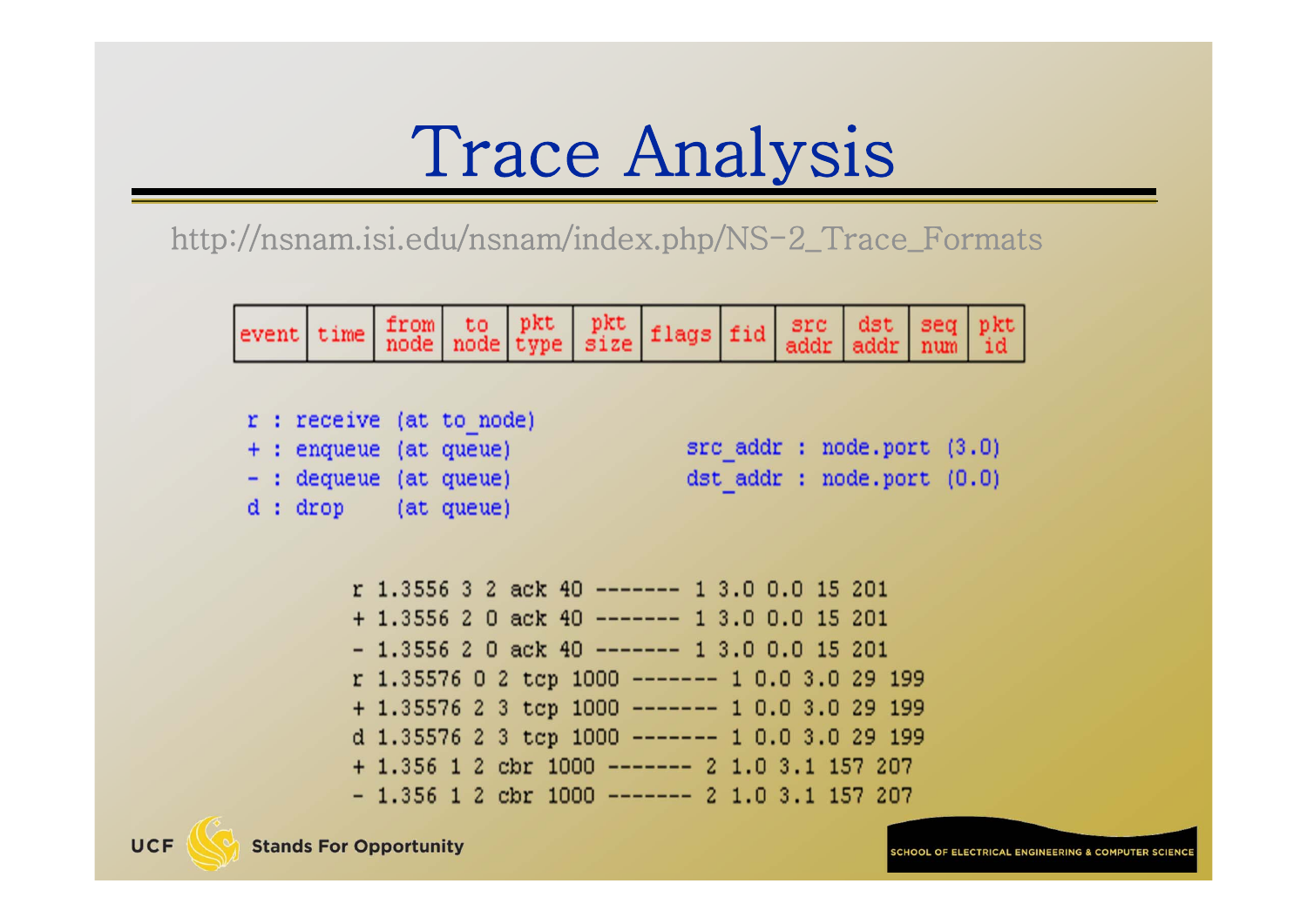![](_page_26_Figure_0.jpeg)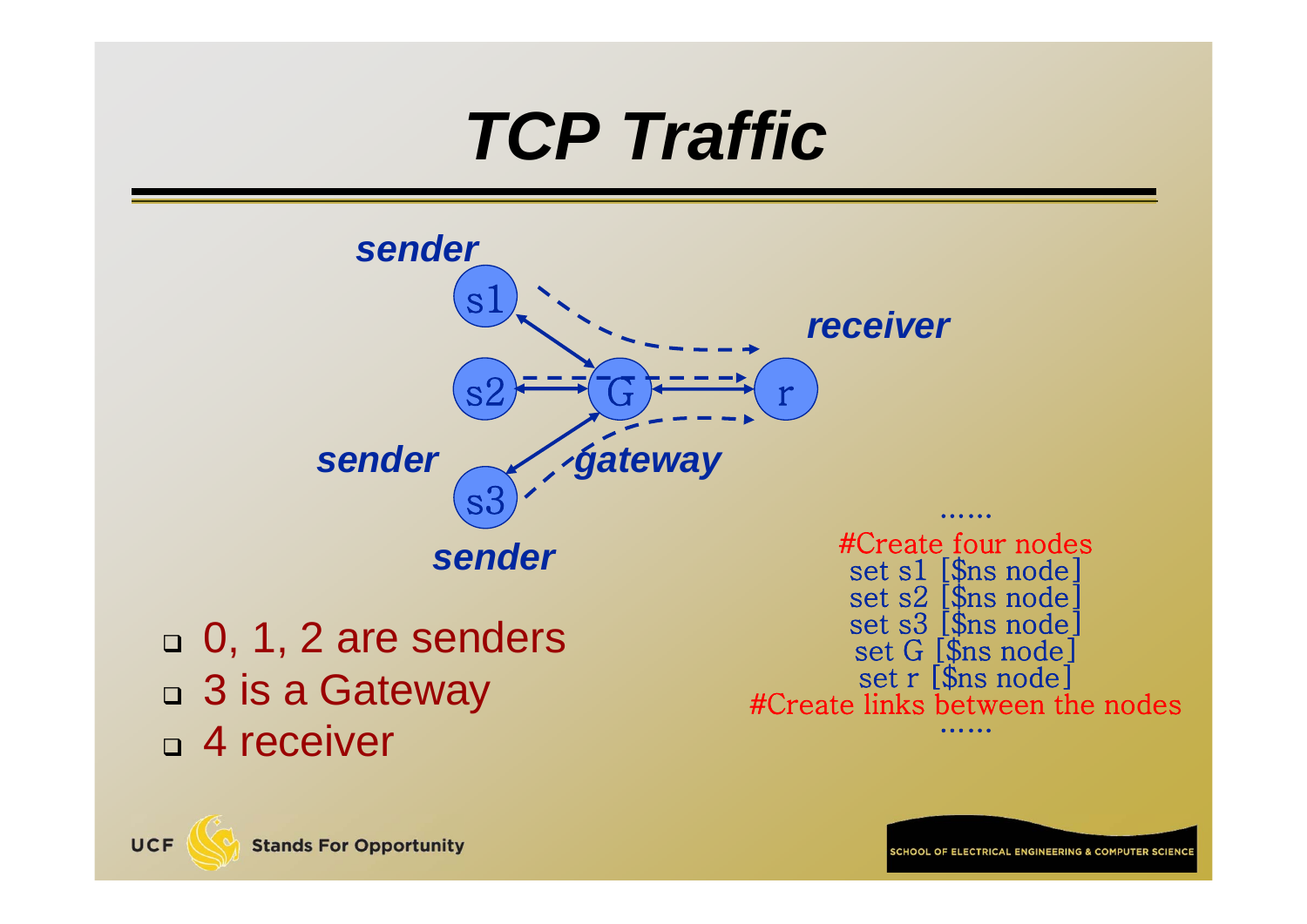□ #Create a TCP agent and attach it to node s1 set tcp1 [new Agent/TCP/Reno] \$ns attach-agent \$s1 \$tcp1 \$tcp1 set window\_ 8 \$tcp1 set fid\_ 1

□ "window\_" is the upperbound of congestion window in a TCP. It is 20 by default.

ELECTDICAL ENGINEEDING & COMBLITED SC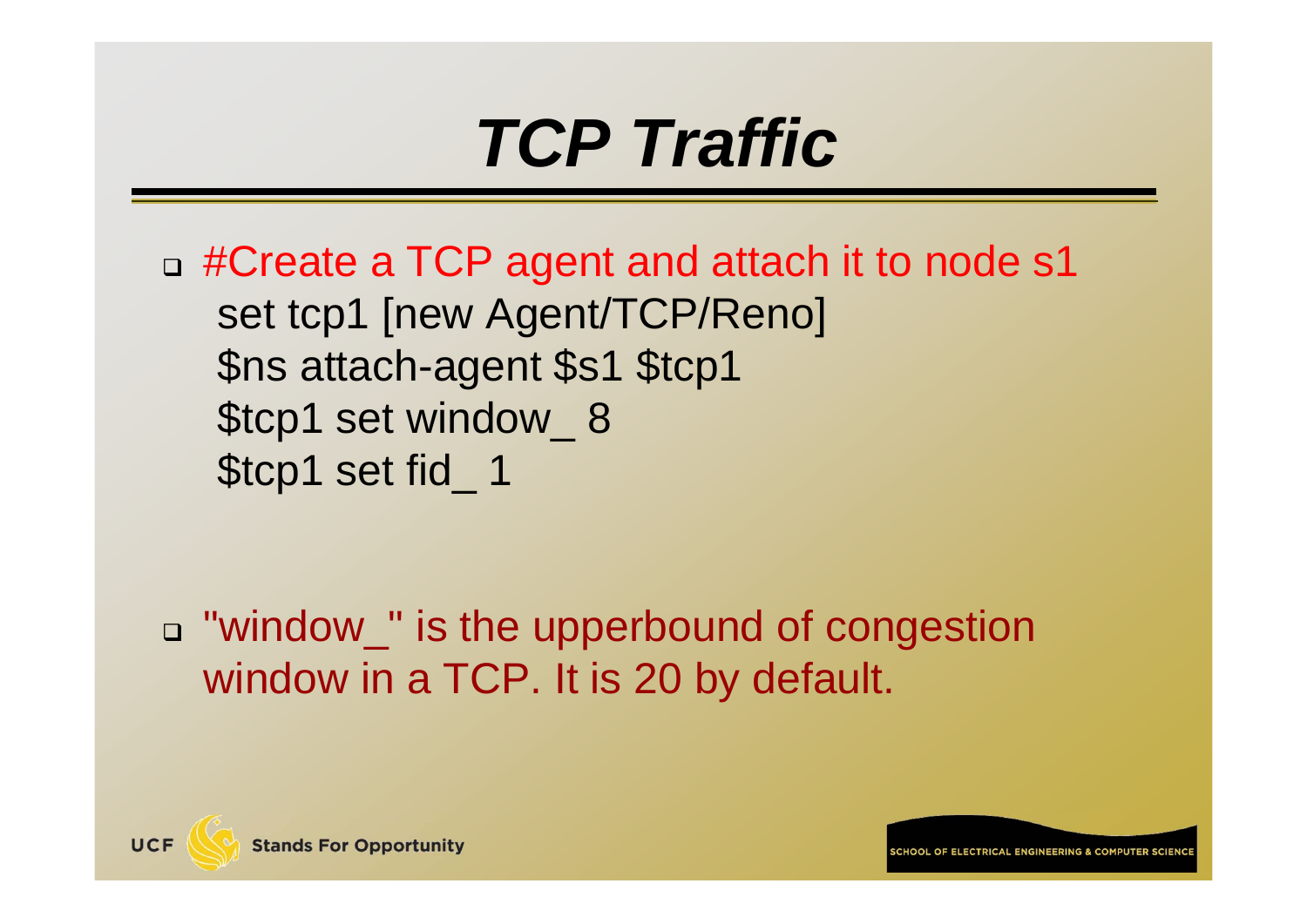- □ #Create a TCP agent and attach it to node s2 set tcp2 [new Agent/TCP/Reno]<br>\$ns attach-agent \$s2 \$tcp2<br>\$tcp2 set window\_ 8<br>\$tcp2 set fid\_ 2
- □ #Create a TCP agent and attach it to node s3 set tcp3 [new Agent/TCP/Reno]<br>\$ns attach-agent \$s3 \$tcp3<br>\$tcp3 set window\_ 4<br>\$tcp3 set fid\_ 3

![](_page_28_Picture_3.jpeg)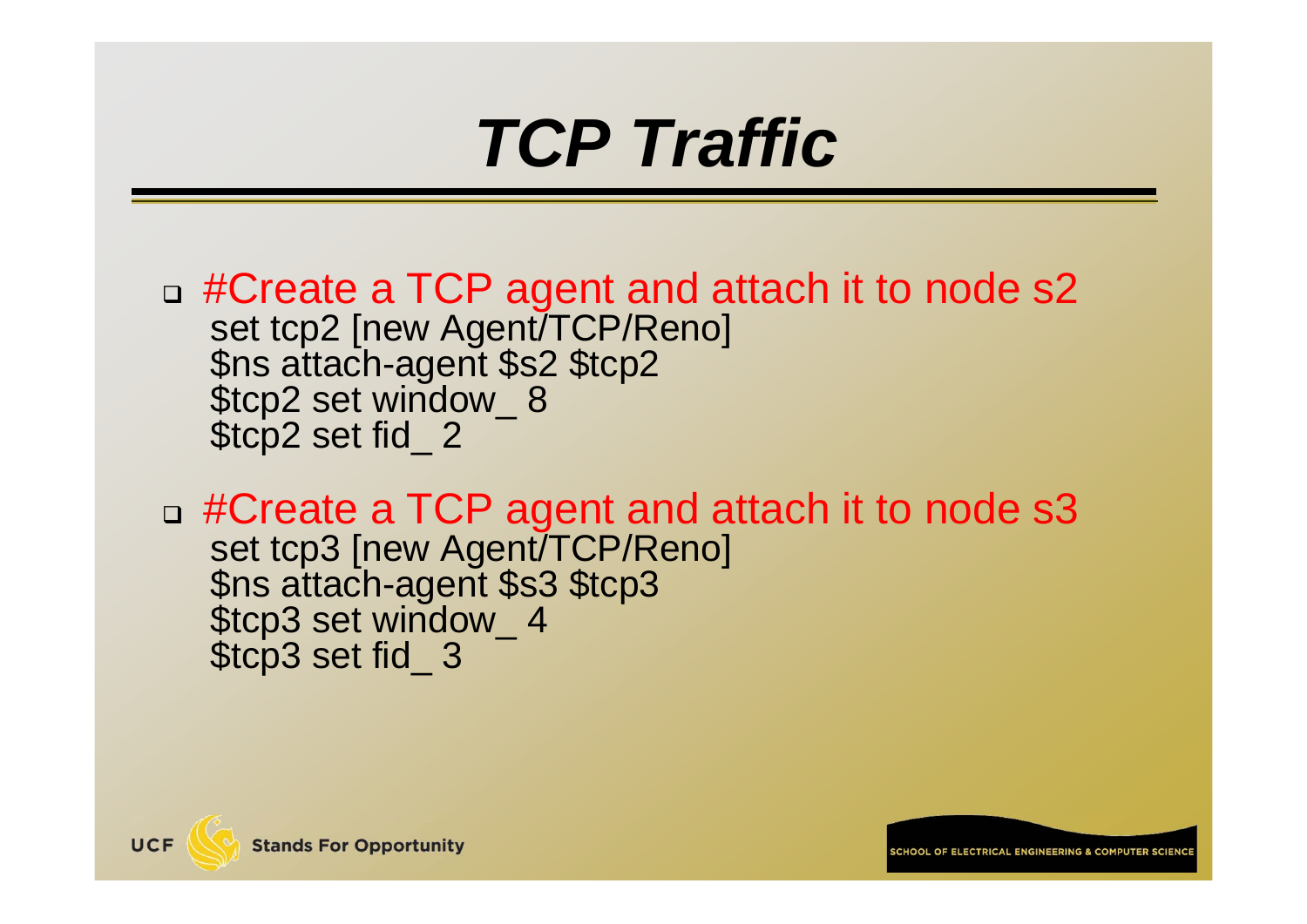□ #Create TCP sink agents and attach them to node r

set sink1 [new Agent/TCPSink] set sink2 [new Agent/TCPSink] set sink3 [new Agent/TCPSink]

\$ns attach-agent \$r \$sink1 \$ns attach-agent \$r \$sink2 \$ns attach-agent \$r \$sink3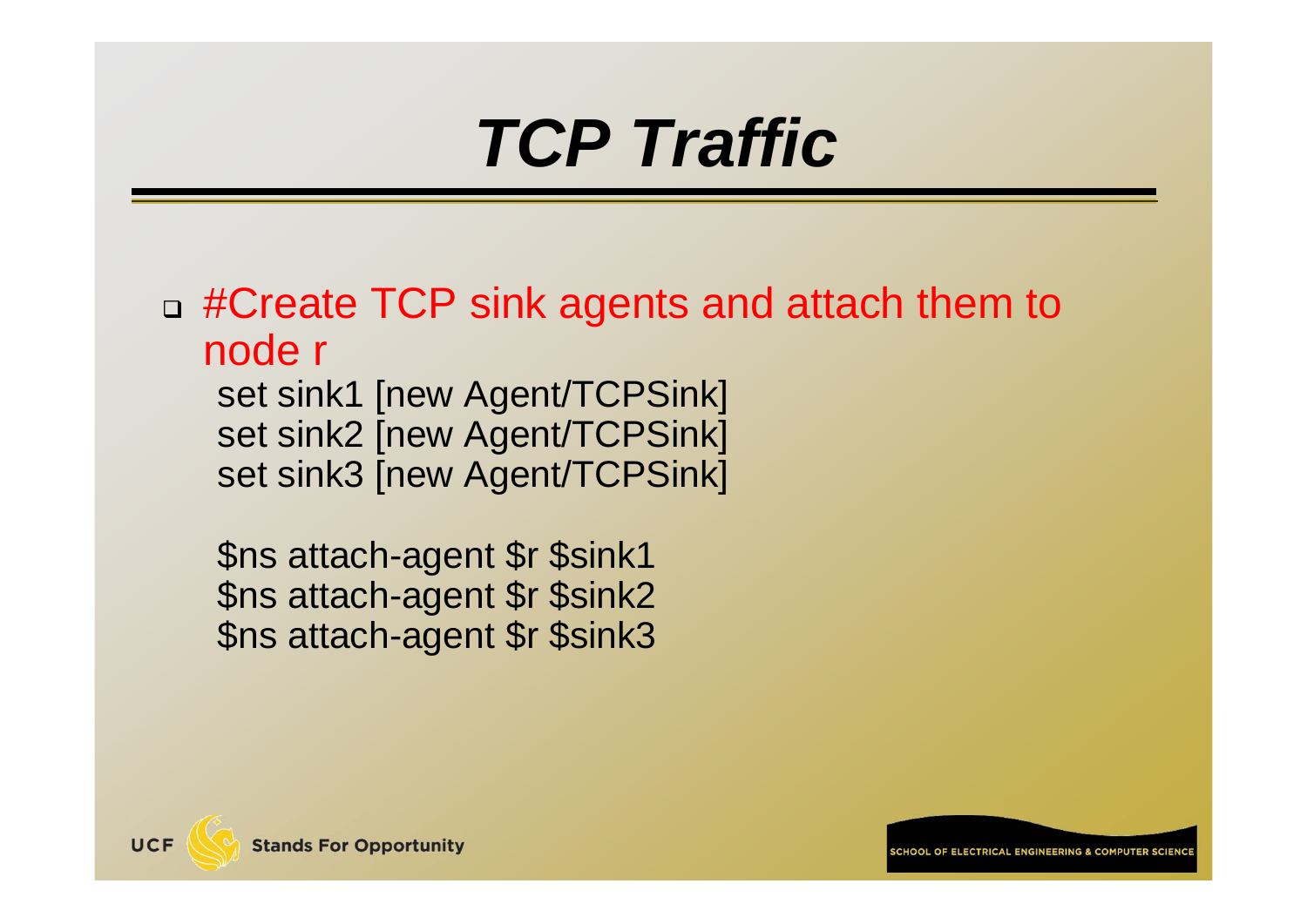- □ #Connect the traffic sources with the traffic sinks
	- \$ns connect \$tcp1 \$sink1 \$ns connect \$tcp2 \$sink2 \$ns connect \$tcp3 \$sink3
- □ You cannot connect two TCP sources to the same TCP sink You can do that for UDP traffic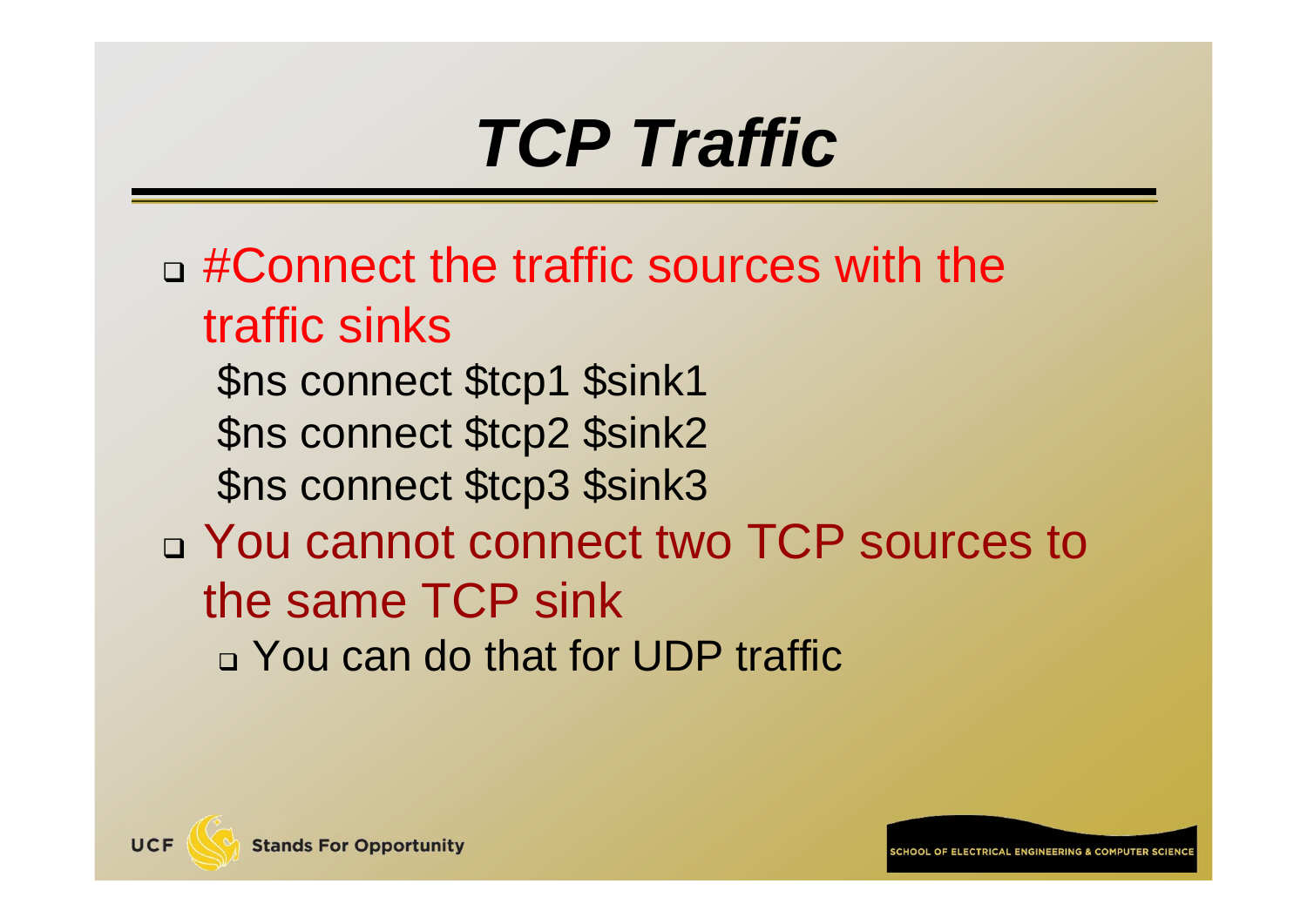□ #Create FTP applications and attach them to agents

set ftp1 [new Application/FTP] \$ftp1 attach-agent \$tcp1 set ftp2 [new Application/FTP] \$ftp2 attach-agent \$tcp2 set ftp3 [new Application/FTP] \$ftp3 attach-agent \$tcp3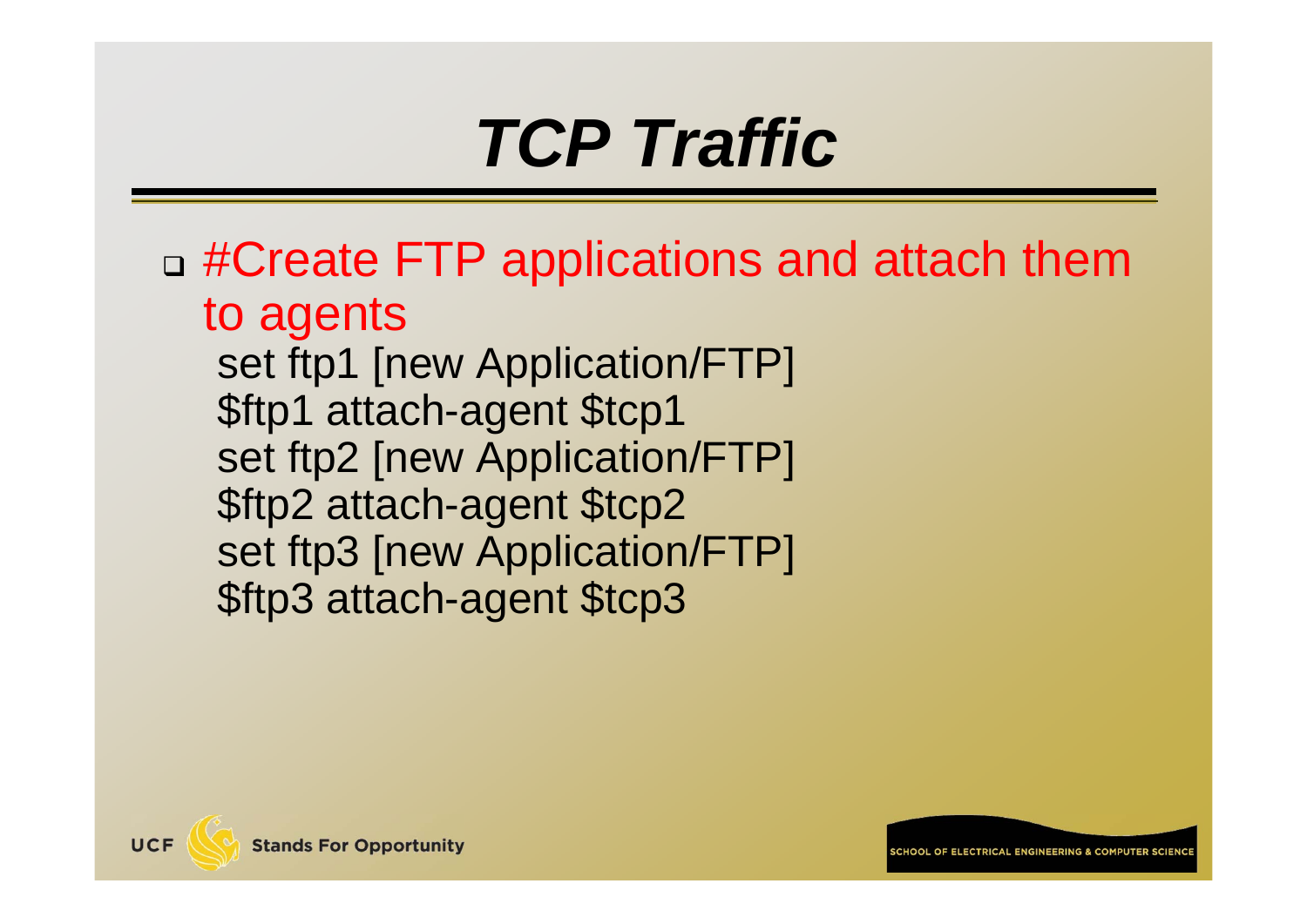```
#Define a 'finish' procedure
proc finish {} {<br>global ns
     $ns flush-trace
     exit 0}
```

```
$ns at 0.1 "$ftp1 start"<br>$ns at 0.1 "$ftp2 start"<br>$ns at 0.1 "$ftp3 start"<br>$ns at 5.0 "$ftp1 stop"<br>$ns at 5.0 "$ftp2 stop"<br>$ns at 5.0 "$ftp3 stop"<br>$ns at 5.25 "finish"
  $ns run
```
![](_page_32_Picture_3.jpeg)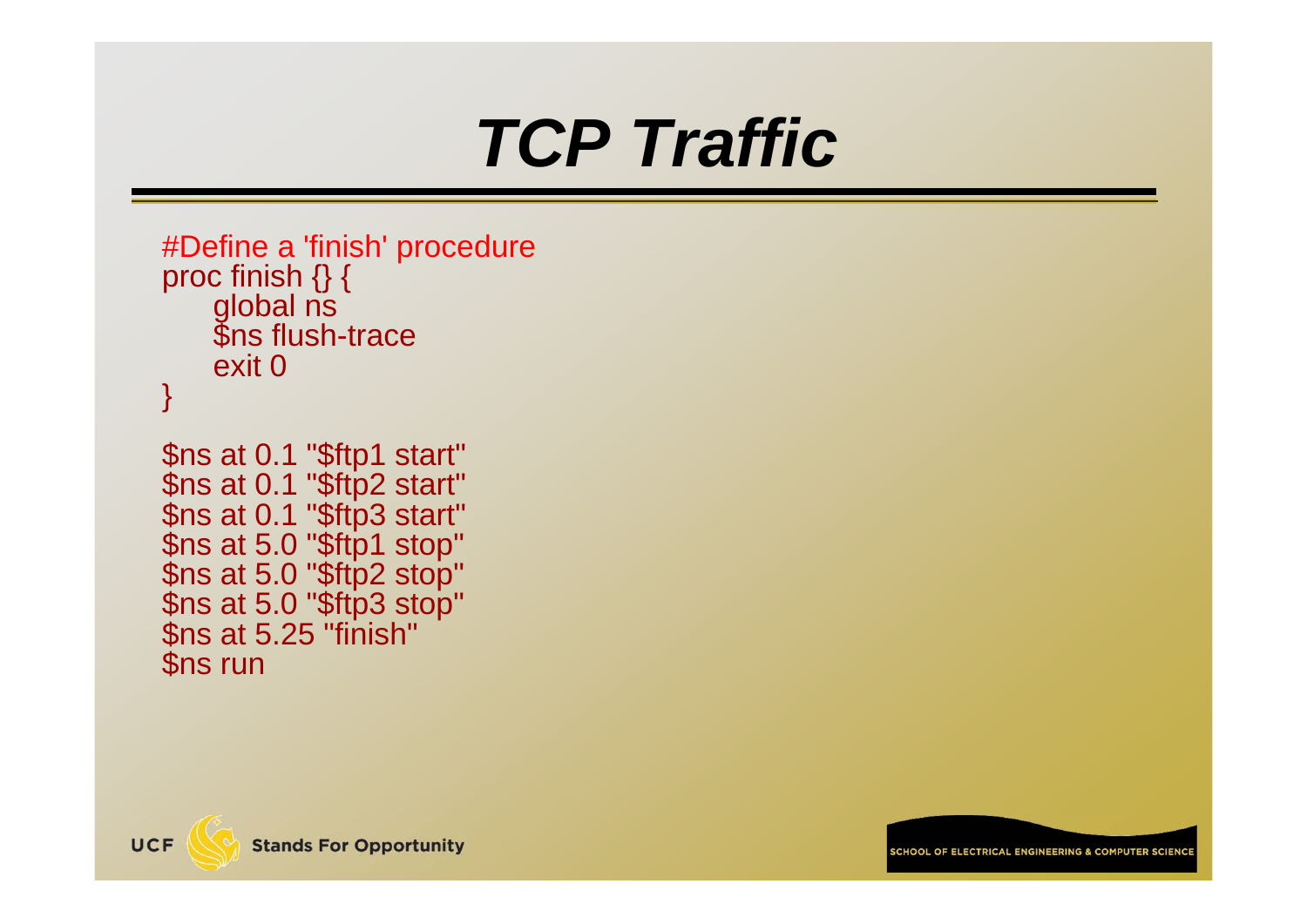### *Trace Analysis*

**czou@eustis:~/ns2\$ grep '^r' out.tr > 3TCP-receive-only.tr**

r 0.1596 0 3 tcp 1040 ------- 1 0.0 4.0 1 6 r 0.15992 1 3 tcp 1040 ------- 2 1.0 4.1 1 8 r 0.16024 2 3 tcp 1040 ------- 3 2.0 4.2 1 10 r 0.16792 0 3 tcp 1040 ------- 1 0.0 4.0 2 7 r 0.16824 1 3 tcp 1040 ------- 2 1.0 4.1 2 9 r 0.16856 2 3 tcp 1040 ------- 3 2.0 4.2 2 11 r 0.17792 3 4 tcp 1040 ------- 1 0.0 4.0 1 6 r 0.18624 3 4 tcp 1040 ------- 2 1.0 4.1 1 8 r 0.18824 4 3 ack 40 ------- 1 4.0 0.0 1 12r 0.19456 3 4 tcp 1040 ------- 3 2.0 4.2 1 10 r 0.19656 4 3 ack 40 ------- 2 4.1 1.0 1 13r 0.19856 3 0 ack 40 ------- 1 4.0 0.0 1 12r 0.20288 3 4 tcp 1040 ------- 1 0.0 4.0 2 7 r 0.20488 4 3 ack 40 ------- 3 4.2 2.0 1 14r 0.20688 3 1 ack 40 ------- 2 4.1 1.0 1 13r 0.2112 3 4 tcp 1040 ------- 2 1.0 4.1 2 9 r 0.2132 4 3 ack 40 ------- 1 4.0 0.0 2 17r 0.2152 3 2 ack 40 ------- 3 4.2 2.0 1 14**UCF Stands For Opportunity**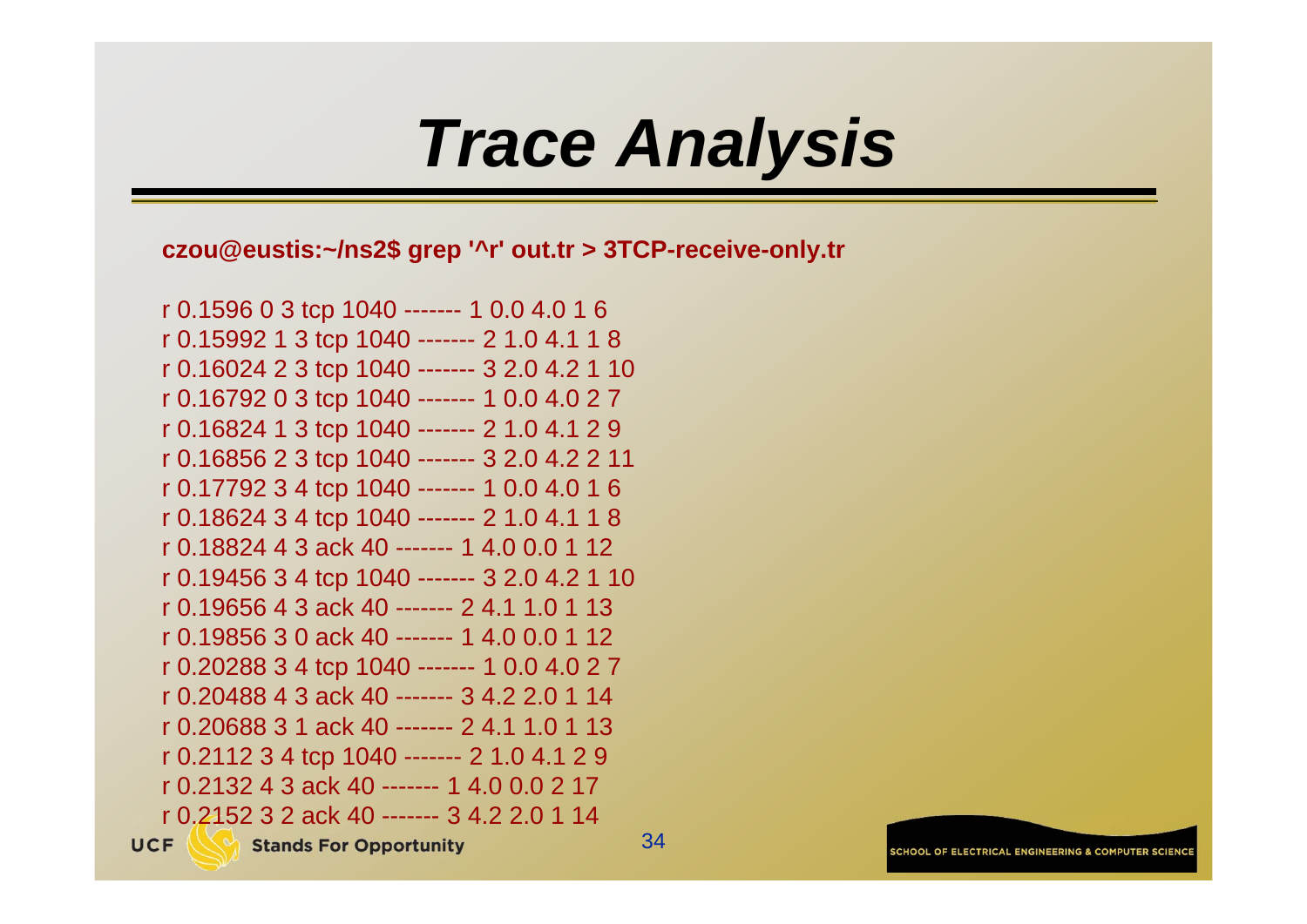# *Basic usage of Grep*

- Command-line text-search program in Linux □ Some useful usage:
	- □ Grep 'word' filename # find lines with 'word'
	- Grep –v 'word' filename # find lines without 'word'
	- □ Grep '^word' filename # find lines beginning with 'word'
	- □ Grep 'word' filename > file2 # output lines with 'word' to file2
	- □ ls -l | grep rwxrwxrwx # list files that have 'rwxrwxrwx' feature
	- □ grep -v '^[0-9]' filename # find lines beginning with any of the numbers from 0-9
	- □ Grep –c 'word' filename # find lines with 'word' and print out the number of these lines
	- Grep –i 'word' filename # find lines with 'word' regardless of case

#### Many tutorials on grep online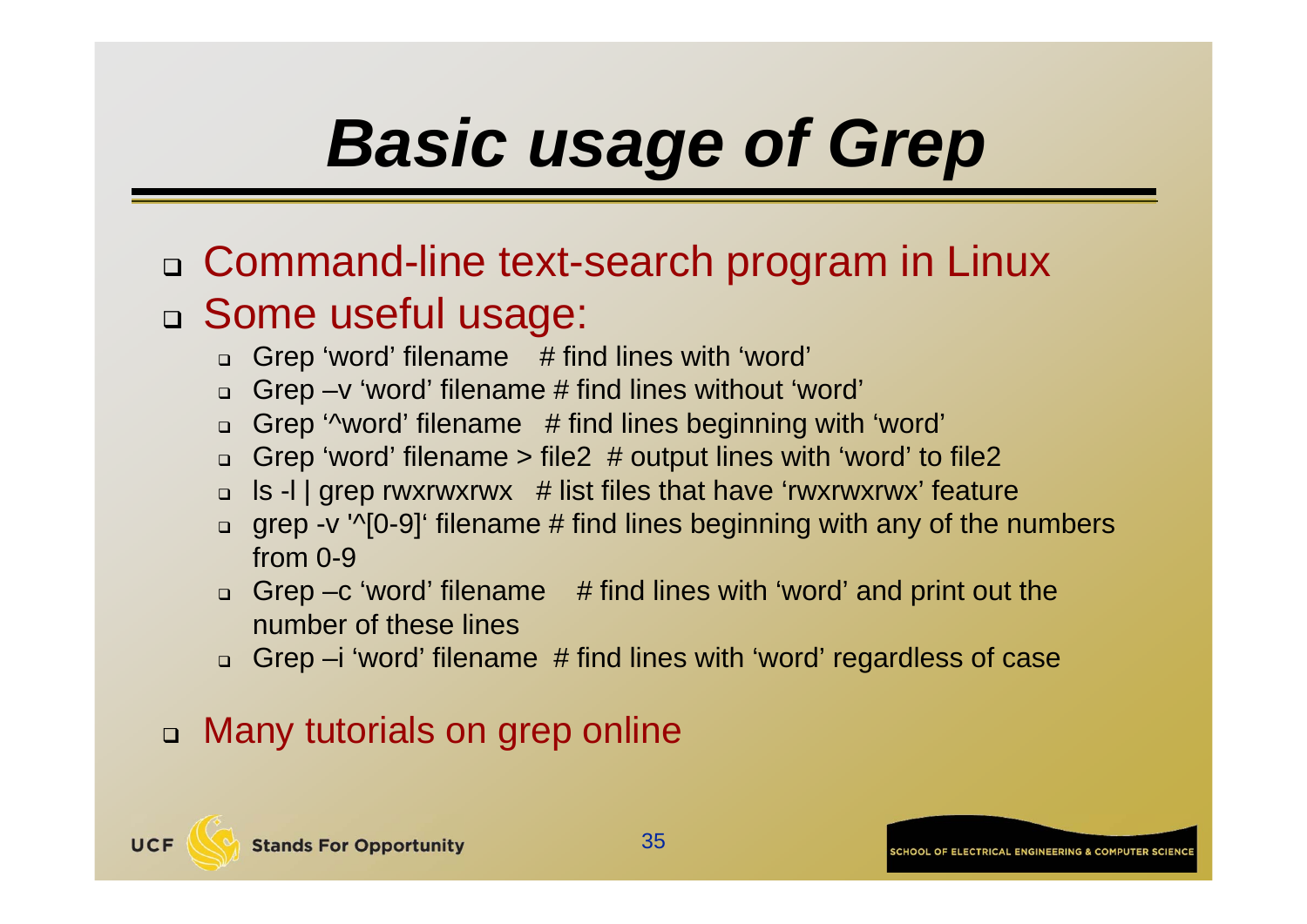![](_page_35_Figure_1.jpeg)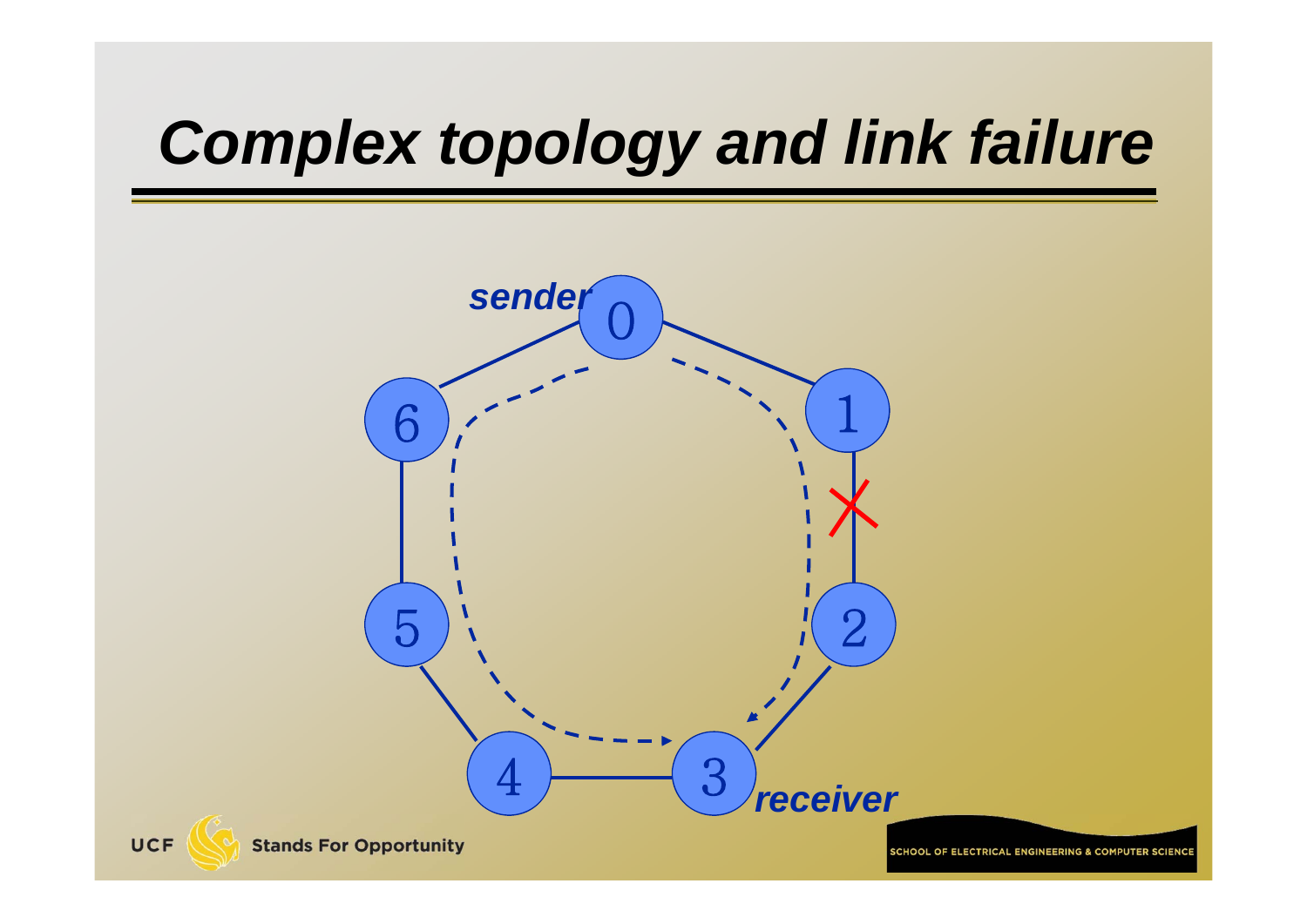#Create a simulator object set ns [new Simulator] #Tell the simulator to use dynamic routing \$ns rtproto DV #Define a 'finish' procedure proc finish  $\{\}$  { global ns \$ns flush-trace exit 0}

![](_page_36_Picture_2.jpeg)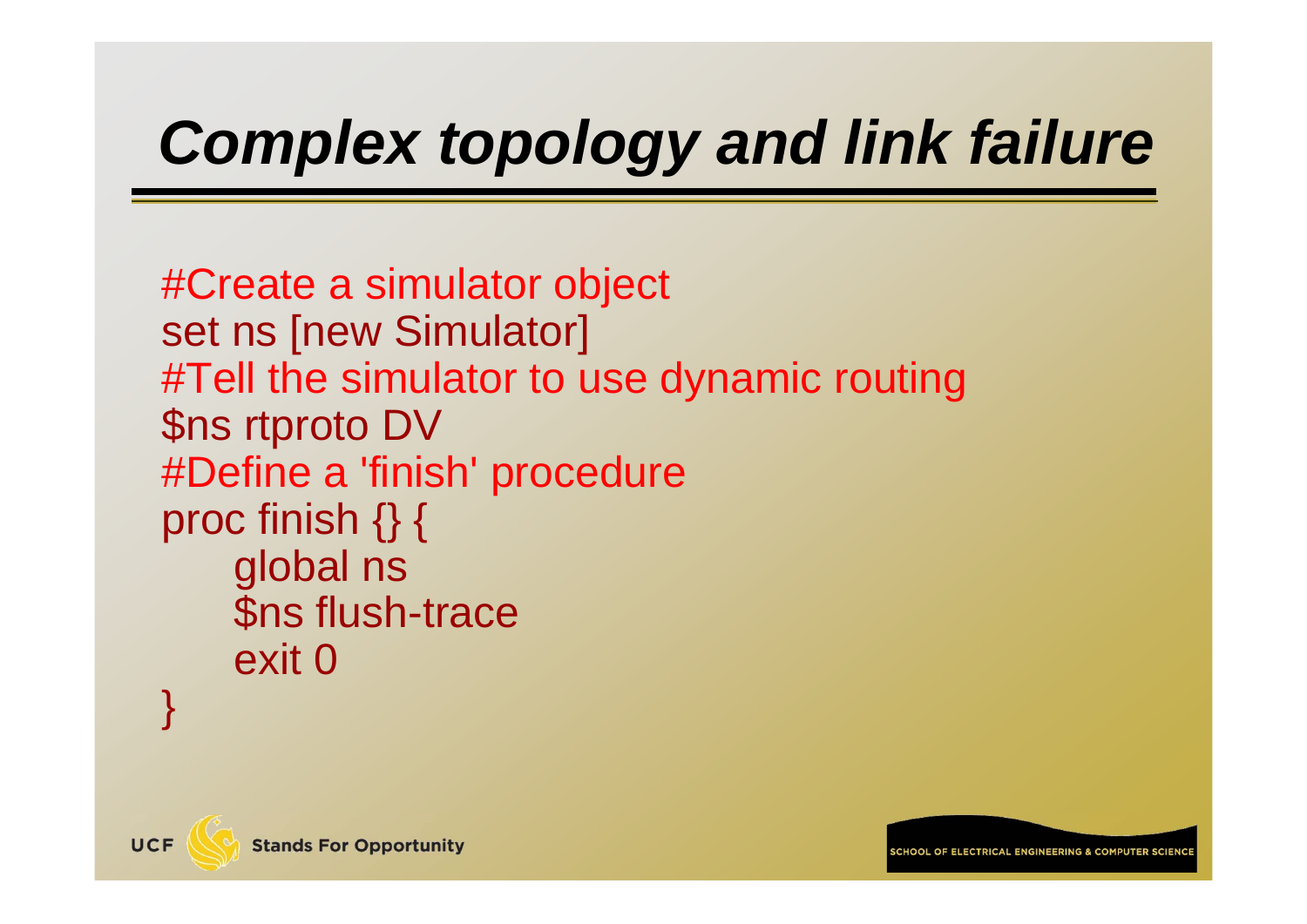```
#Create seven nodes
for \{set i \ 0\} \{Si < 7\} {incr i} {
set n($i) [$ns node]
}
#Create links between the nodes
for \{set i \ 0\} \{Si < 7\} {incr i} {
$ns duplex-link $n($i) $n([expr ($i+1)%7]) 1Mb 
  10ms DropTail
}
```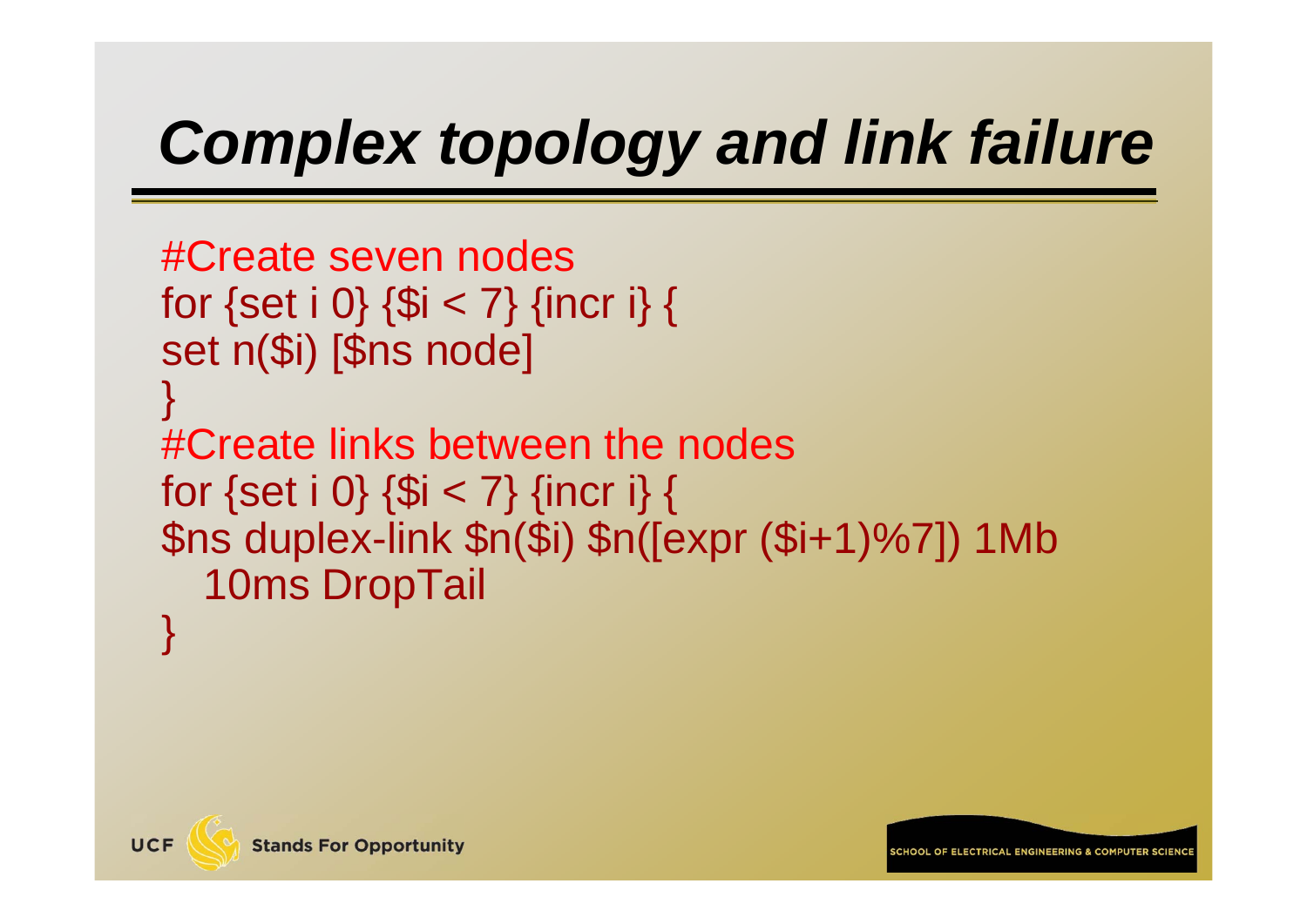```
#Create a UDP agent and attach it to node n(0)
…….# Create a CBR traffic source and attach it to udp0
…….#Create a Null agent (a traffic sink) and attach it to node n(3)
…….#Connect the traffic source with the traffic sink…….#Schedule events for the CBR agent and the network dynamics $ns at 0.5 "$cbr0 start"
$ns rtmodel-at 1.0 down $n(1) $n(2)<br>$ns rtmodel-at 2.0 up $n(1) $n(2)<br>$ns at 4.5 "$cbr0 stop"
```
#Call the finish procedure after 5 seconds of simulation time \$ns at 5.0 "finish" #Run the simulation

\$ns run

![](_page_38_Picture_4.jpeg)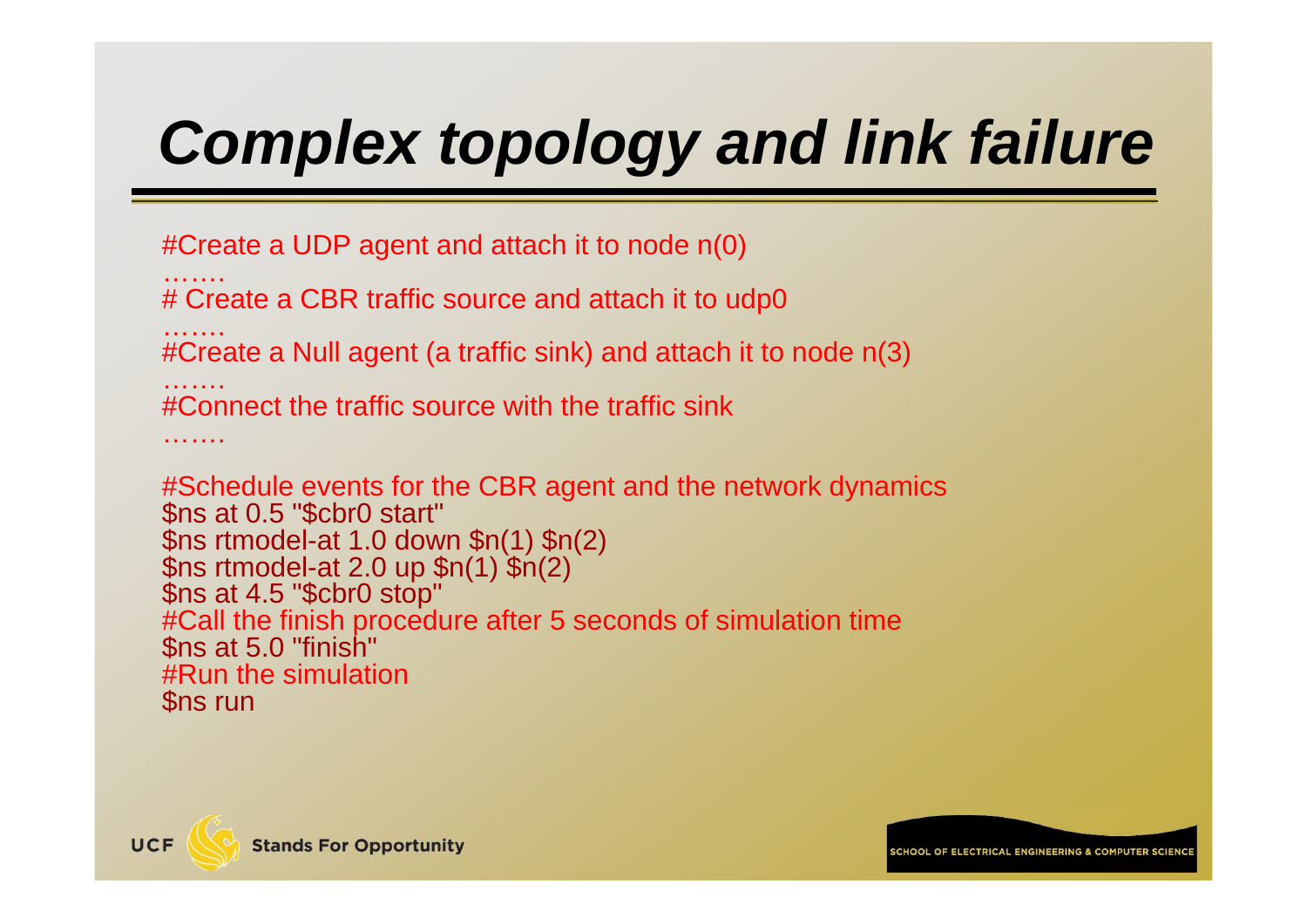### *Trace Analysis*

#### $\Box$ czou@eustis:~/ns2\$ grep '^r' ringLinkfailure.tr|more

| r 0.984 0 1 cbr 500 ------- 1 0.0 3.0 94 158        |
|-----------------------------------------------------|
| r 0.987 2 3 cbr 500 ------- 1 0.0 3.0 89 153        |
| r 0.988 1 2 cbr 500 ------- 1 0.0 3.0 92 156        |
| r 0.989 0 1 cbr 500 ------- 1 0.0 3.0 95 159        |
| r 0.992 2 3 cbr 500 ------- 1 0.0 3.0 90 154        |
| r 0.993 1 2 cbr 500 ------- 1 0.0 3.0 93 157        |
| r 0.994 0 1 cbr 500 ------- 1 0.0 3.0 96 160        |
| r 0.997 2 3 cbr 500 ------- 1 0.0 3.0 91 155        |
| r 0.998 1 2 cbr 500 ------- 1 0.0 3.0 94 158        |
| r 0.999 0 1 cbr 500 ------- 1 0.0 3.0 97 161        |
| r 1.002 2 3 cbr 500 ------- 1 0.0 3.0 92 156        |
| r 1.004 0 1 cbr 500 ------- 1 0.0 3.0 98 162        |
| r 1.007 2 3 cbr 500 ------- 1 0.0 3.0 93 157        |
| r 1.009 0 1 cbr 500 ------- 1 0.0 3.0 99 163        |
| r 1.010056 1 0 rtProtoDV 7 ------- 0 1.1 0.2 -1 164 |
| r 1.012 2 3 cbr 500 ------- 1 0.0 3.0 94 158        |
| r 1.012056 2 3 rtProtoDV 7 ------- 0 2.1 3.2 -1 165 |
| r 1.014 0 1 cbr 500 ------- 1 0.0 3.0 100 166       |
| $r$ 1.019 0 1 cbr 500 ------- 1 0.0 3.0 101 167     |
| r 1.020112 0 6 rtProtoDV 7 ------- 0 0.2 6.1 -1 170 |
| r 1.022112 3 2 rtProtoDV 7 ------- 0 3.2 2.1 -1 171 |
| r 1.022112 3 4 rtProtoDV 7 ------- 0 3.2 4.1 -1 172 |
|                                                     |

| r 1.044056 0 6 rtProtoDV 7 ------- 0 0.2 6.1 -1 184 |
|-----------------------------------------------------|
| r 1.048 6 5 cbr 500 ------- 1 0.0 3.0 104 174       |
| r 1.049 0 6 cbr 500 ------- 1 0.0 3.0 107 187       |
| r 1.05028 1 0 rtProtoDV 7 ------- 0 1.1 0.2 -1 189  |
| r 1.05228 2 3 rtProtoDV 7 ------- 0 2.1 3.2 -1 190  |
| r 1.053 6 5 cbr 500 ------- 1 0.0 3.0 105 181       |
| r 1.054 0 6 cbr 500 ------- 1 0.0 3.0 108 188       |
| r 1.057 5 4 cbr 500 ------- 1 0.0 3.0 103 173       |
| r 1.058 6 5 cbr 500 ------- 1 0.0 3.0 106 182       |
| r 1.059 0 6 cbr 500 ------- 1 0.0 3.0 109 191       |
| r 1.062 5 4 cbr 500 ------- 1 0.0 3.0 104 174       |
| r 1.063 6 5 cbr 500 ------- 1 0.0 3.0 107 187       |
| r 1.064 0 6 cbr 500 ------- 1 0.0 3.0 110 192       |
| r 1.067 5 4 cbr 500 ------- 1 0.0 3.0 105 181       |
| r 1.068 6 5 cbr 500 ------- 1 0.0 3.0 108 188       |
| r 1.069 0 6 cbr 500 ------- 1 0.0 3.0 111 193       |
| r 1.071 4 3 cbr 500 ------- 1 0.0 3.0 103 173       |
| r 1.072 5 4 cbr 500 ------- 1 0.0 3.0 106 182       |
| r 1.073 6 5 cbr 500 ------- 1 0.0 3.0 109 191       |
| r 1.074 0 6 cbr 500 ------- 1 0.0 3.0 112 194       |
| r 1.076 4 3 cbr 500 ------- 1 0.0 3.0 104 174       |
| r 1.077 5 4 cbr 500 ------- 1 0.0 3.0 107 187       |
| r 1.078 6 5 cbr 500 ------- 1 0.0 3.0 110 192       |
| r 1.079 0 6 cbr 500 ------- 1 0.0 3.0 113 195       |
| r 1.081 4 3 cbr 500 ------- 1 0.0 3.0 105 181       |

**UCF** 

40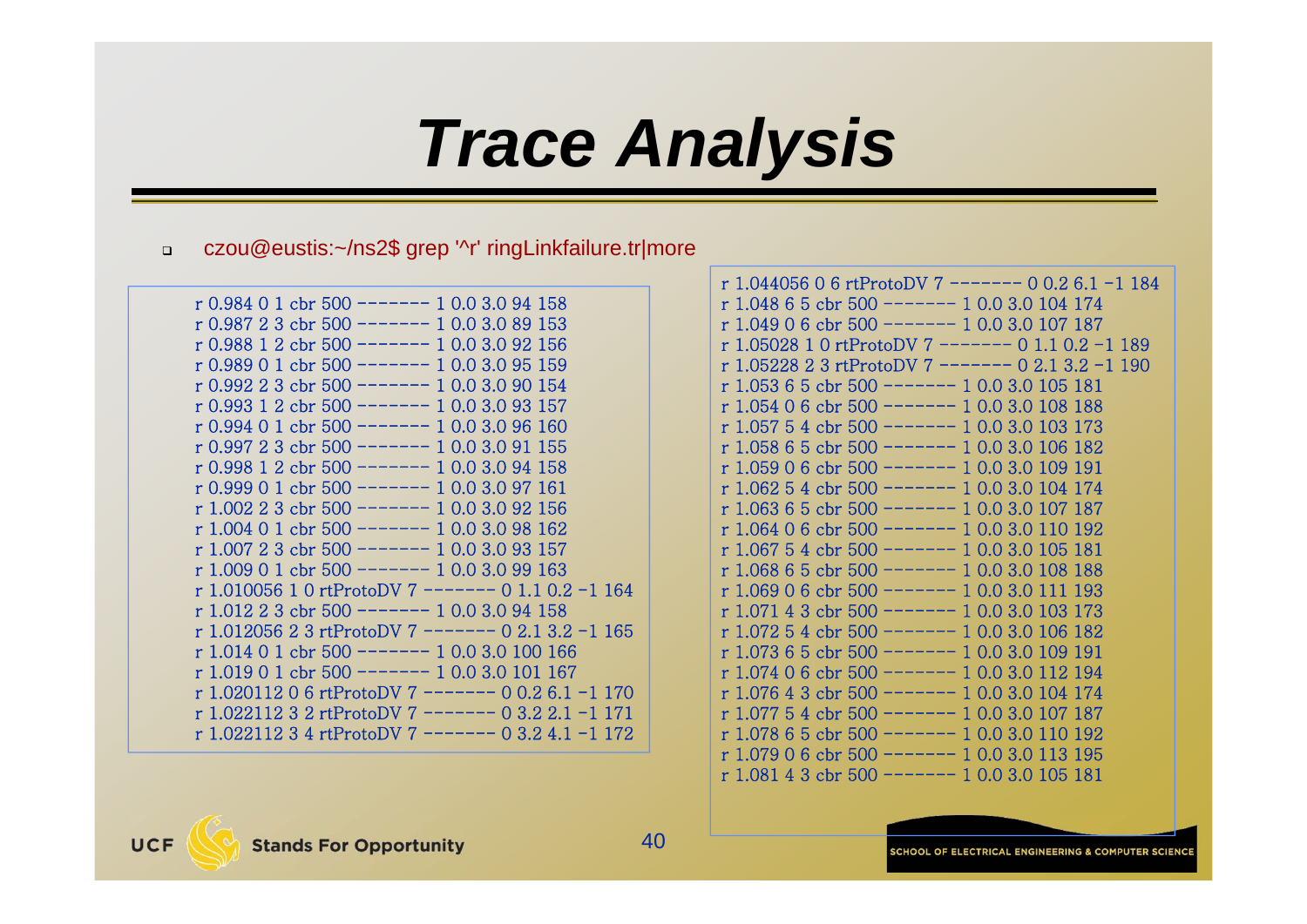# *Inserting Errors*

#### □ Creating Error Module

- set loss\_module [new ErrorModel]
- \$loss\_module set rate\_ 0.01
- \$loss\_module unit pkt
- \$loss\_module ranvar [new RandomVariable/Uniform]
- \$loss\_module drop-target [new Agent/Null]

#### □ Inserting Error Module

\$ns lossmodel \$loss\_module \$n0 \$n1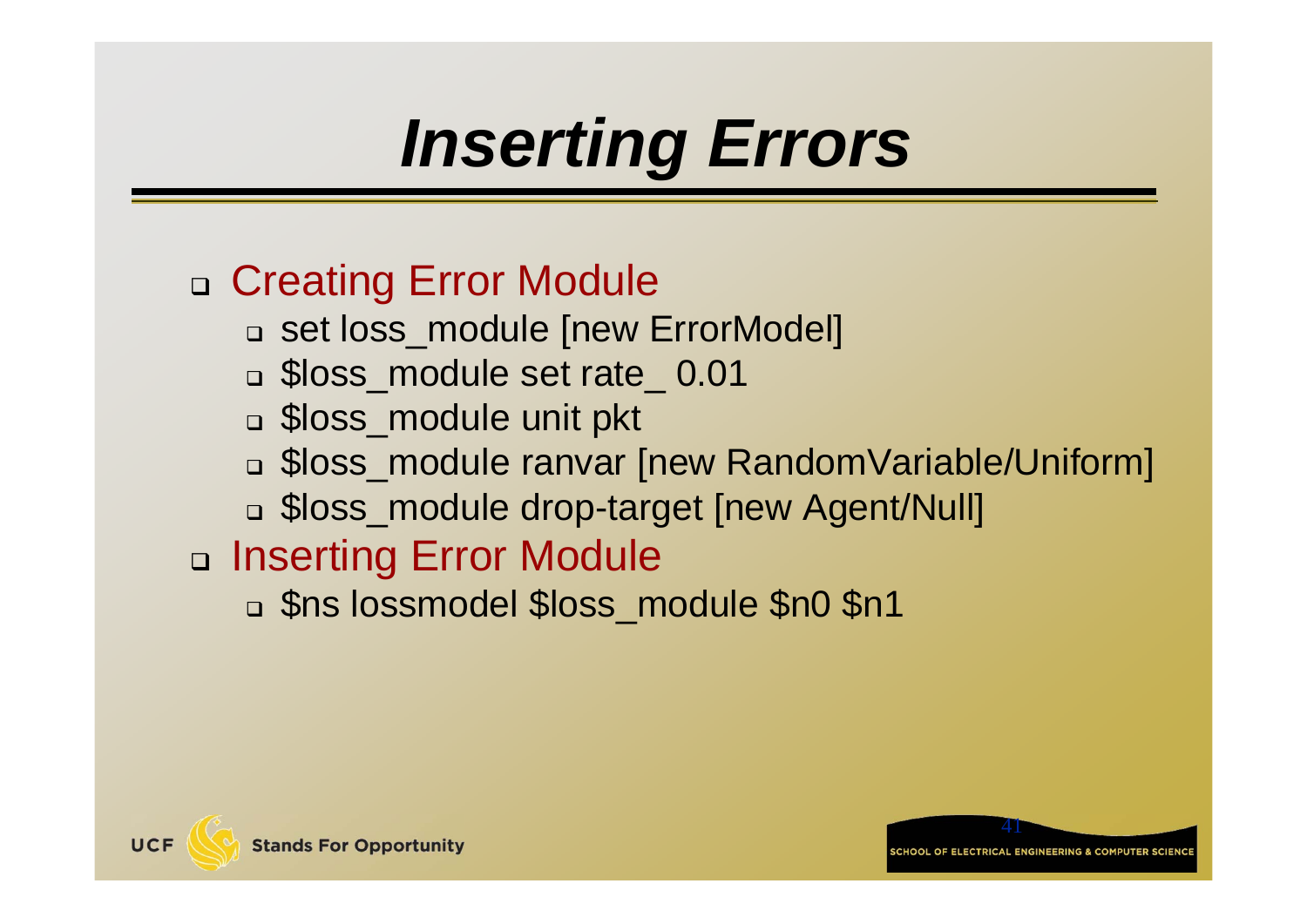# *Setup Routing*

#### Unicast

\$ns rtproto <type>

<type>: Static, Session, DV, cost, multi-path

#### Multicast

\$ns multicast (right after [new Simulator]) \$ns mrtproto <type> <type>: CtrMcast, DM, ST, BST

#### □ Other types of routing supported: source routing, hierarchical routing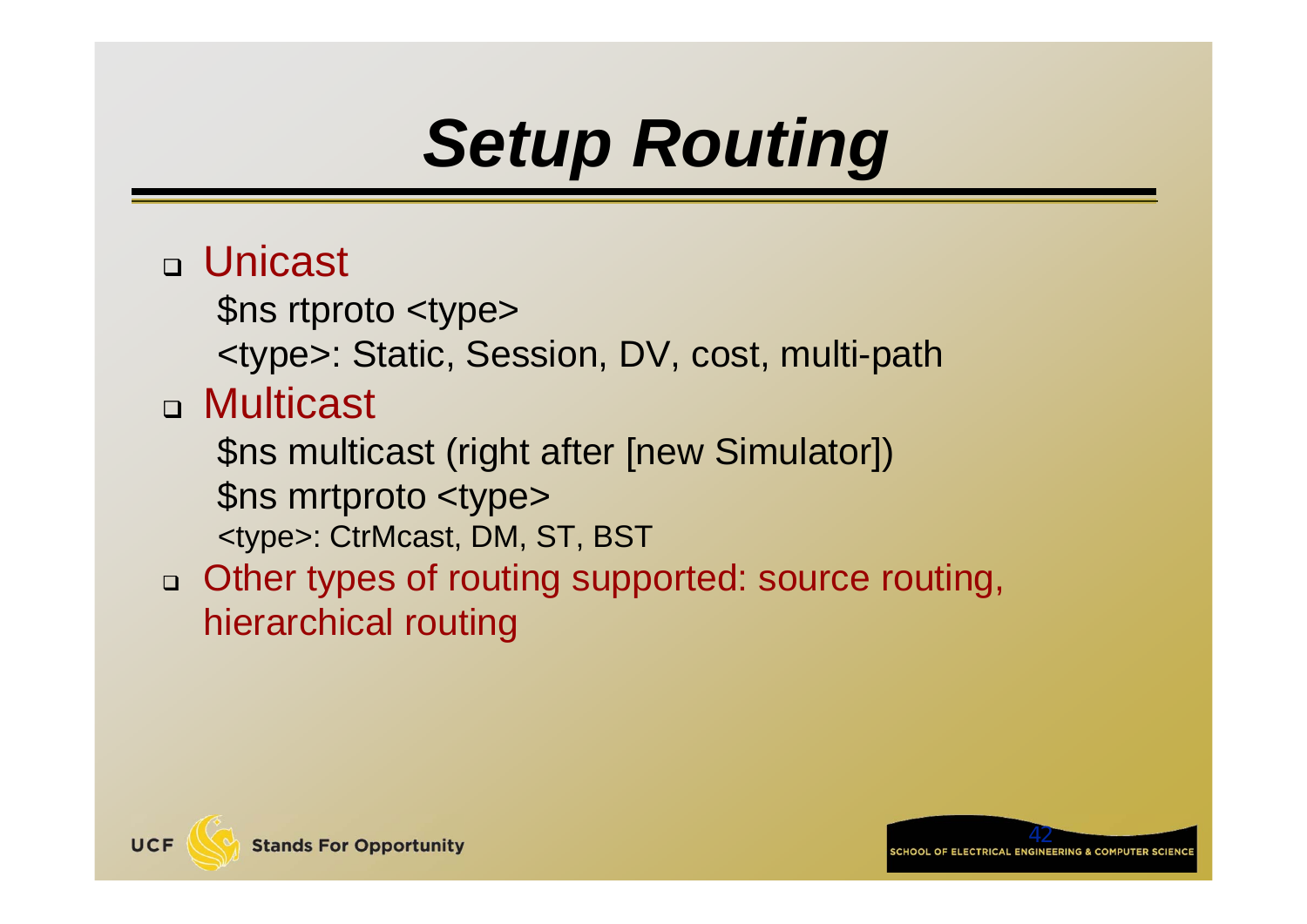# *Network Dynamics*

### Link failures

#### Hooks in routing module to reflect routing changes

#### Four models

\$ns rtmodel Trace <config\_file> \$n0 \$n1 \$ns rtmodel Exponential {<params>} \$n0 \$n1 \$ns rtmodel Deterministic {<params>} \$n0 \$n1 \$ns rtmodel-at <time> up|down \$n0 \$n1

#### Parameter list

[<start>] <up\_interval> <down\_interval> [<finish>]

![](_page_42_Picture_7.jpeg)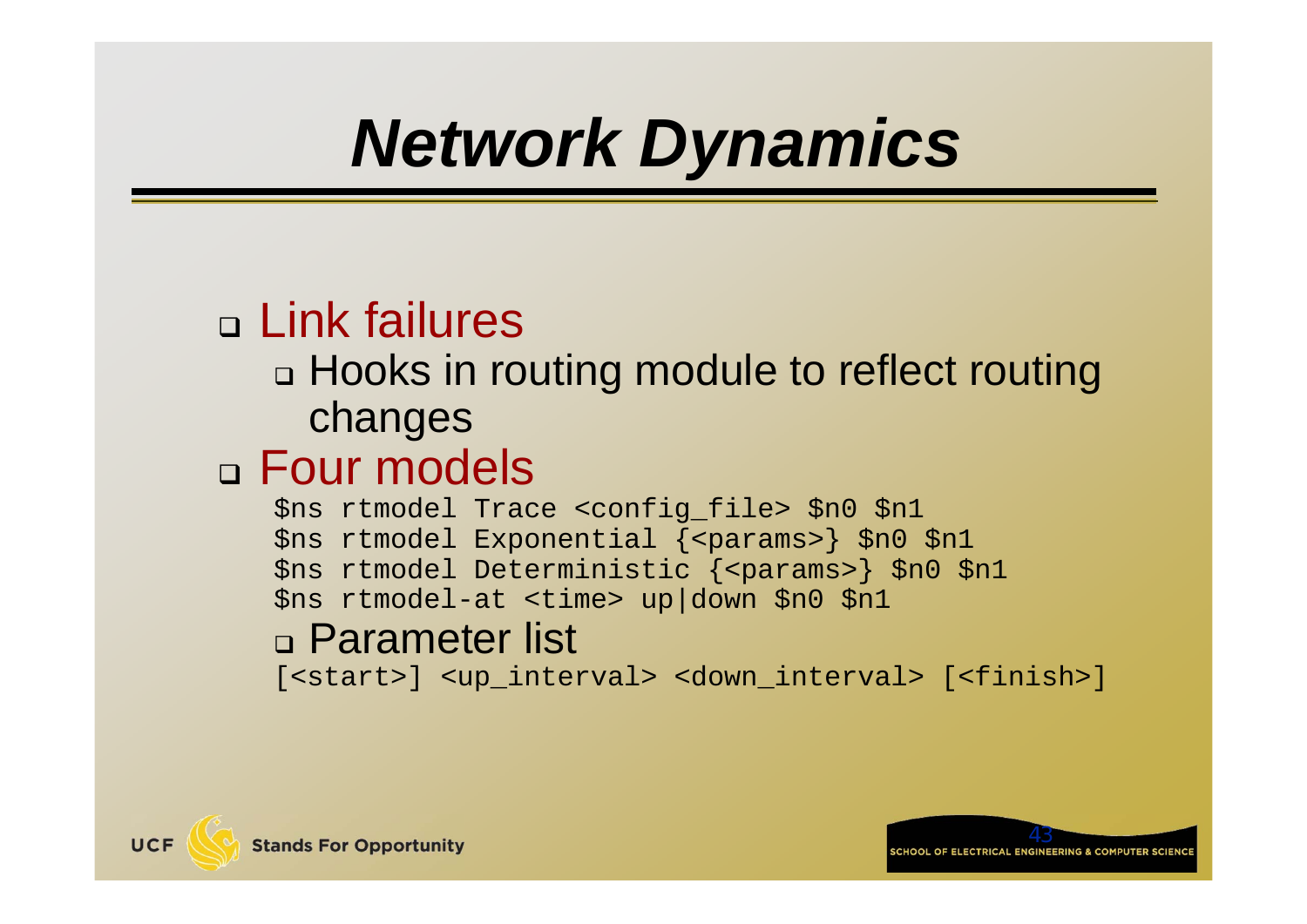# Wireless Network Simulation

□ This section is mainly based on Marc Greis' Tutorial for the UCB/LBNL/VINT Network Simulator "ns"

http://www.isi.edu/nsnam/ns/tutorial/index.html

Others:

UCF

http://www.cs.binghamton.edu/~kliu/research/ns2code/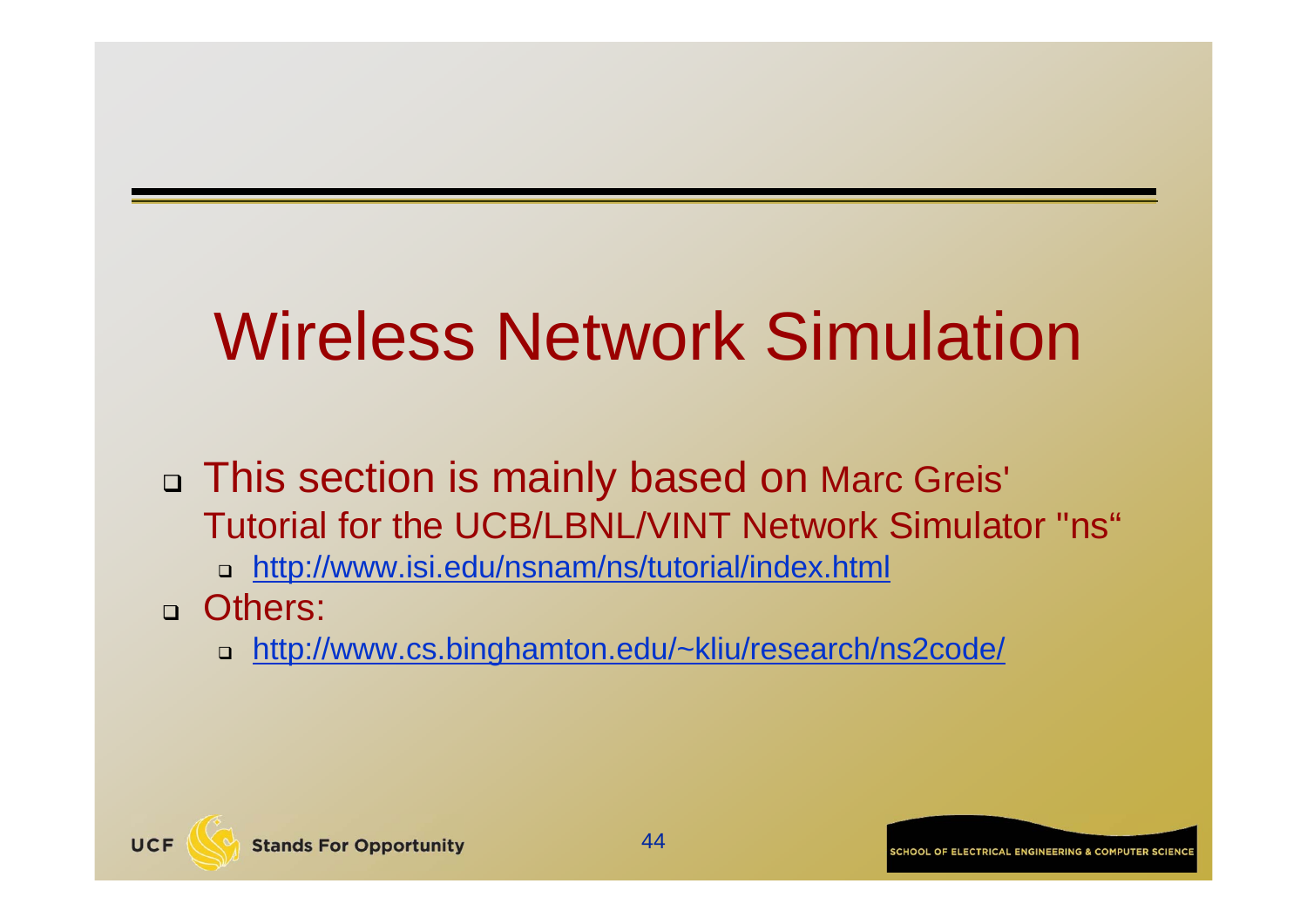# *Simple 2 Nodes Simulation*

- □ Simulate a very simple 2-node wireless scenario
- $\Box$ The topology consists of two mobilenodes
- The mobilenodes move about within 500mX500m area
- A TCP connection is setup between the two mobilenodes.
	- Packets are exchanged between the nodes as they come within hearing range of one another.
	- As they move away, packets start getting dropped.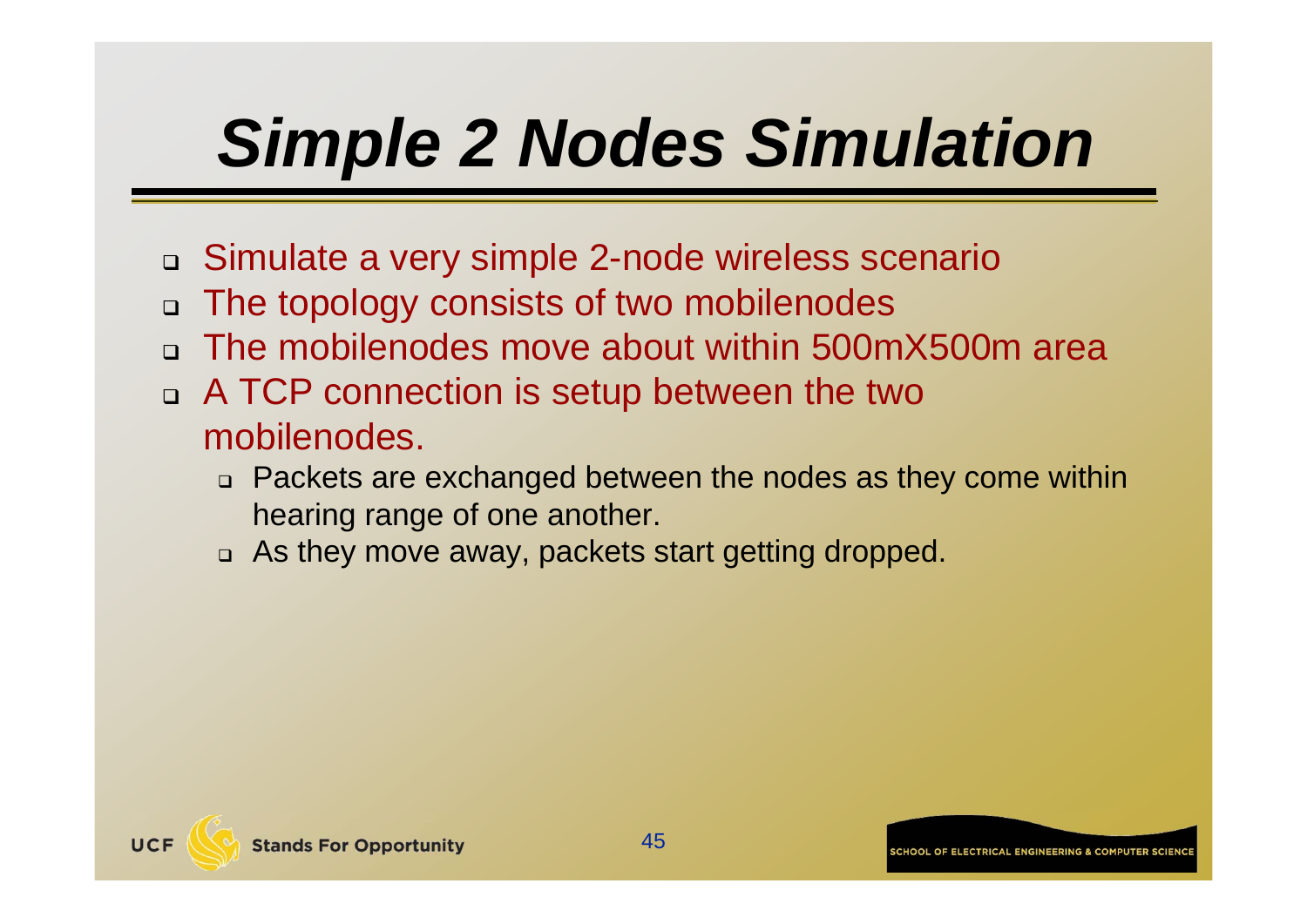#### $\Box$ Define options:

# Define options # set val(chan) Channel/WirelessChannel ;# channel type set val(prop) Propagation/TwoRayGround ;# radio-propagation model set val(ant) Antenna/OmniAntenna ;# Antenna type set val(II) LL ;# Link layer type set val(ifq) Queue/DropTail/PriQueue ;# Interface queue type set val(ifqlen) 50 ;# max packet in ifq set val(netif) Phy/WirelessPhy ;# network interface type set val(mac) Mac/802\_11 ;# MAC type set val(rp) DSDV ;# ad-hoc routing protocol set val(nn) 2 ;# number of mobilenodes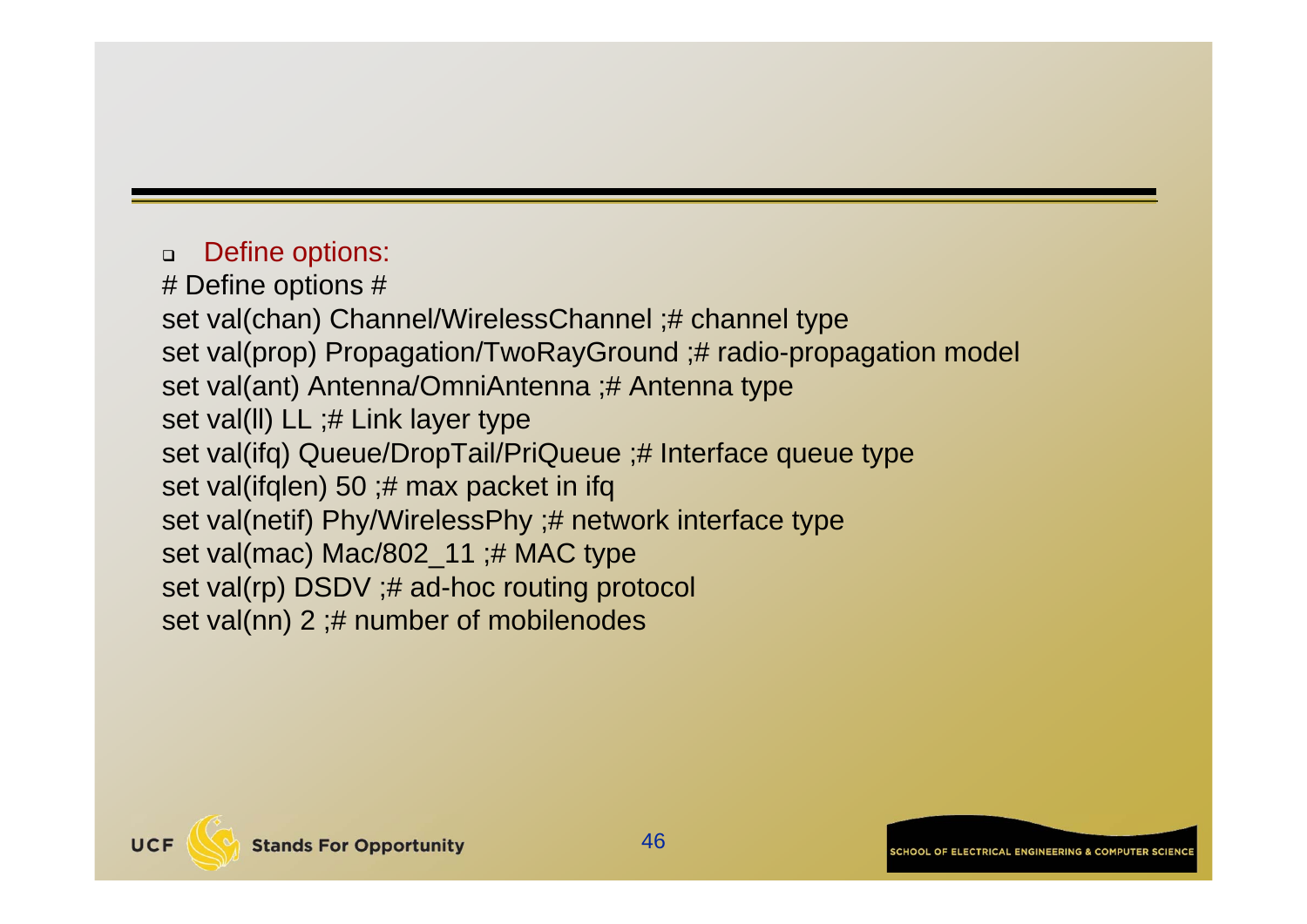Define NS simulator set ns\_ [new Simulator] □ Define trace file set tracefd [open simple.tr w] \$ns\_ trace-all \$tracefd Create topology object set topo [new Topography] Topography object with (x=500, y=500) \$topo load\_flatgrid 500 500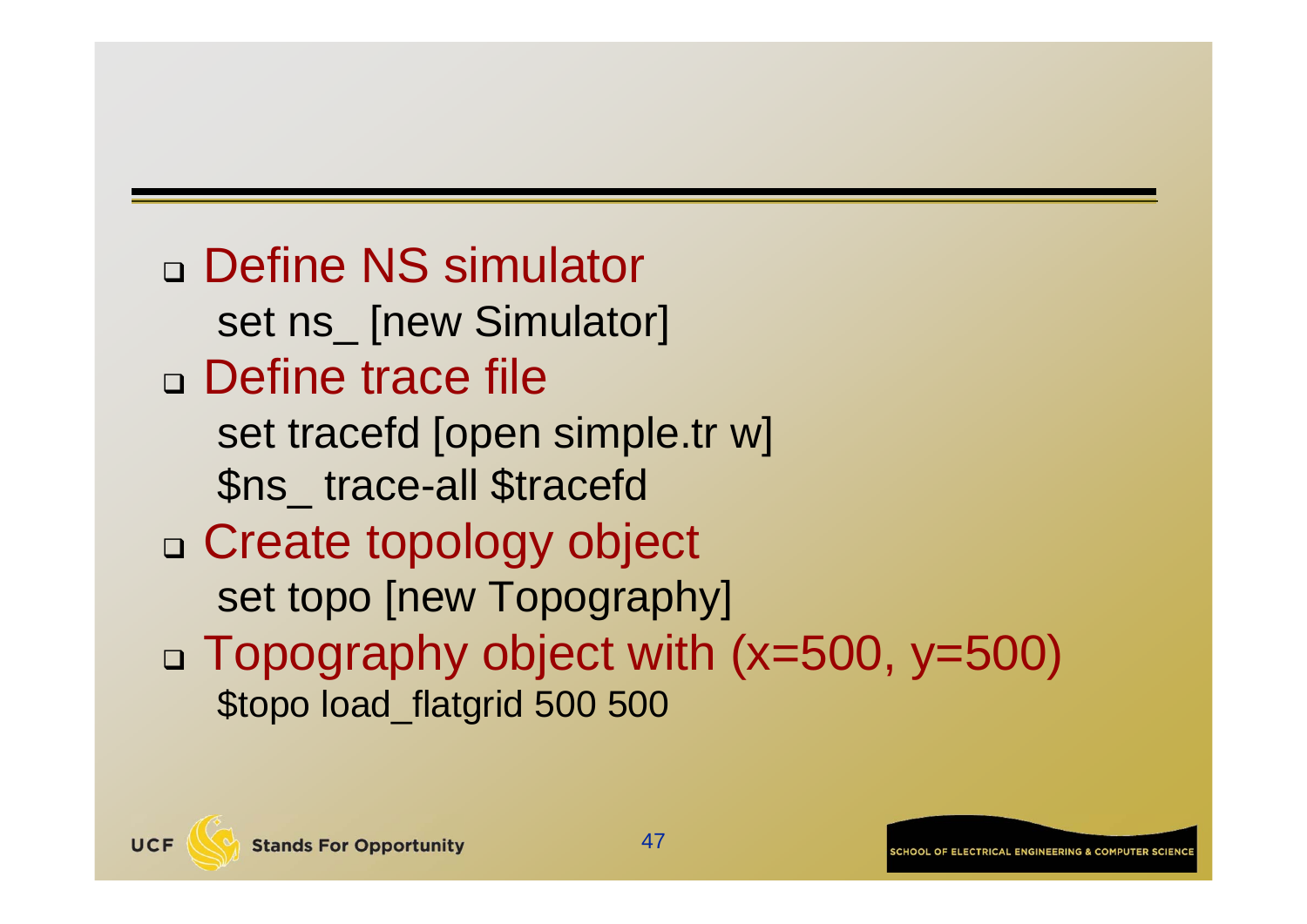### *God (General Operations Director) Object*

□ Create God object: create-god \$val(nn) God object stores: number of mobilenodes table of shortest number of hops required to reach from one node to another

![](_page_47_Picture_2.jpeg)

 $\Box$ 

**VV**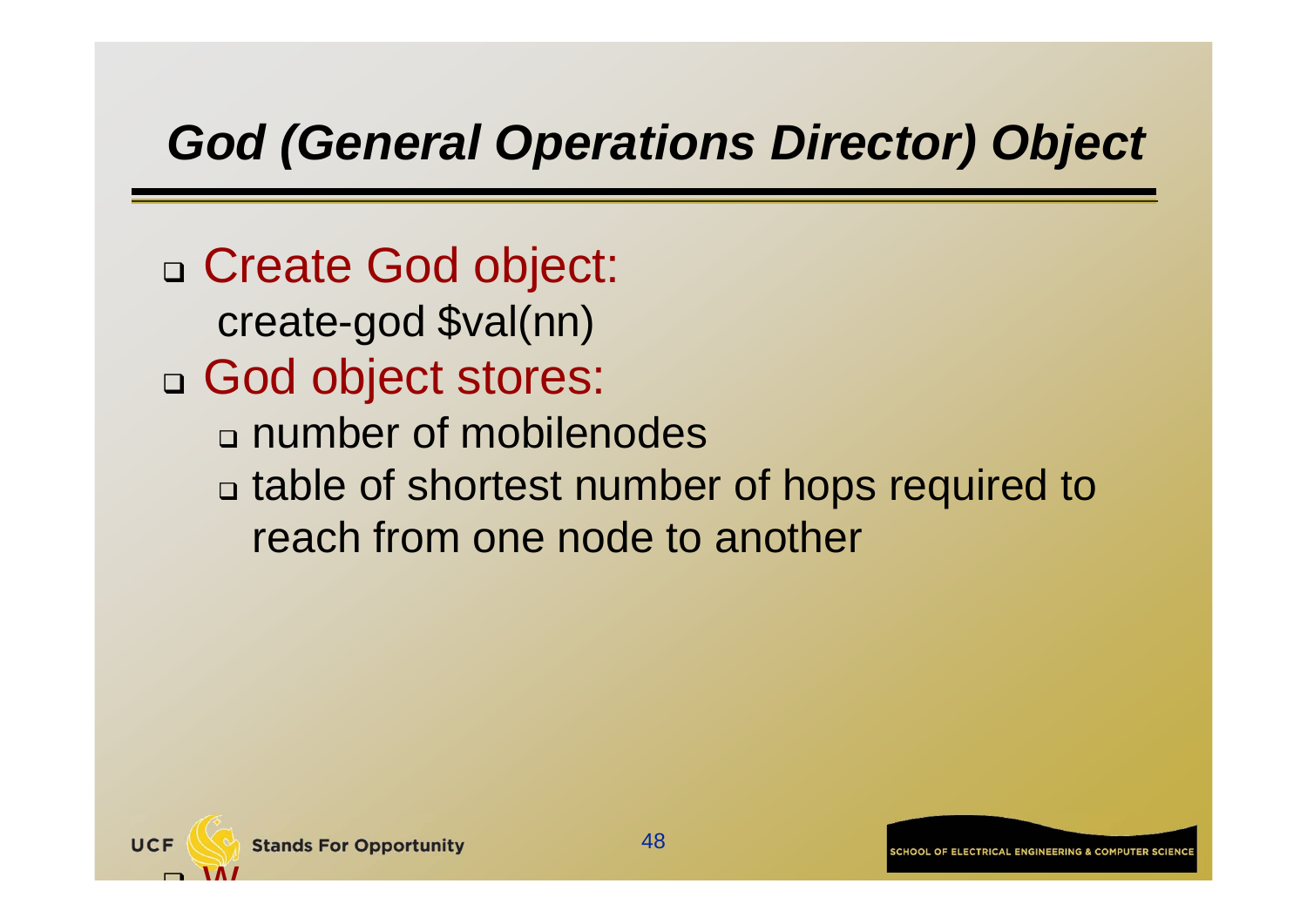#### **Define how a mobile node should be created**

\$ns\_ node-config -adhocRouting \$val(rp) \ -llType \$val(ll) \ -macType \$val(mac) \ -ifqType \$val(ifq) \ -ifqLen \$val(ifqlen) \ -antType \$val(ant) \ -propType \$val(prop) \ -phyType \$val(netif) \ -topoInstance \$topo \ -channelType \$val(chan) \ -agentTrace ON \ -routerTrace ON \ -macTrace OFF \ -movementTrace OFF 49**Stands For Opportunity**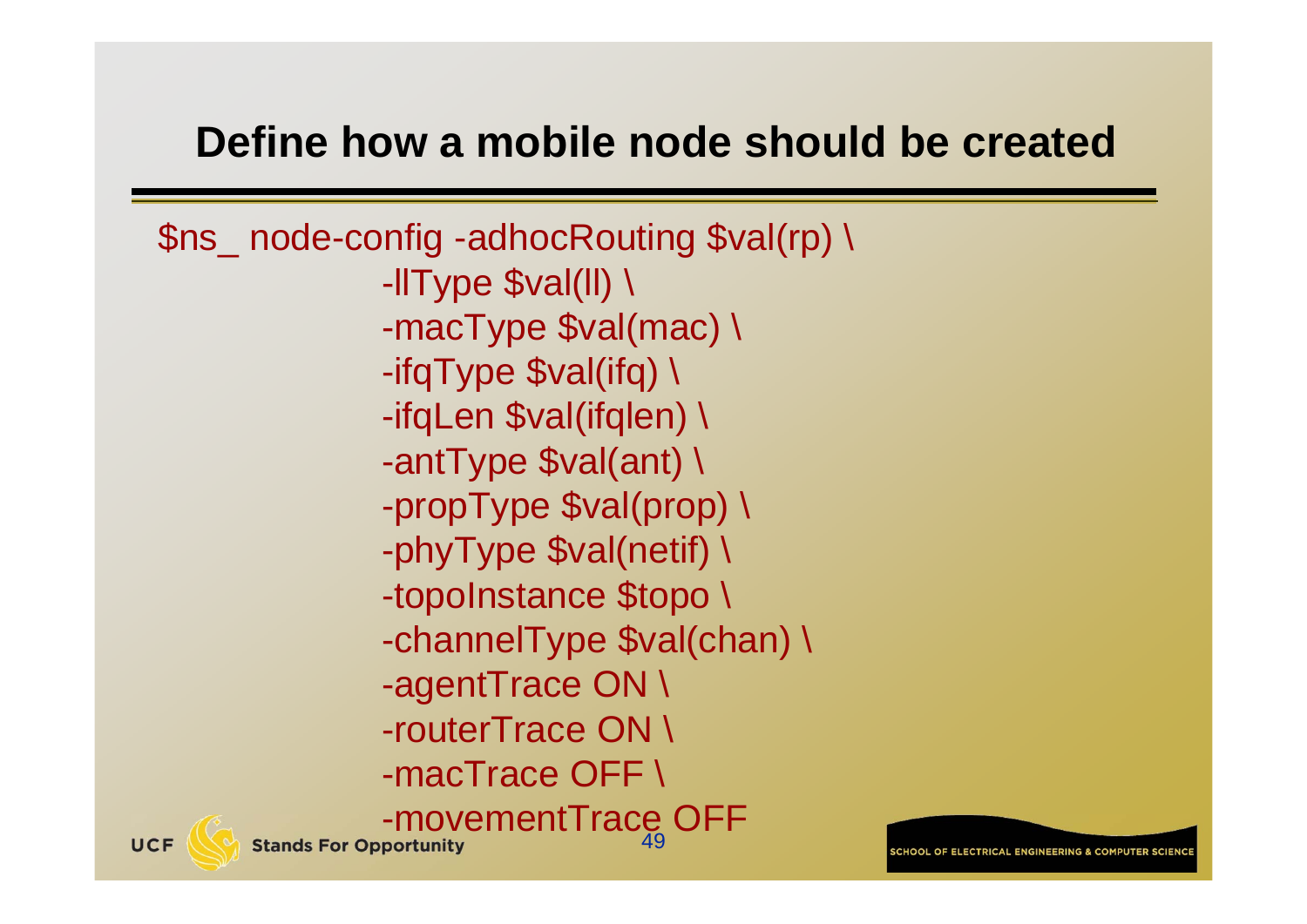# *Manual Create Node Motion*

```
 Create two nodes 
for \{set i 0\} \{Si < \$val(nn) \} \{incri\} {
       set node_($i) [$ns_ node ] 
       $node_($i) random-motion 0 ;# disable random motion 
}
 Provide node position and movement(speed & direction)
# Provide initial (X,Y, for now Z=0) co-ordinates 
$node_(0) set X_ 5.0 
$node_(0) set Y_ 2.0 
$node_(0) set Z_ 0.0 
$node_(1) set X_ 390.0 
$node_(1) set Y_ 385.0 
$node_(1) set Z_ 0.0
```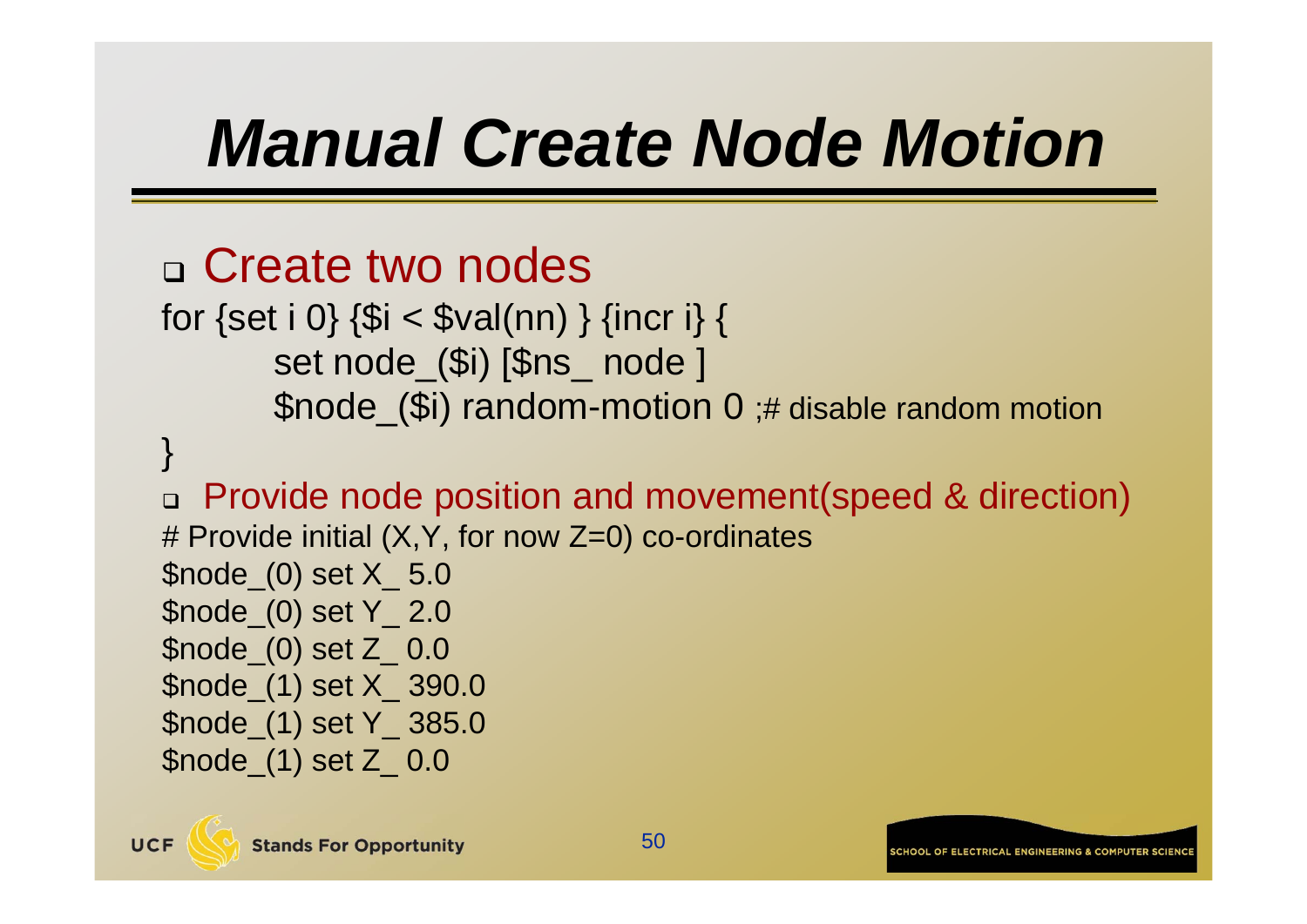#### Produce some node movements

- # Node\_(1) starts to move towards node\_(0) \$ns\_ at 50.0 "\$node\_(1) setdest 25.0 20.0 15.0" \$ns\_ at 10.0 "\$node\_(0) setdest 20.0 18.0 1.0" # Node\_(1) then starts to move away from node\_(0) \$ns\_ at 100.0 "\$node\_(1) setdest 490.0 480.0 15.0"
- \$ns\_ at 50.0 "\$node\_(1) setdest 25.0 20.0 15.0" means at time 50.0s, node1 starts to move towards the destination (x=25,y=20) at a speed of 15m/s.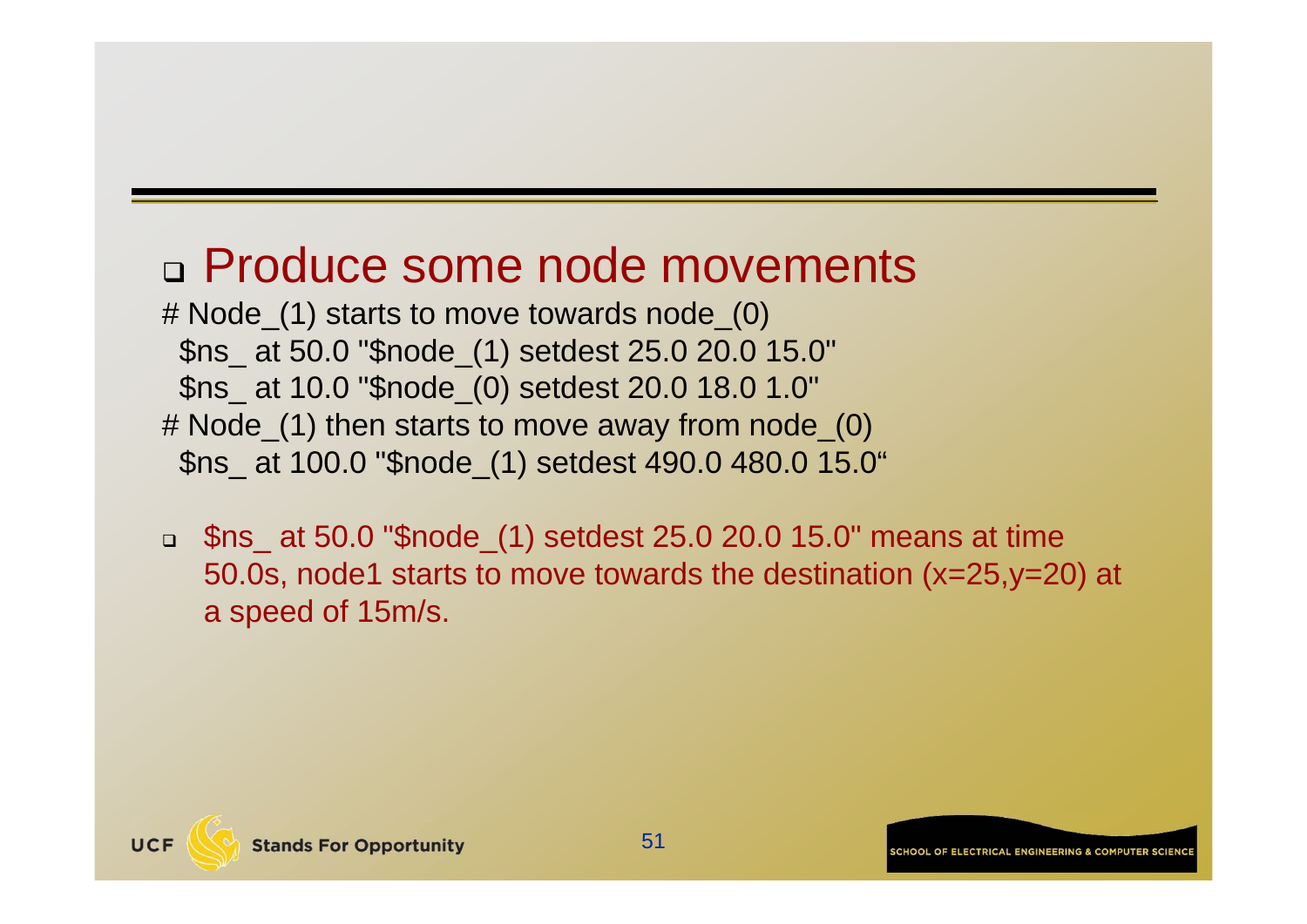#### □ Setup traffic flow between the two nodes: # TCP connections between node\_(0) and node\_(1)

set tcp [new Agent/TCP] set sink [new Agent/TCPSink] \$ns\_ attach-agent \$node\_(0) \$tcp \$ns\_ attach-agent \$node\_(1) \$sink \$ns\_ connect \$tcp \$sink set ftp [new Application/FTP] \$ftp attach-agent \$tcp \$ns\_ at 10.0 "\$ftp start"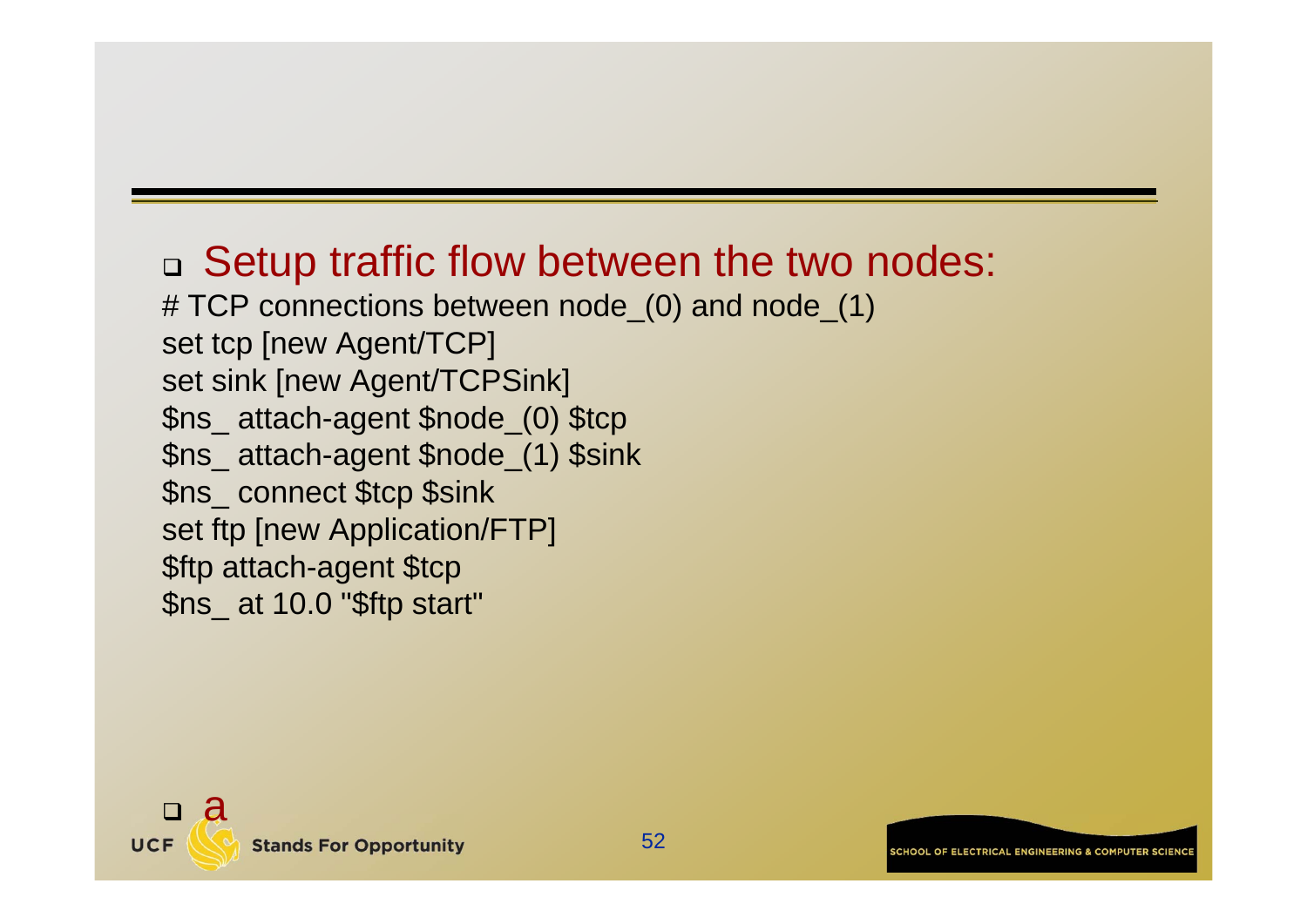```
# Tell nodes when the simulation ends 
for {set i 0} {$i < $val(nn) } {incr i} {
        $ns_ at 150.0 "$node_($i) reset"; 
 } 
$ns_ at 150.0001 "stop" 
$ns_ at 150.0002 "puts \"NS EXITING...\" ; $ns_ halt" 
proc stop {} { 
        global ns_ tracefd 
        close $tracefd 
}
```
puts "Starting Simulation..." \$ns\_ run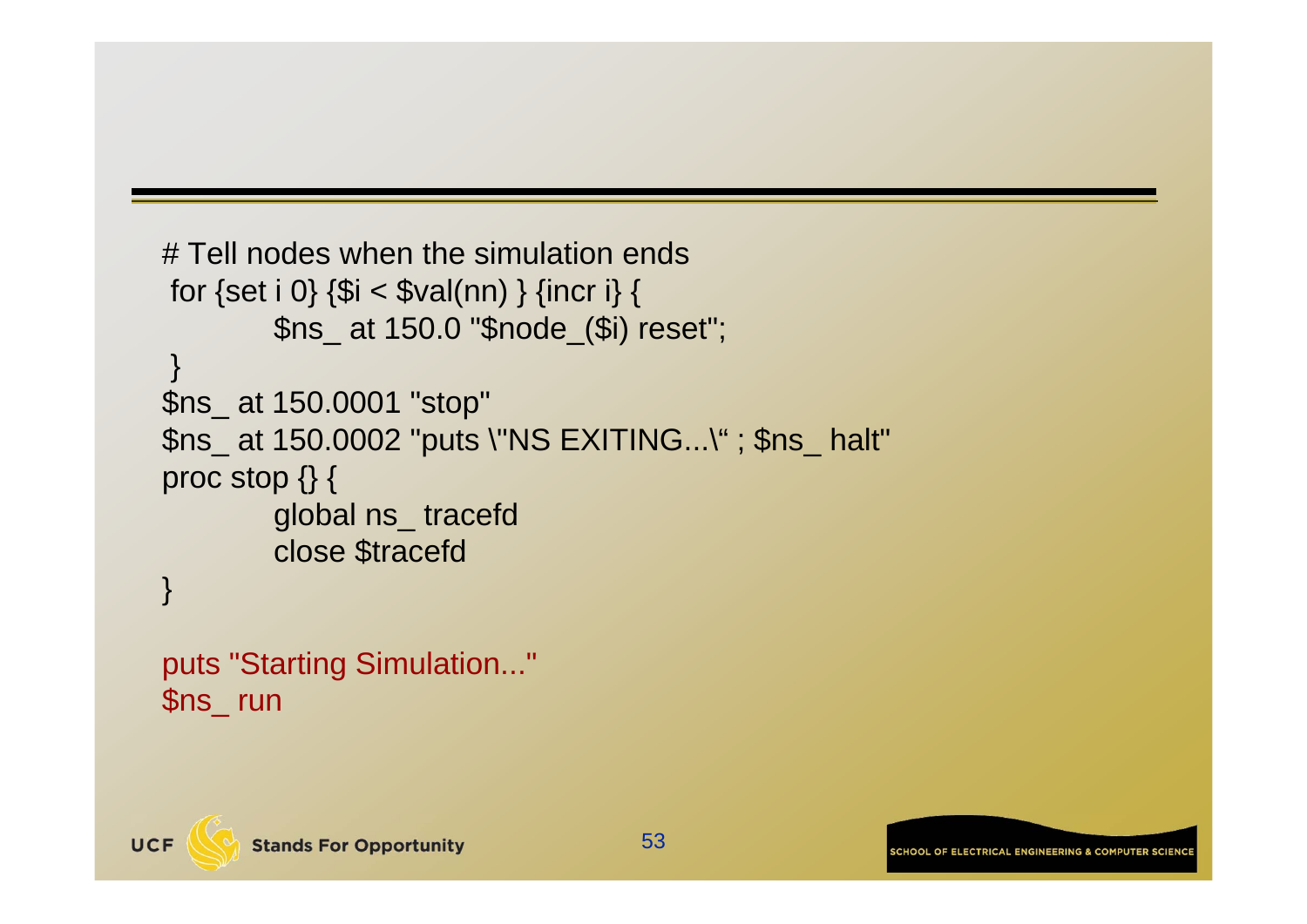# *Wireless Trace File Analysis*

|                                                    |                                                                                                                                                                                                                                                  | ip of next hop (0 means node 0 or broadcast)<br>54                                                                                                                                           |                                                                                                    |
|----------------------------------------------------|--------------------------------------------------------------------------------------------------------------------------------------------------------------------------------------------------------------------------------------------------|----------------------------------------------------------------------------------------------------------------------------------------------------------------------------------------------|----------------------------------------------------------------------------------------------------|
| $[]$ :                                             | ip header ttl                                                                                                                                                                                                                                    | source node ip : port_number<br>destination node ip (-1 means broadcast) : port_number                                                                                                       |                                                                                                    |
| flags:                                             |                                                                                                                                                                                                                                                  | b -- the mac address of destination<br>c -- the mac address of source<br>d -- the mac type of the packet body                                                                                |                                                                                                    |
| SIZE:<br>$[a b c d]$ :                             |                                                                                                                                                                                                                                                  | DSR -- DSR routing packet (control packet generated by routing)<br>RTS -- RTS packet generated by MAC 802.11<br>ARP -- link layer ARP packet<br>a -- the packet duration in mac layer header | the size of packet at current layer, when packet goes down, size increases, goes up size decreases |
| flags:<br>SEQNO:<br>TYPE:                          | the sequence number of the packet<br>the packet type                                                                                                                                                                                             | cbr -- CBR data stream packet                                                                                                                                                                |                                                                                                    |
| <b>ACTION:</b><br>WHEN:<br><b>WHERE:</b><br>LAYER: | $[s r D]$ : s -- sent, r -- received, D -- dropped<br>the time when the action happened<br>the node where the action happened<br>AGT -- application,<br>RTR -- routing,<br>LL -- link layer (ARP is done here)<br>MAC -- mac,<br>PHY -- physical | IFQ -- outgoing packet queue (between link and mac layer)                                                                                                                                    |                                                                                                    |

 $U$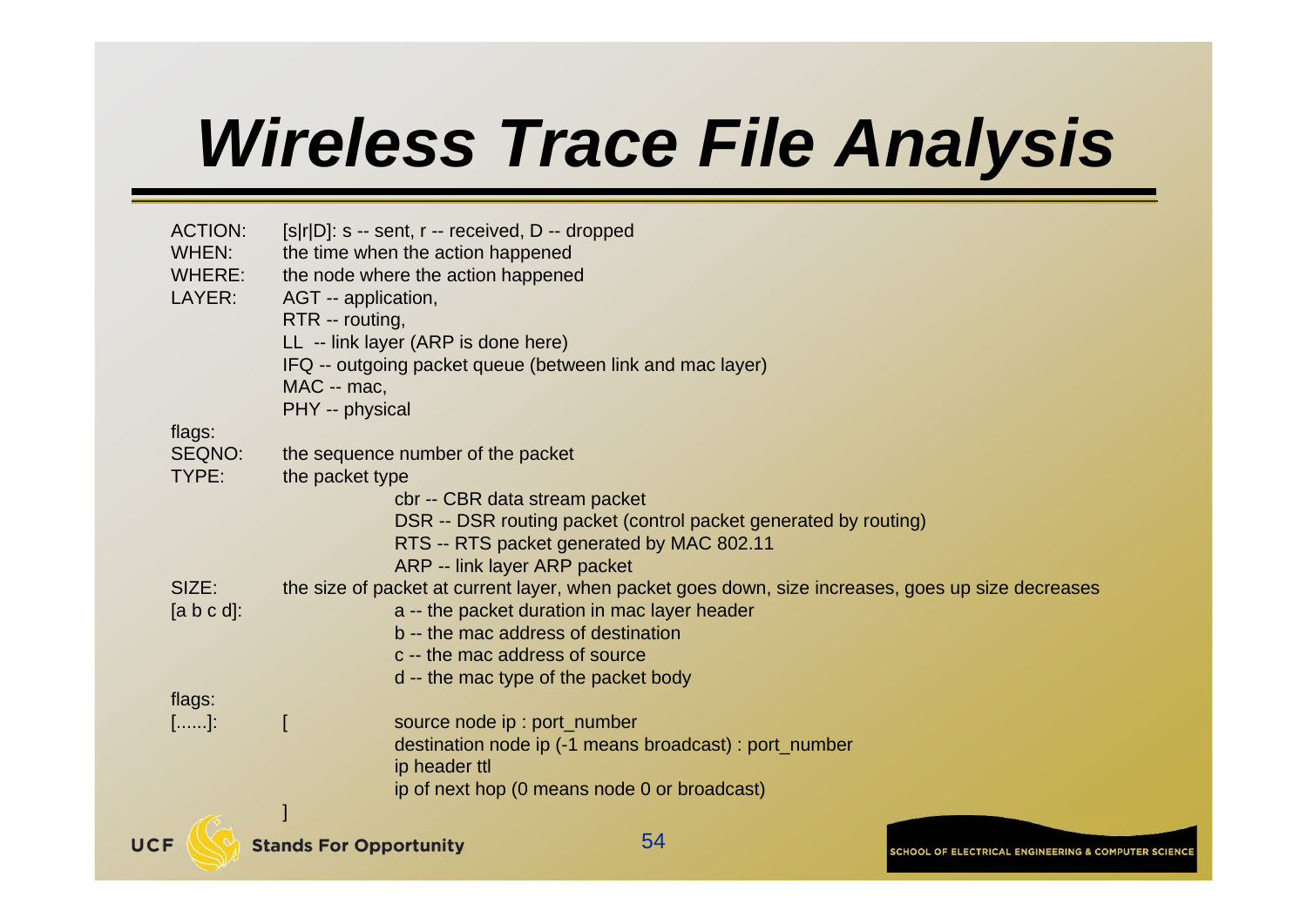# *Example of Trace Intepretation*

- s 76.000000000 \_98\_ AGT --- 1812 cbr 32 [0 0 0 0] ------- [98:0 0:0 32 0]
- □ Application 0 (port number) on node 98 sent a CBR packet whose ID is 1812 and size is 32 bytes, at time 76.0 second, to application 0 on node 0 with TTL is 32 hops. The next hop is not decided yet.

r 0.010176954 \_9\_ RTR --- 1 gpsr 29 [0 ffffffff 8 800] ------- [8:255 -1:255 32 0]

 $\Box$  The routing agent on node 9 received a GPSR broadcast (mac address 0xff, and ip address is -1, either of them means broadcast) routing packet whose ID is 1 and size is 29 bytes, at time 0.010176954 second, from node 8 (both mac and ip addresses are 8), port 255 (routing agent).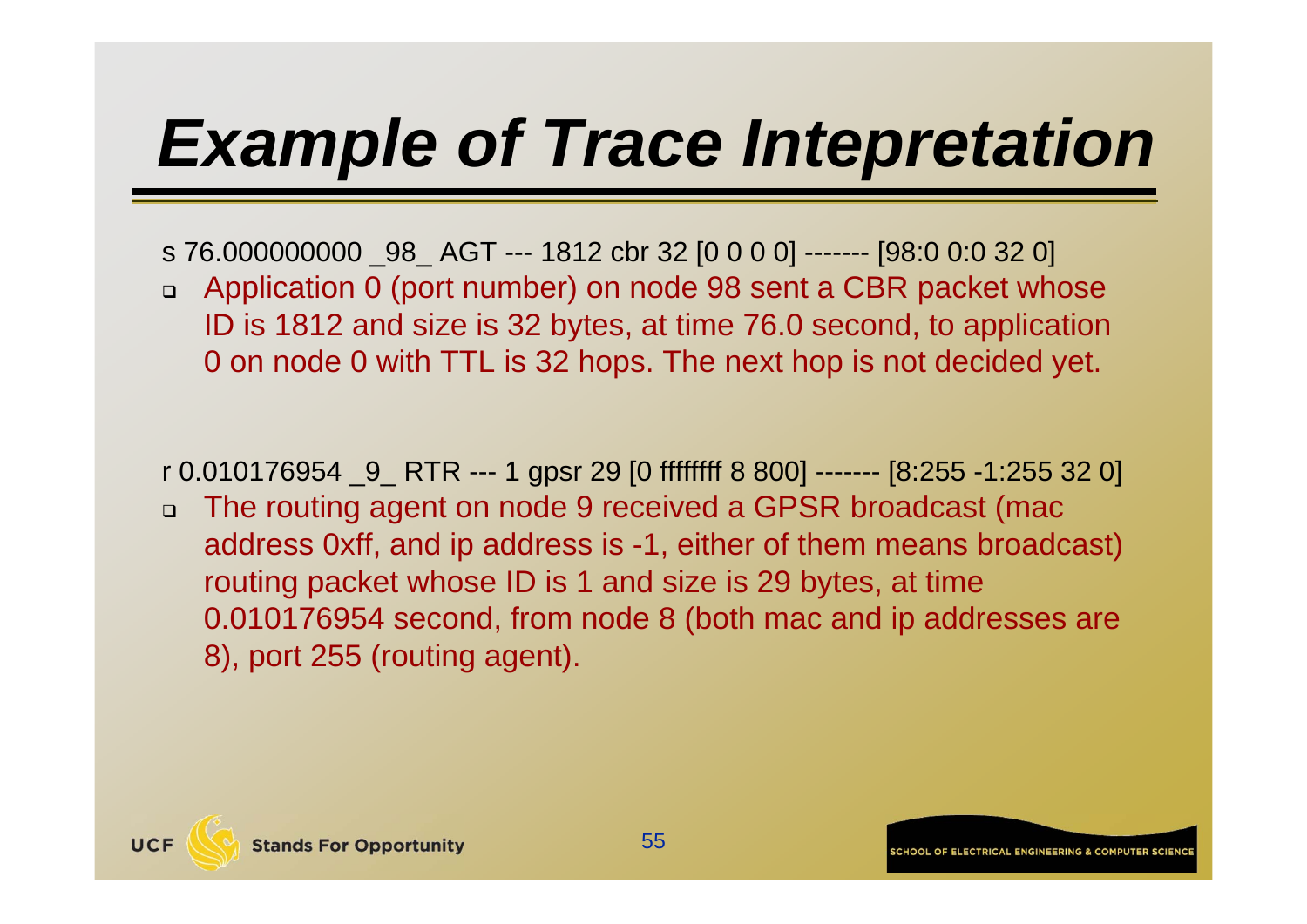#### Trace beginning:

s 0.029290548 \_1\_ RTR --- 0 message 32 [0 0 0 0] ------- [1:255 -1:255 32 0] s 1.119926192 \_0\_ RTR --- 1 message 32 [0 0 0 0] ------- [0:255 -1:255 32 0] M 10.00000 0 (5.00, 2.00, 0.00), (20.00, 18.00), 1.00 s 10.000000000 0 AGT --- 2 tcp 40 [0 0 0 0] ------- [0:0 1:0 32 0] [0 0] 0 0 r 10.000000000 \_0\_ RTR --- 2 tcp 40 [0 0 0 0] ------- [0:0 1:0 32 0] [0 0] 0 0 s 12.941172739 \_1\_ RTR --- 3 message 32 [0 0 0 0] ------- [1:255 -1:255 32 0] s 13.000000000 0 AGT --- 4 tcp 40 [0 0 0 0] ------- [0:0 1:0 32 0] [0 0] 0 0 r 13.000000000  $\overline{0}$  RTR --- 4 tcp 40  $[0\ 0\ 0\ 0]$  -------  $[0:0\ 1:0\ 32\ 0]$   $[0\ 0]$  0 0 s 13.242656084 0 RTR --- 5 message 32 [0 0 0 0] ------- [0:255 -1:255 32 0] s 19.000000000 \_0\_ AGT --- 6 tcp 40 [0 0 0 0] ------- [0:0 1:0 32 0] [0 0] 0 0 r 19.000000000 \_0\_ RTR --- 6 tcp 40 [0 0 0 0] ------- [0:0 1:0 32 0] [0 0] 0 0 s 24.799296167 1 RTR --- 7 message 32 [0 0 0 0] ------- [1:255 -1:255 32 0] s 27.719583723 \_0\_ RTR --- 8 message 32 [0 0 0 0] ------- [0:255 -1:255 32 0]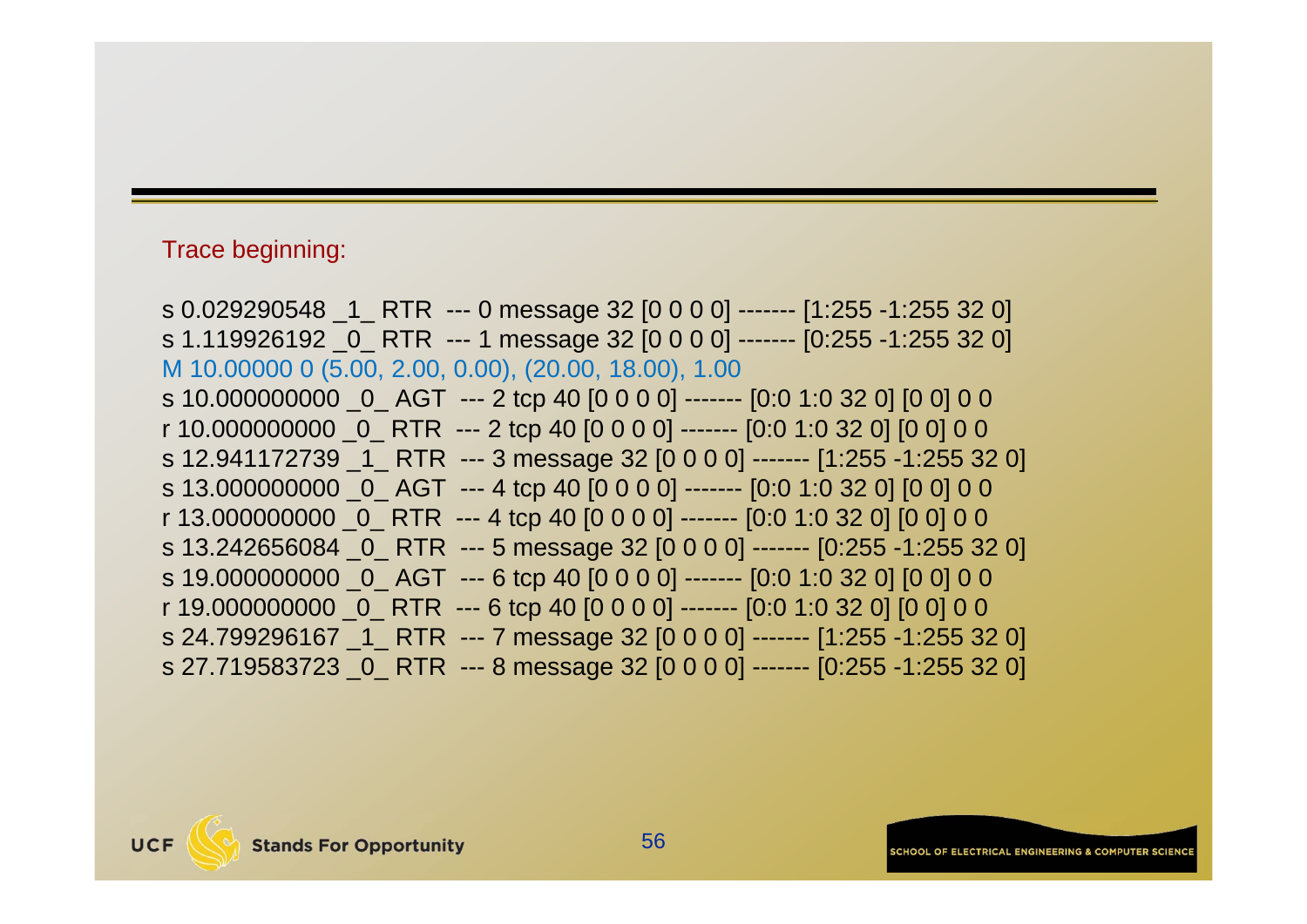#### *Using node-movement/traffic-pattern files*

- □ Node movements for this example shall be read from a node-movement file called scen-3-test.
- scen-3-test defines random node movements for the 3 mobilenodes within a topology of 670mX670m.
- □ Provided by NS2 at:
	- /usr/local/ns2/ns-2.34/tcl/mobility/scene/scen-3-test

#### □ Traffic pattern file

- □ Provided by NS2 at:
- /usr/local/ns2/ns-2.34/tcl/mobility/scene/cbr-3-test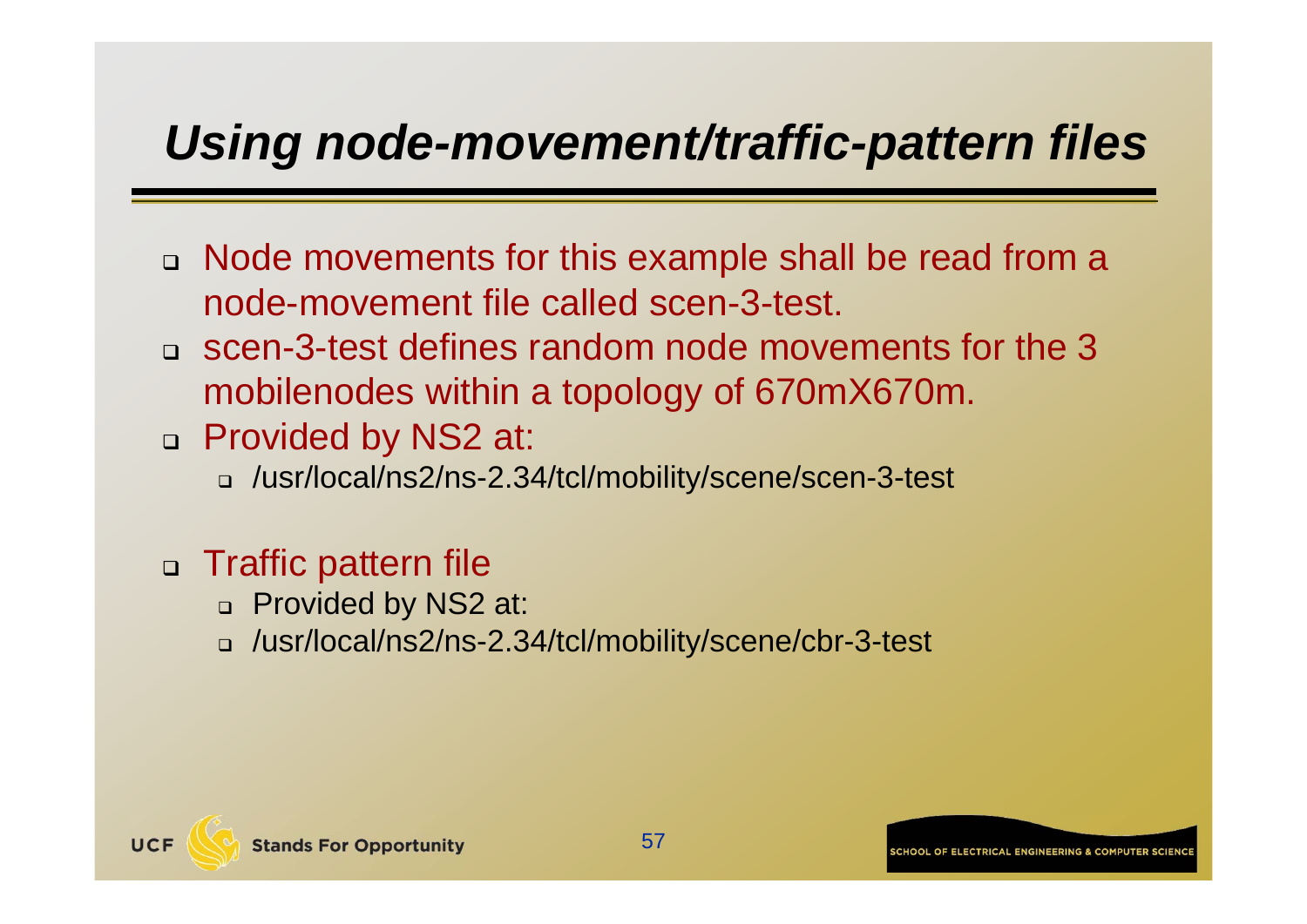```
set val(chan) Channel/WirelessChannel
set val(prop) Propagation/TwoRayGround
set val(netif) Phy/WirelessPhy
set val(mac) Mac/802_11
set val(ifq) Queue/DropTail/PriQueue
set val(ll) LL
set val(ant) Antenna/OmniAntenna
set val(x) 670 ;# X dimension of the topography
set val(y) 670 ;# Y dimension of the topography
set val(ifqlen) 50 ;# max packet in ifq
set val(seed) 0.0
set val(adhocRouting) DSR
set val(nn) 3 ;# how many nodes are simulated
set val(cp) \blacksquare./mobility/scene/cbr-3-test"
set val(sc) ".../mobility/scene/scen-3-test"
set val(stop) 2000.0 ;# simulation time
```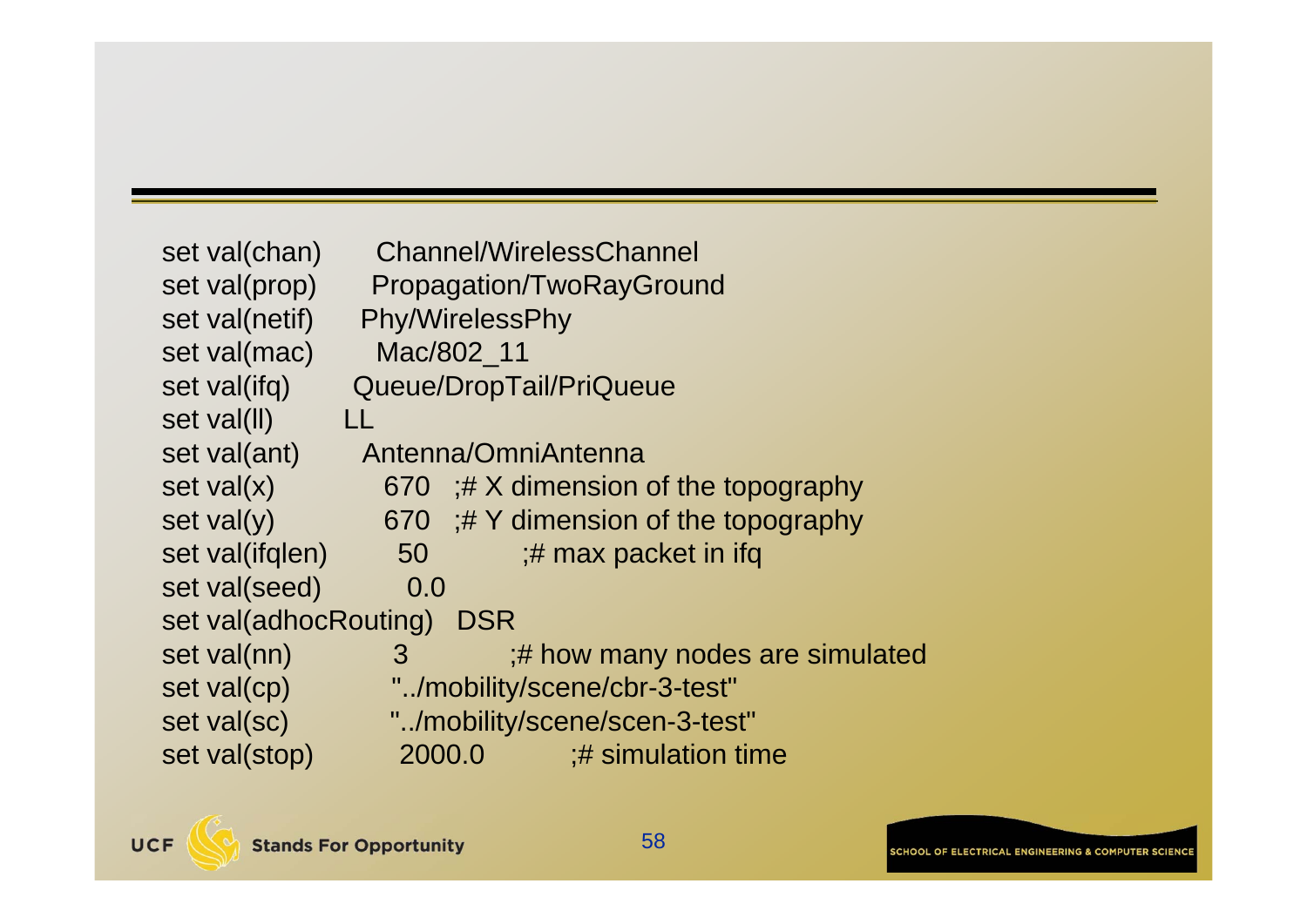```
\Box "Source" node-movement and connection pattern files
# # Define node movement model
#puts "Loading connection pattern..."
source $val(cp)
# # Define traffic model
```

```
#
```

```
puts "Loading scenario file..."
source $val(sc)
```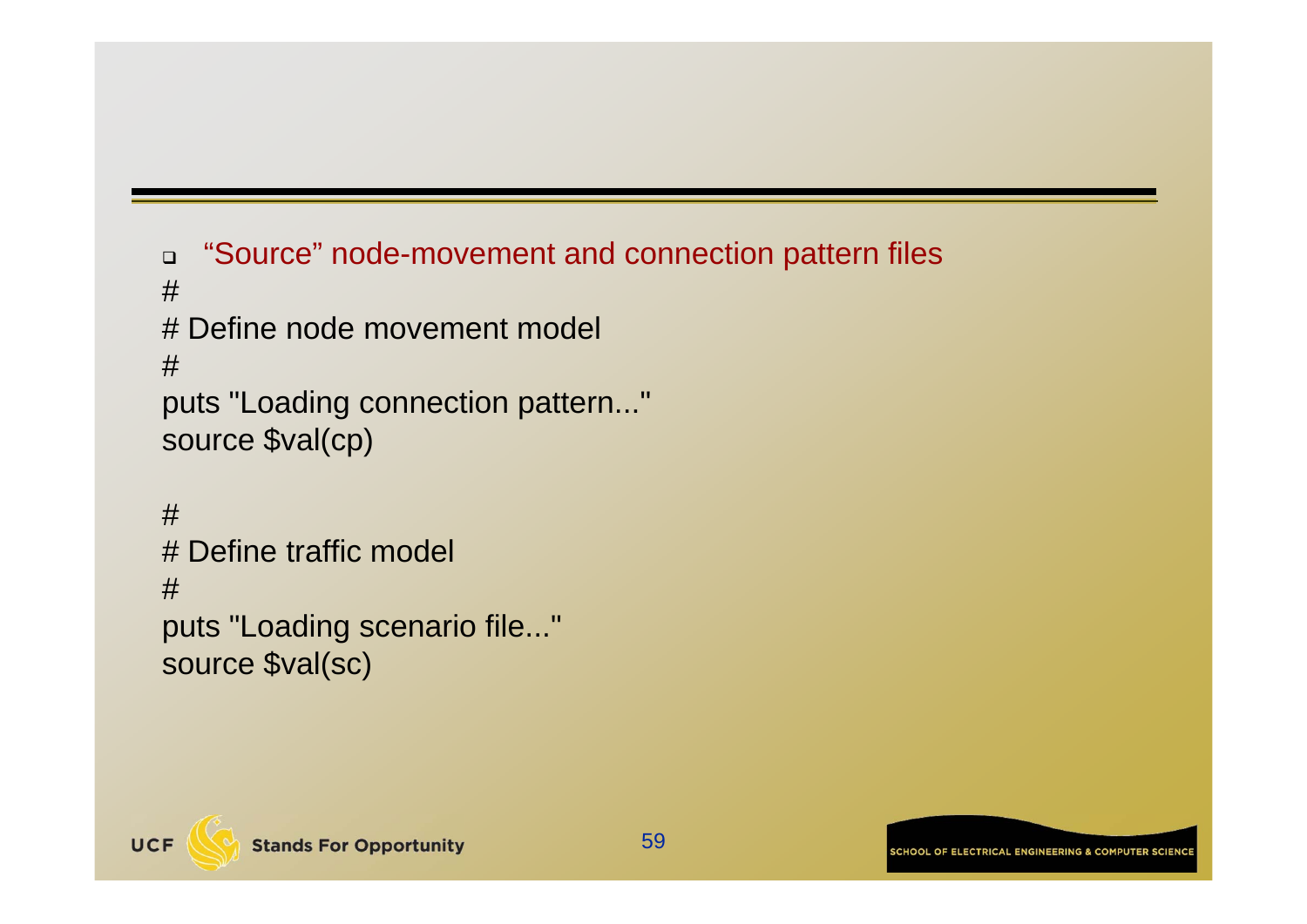### *Creating random traffic-pattern for wireless scenarios*

- ns cbrgen.tcl [-type cbr|tcp] [-nn nodes] [-seed seed] [ mc connections] [-rate rate]
	- □ Cbrgen.tcl is a traffic generator script to generate TCP or CBR traffic
	- 1/rate is the average interval time between CBR packets
	- Connections is the maximum # of connections
	- □ The start times for the TCP/CBR connections are randomly generated with a maximum value set at 180.0s
- Example: ns cbrgen.tcl -type cbr -nn 10 -seed 1.0 -mc
	- 8 -rate 4.0 > cbr-10-test
	- □ create a CBR connection file between 10 nodes, having maximum of 8 connections, with a seed value of 1.0 and a rate of  $4.0$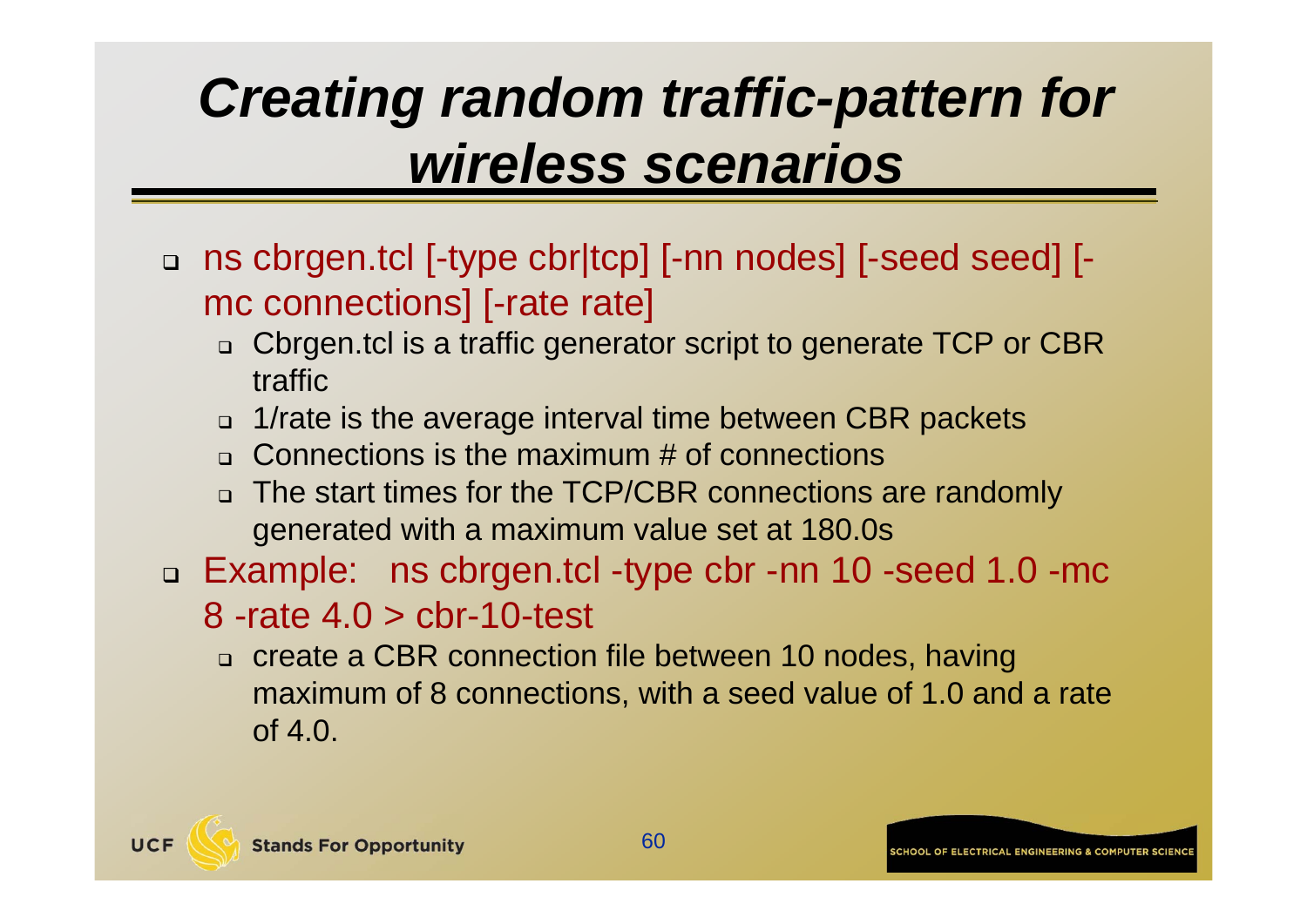### □ Example: ns cbrgen.tcl -type tcp -nn 25 -seed 0.0 - mc  $8 >$  tcp-25-test

#### □ Create a maximum 8 TCP connections (FTP traffic) between 25 nodes.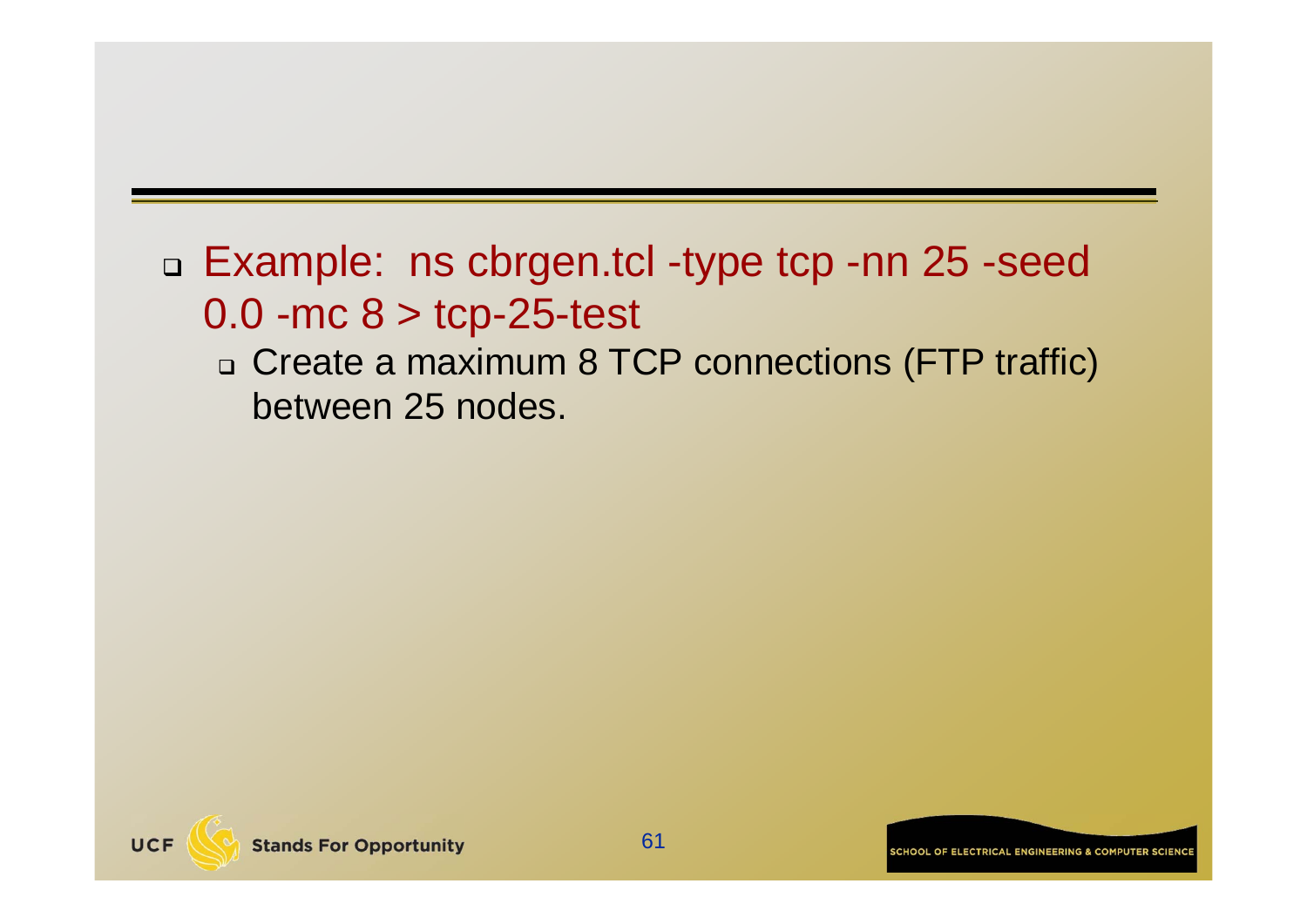### *Creating node-movements for wireless scenarios*

- □ Setdest is the program under ~ns/indeputils/cmu-scen-gen/setdest
- ./setdest [-n num\_of\_nodes] [-p pausetime] [-M  $maxspeed$  [-t simtime]  $\lceil$  [-x maxx] [-y maxy] > [outdir/movement-file]
- ./setdest -n <nodes> -s <speed type> -m <min speed> -M <max speed> -t <simulation time> -P <pause type> -p <pause time> -x <max X> -y <max Y> > [outdir/movement-file]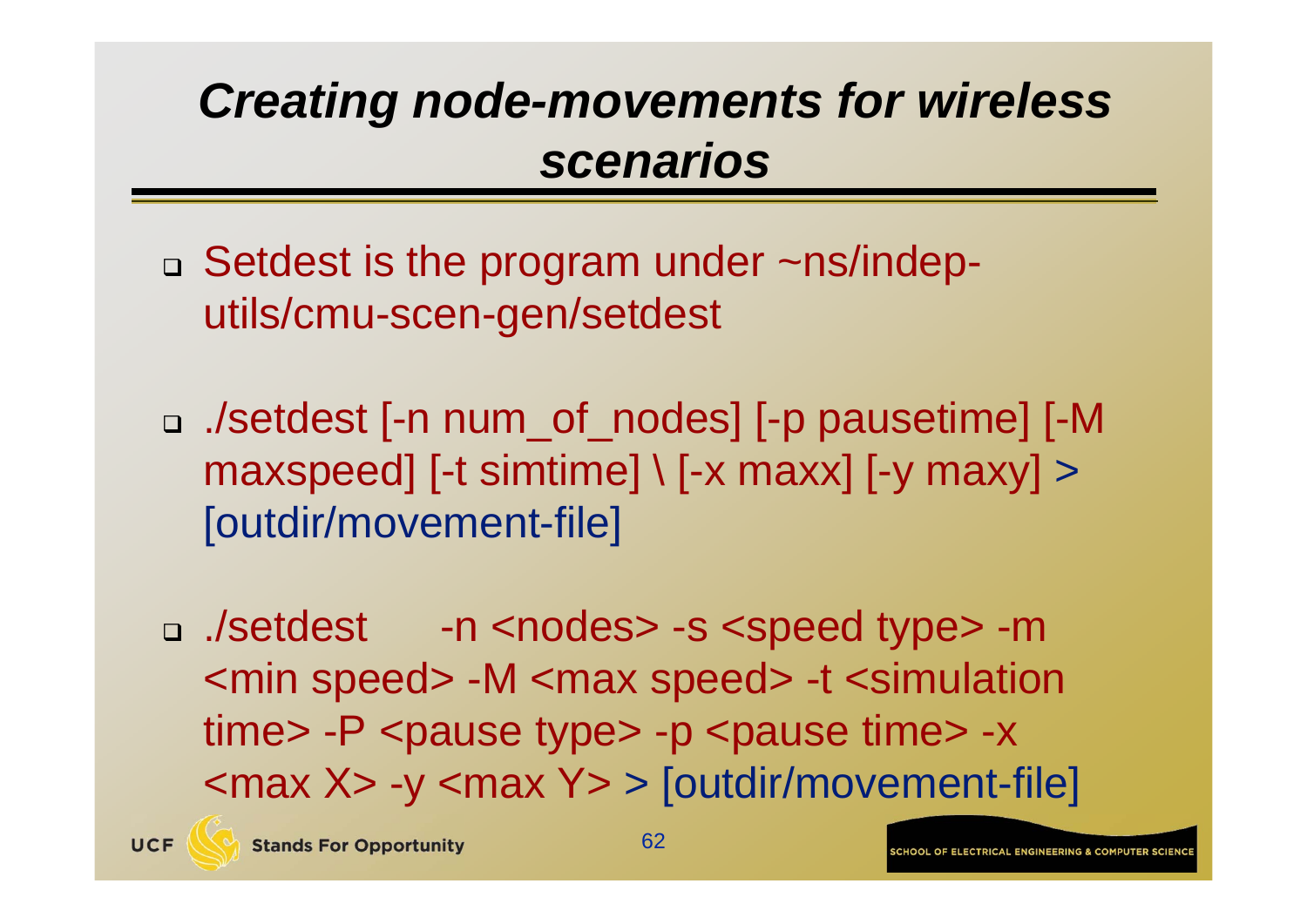### Example: ./setdest -n 20 -p 2.0 -M 10.0 -t 200 -x 500 -y 500 > scen-20-test

#### an average pause between movement being 2s. Simulation stops after 200s and the topology boundary is defined as 500 X 500.